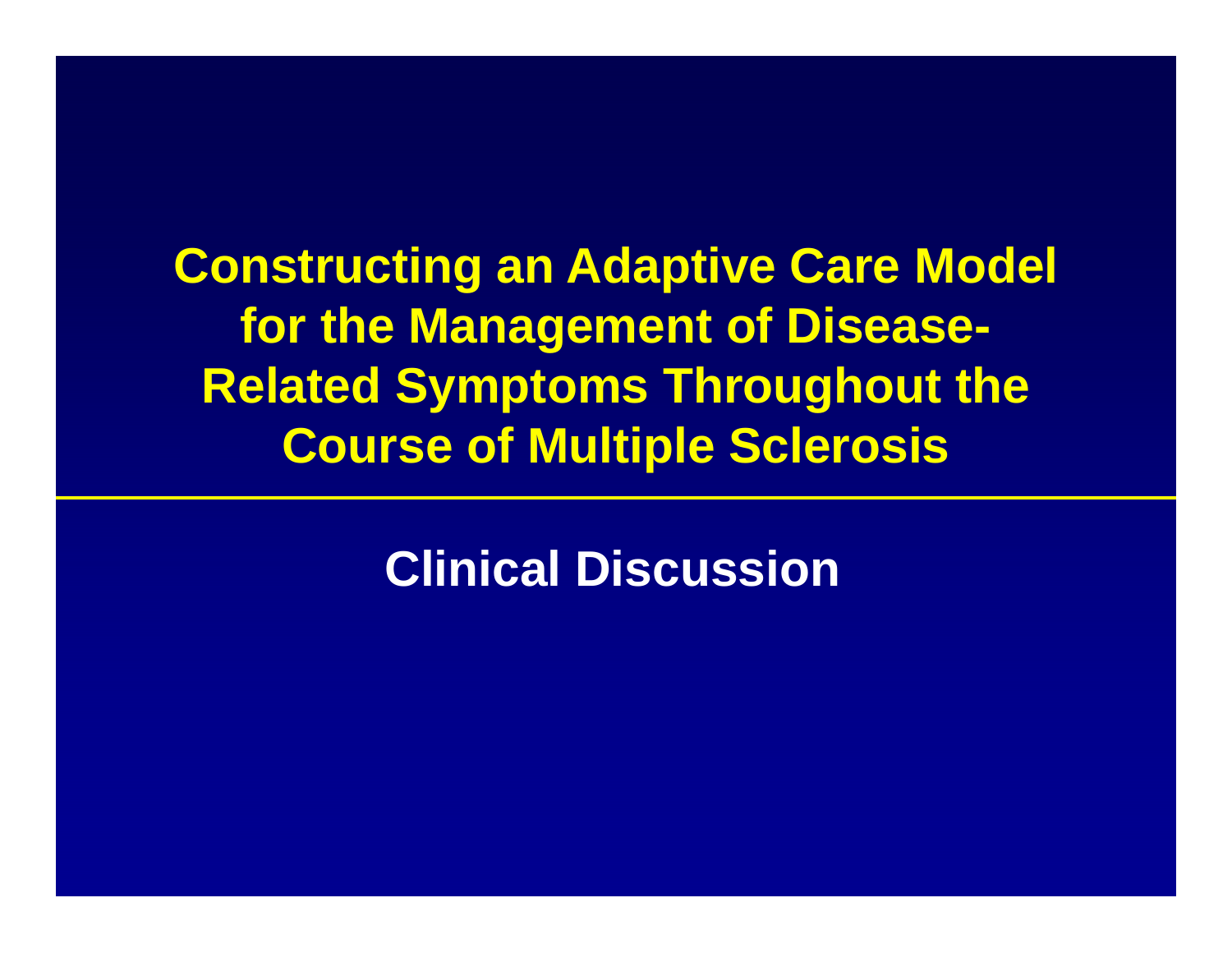#### **Performance Measures for MS**

- $\bullet$  Determining whether persons with MS receive appropriate, comprehensive healthcare requires tools for measuring quality
- The National Quality Measures Clearinghouse (NQMC) currently lists 1 measure for MS:
	- $-$  Palliative care: percentage of adult patients with a progressive,  $\,$ debilitating disease who have a palliative care plan documented in the medical record. 2009 Nov. NQMC:005642
- Traditional MS measures (eg, Expanded Disability Status Scale) are appropriate for assessing outcomes in clinical trials but not always practical for the real-world setting
- $\bullet$  No other measures established for MS
	- The NMSS and AAN are currently in the process of developing performance measures for MS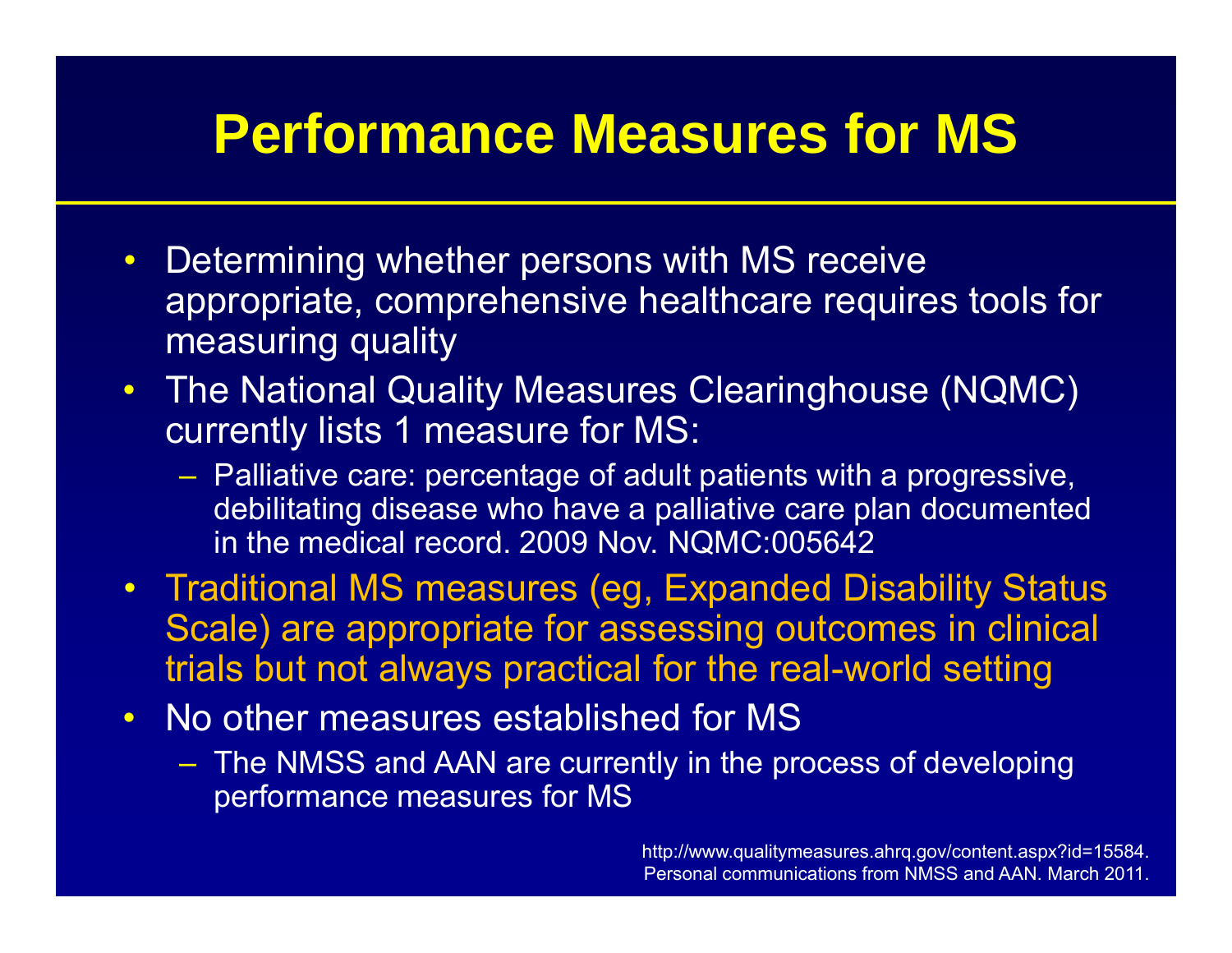#### **Quality Indicators for MS**

- 25 MS symptom domains and 14 general health domains of MS care have been identified
	- Based on literature review and patient/provider interviews and discussions
	- Rated by a multidisciplinary panel (N=15), including 4 patients with MS
- 86 preliminary indicators were drafted, 76 of which were validated
- This comprehensive set of quality indicators for MS care can be used to assess quality of care and guide the design of interventions to improve care among MS patients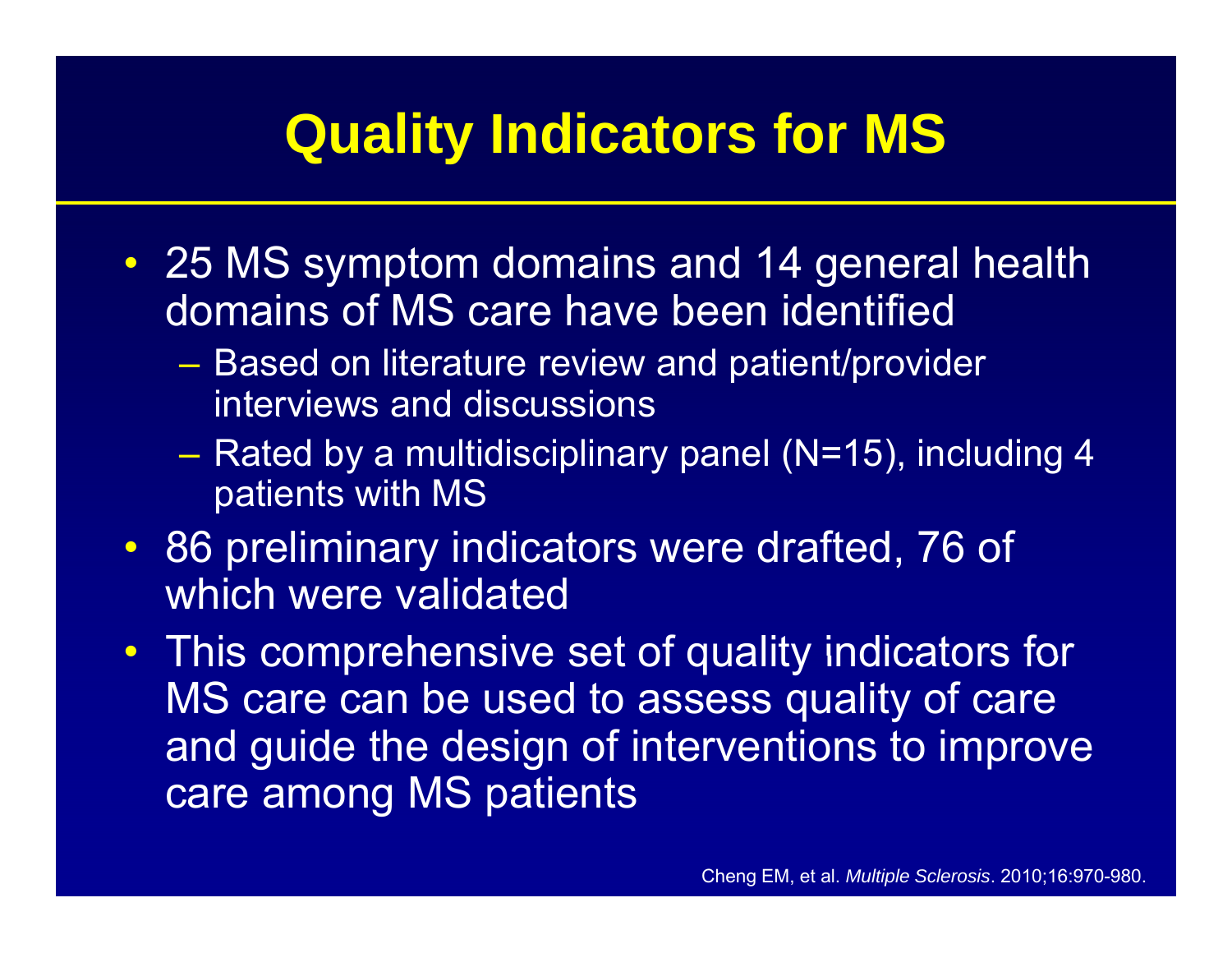## **Quality Indicators for MS Symptoms**

| <b>Domains of MS Symptoms</b>        | <b>Measure</b>                                                                                                                                                                                                                                                                                |
|--------------------------------------|-----------------------------------------------------------------------------------------------------------------------------------------------------------------------------------------------------------------------------------------------------------------------------------------------|
| Anxiety                              | Management of anxiety                                                                                                                                                                                                                                                                         |
| <b>Bladder / Urinary Dysfunction</b> | Assessment of urinary symptoms<br>$\bullet$<br>Assessment for UTI upon hospital admission<br>Management of post-void residual urine<br>Avoid treatment of asymptomatic bacteriuria<br>Test for antibiotic susceptibility with recurrent UTI<br>Work-up of chronic subjective bladder symptoms |
| <b>Bowel Dysfunction</b>             | Assessment for bowel function<br>Management of constipation<br>$\bullet$<br>Work-up of fecal incontinence                                                                                                                                                                                     |
| <b>Cognitive Dysfunction</b>         | Assessment for cognitive deficits<br>Management of cognitive deficits                                                                                                                                                                                                                         |
| Depression                           | Assessment for depression<br>Treatment of depression                                                                                                                                                                                                                                          |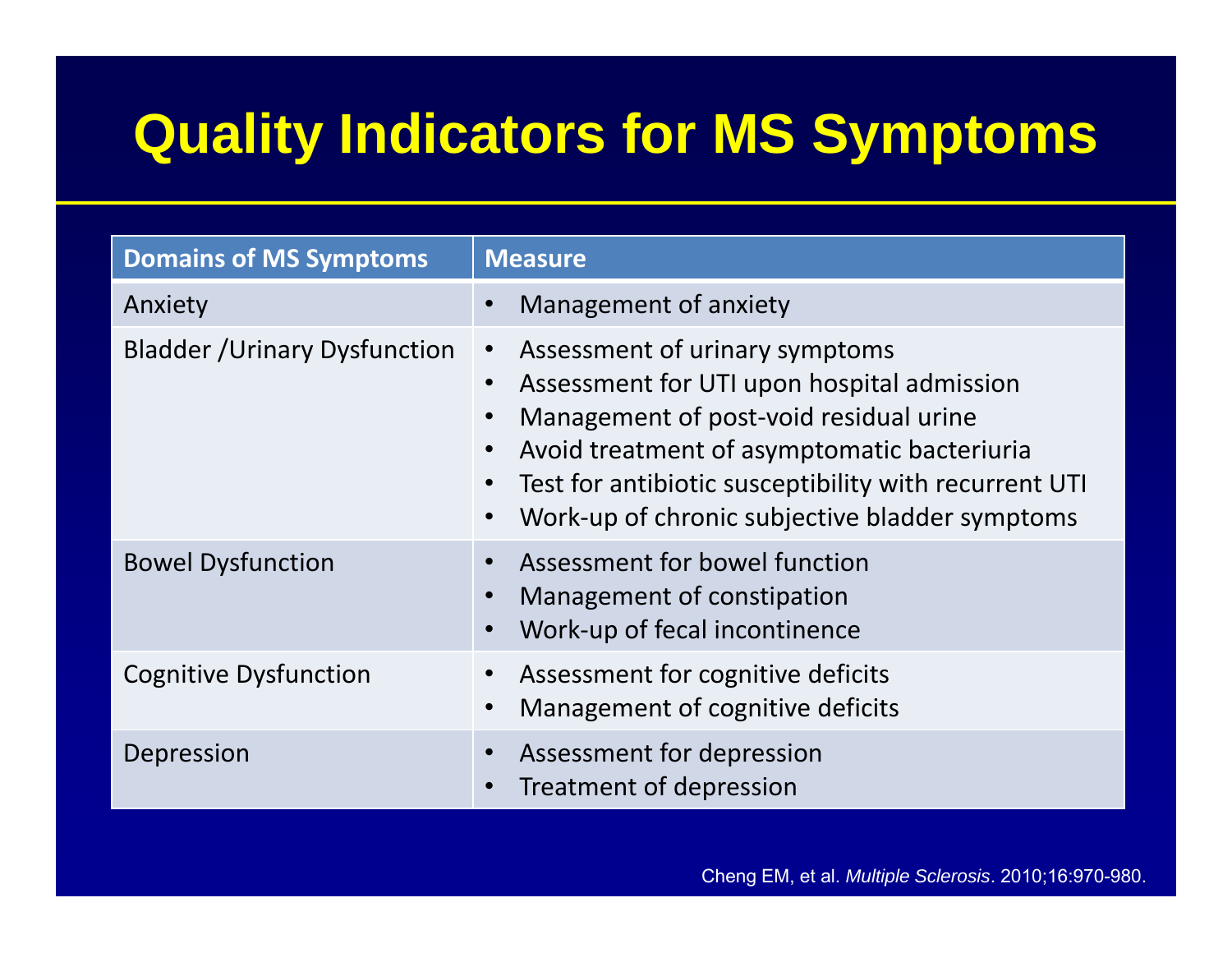# **Quality Indicators for MS Symptoms (cont)**

| <b>Domains of MS Symptoms</b> | <b>Measure</b>                                                                                                                                                      |
|-------------------------------|---------------------------------------------------------------------------------------------------------------------------------------------------------------------|
| Fatigue                       | • Assessment of fatigue<br>Work-up for fatigue<br>• Review of medications causing fatigue<br><b>Management of primary fatigue</b>                                   |
| Mobility/Falls                | • Assessment for mobility impairments<br>• Work-up of mobility impairments or falls                                                                                 |
| <b>Pressure Ulcers</b>        | • Assessment for risk of pressure ulcers<br>Assessment for pressure ulcers in long-term facility<br>• Use of specialty mattresses<br>• Prevention of pressure ulcer |
| Relapses                      | • Documentation of occurrence of relapses<br>Differentiate relapse from pseudo-relapse                                                                              |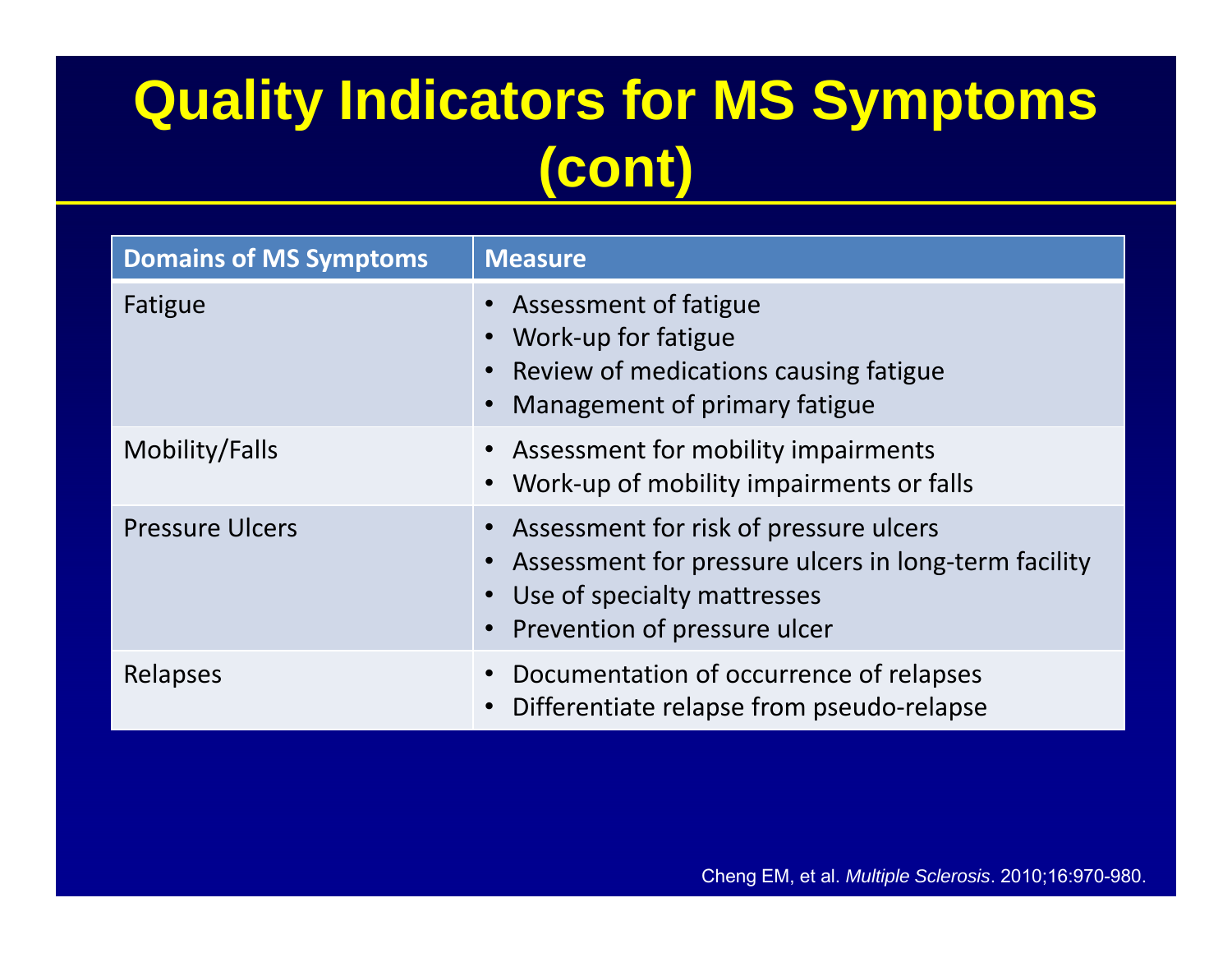## **Quality Indicators for MS Symptoms (cont)**

| <b>Domains of MS Symptoms</b> | <b>Measure</b>                                                                                                                                                                                    |
|-------------------------------|---------------------------------------------------------------------------------------------------------------------------------------------------------------------------------------------------|
| <b>Sexual Dysfunction</b>     | Assessment of erectile dysfunction<br>Management of erectile dysfunction<br>• Assessment of female sexual dysfunction<br>• Work-up of sexual dysfunction<br>Referral to specialist with expertise |
| Spasticity                    | • Assessment of spasticity<br>• Work-up of spasticity<br>Management of persistent spasticity                                                                                                      |
| Speech                        | Management of dysarthria                                                                                                                                                                          |
| Swallowing                    | • Assessment of dysphagia<br>• Formal tests of swallowing function<br>• Referral for swallowing dysfunction<br>• Offer of feeding tube                                                            |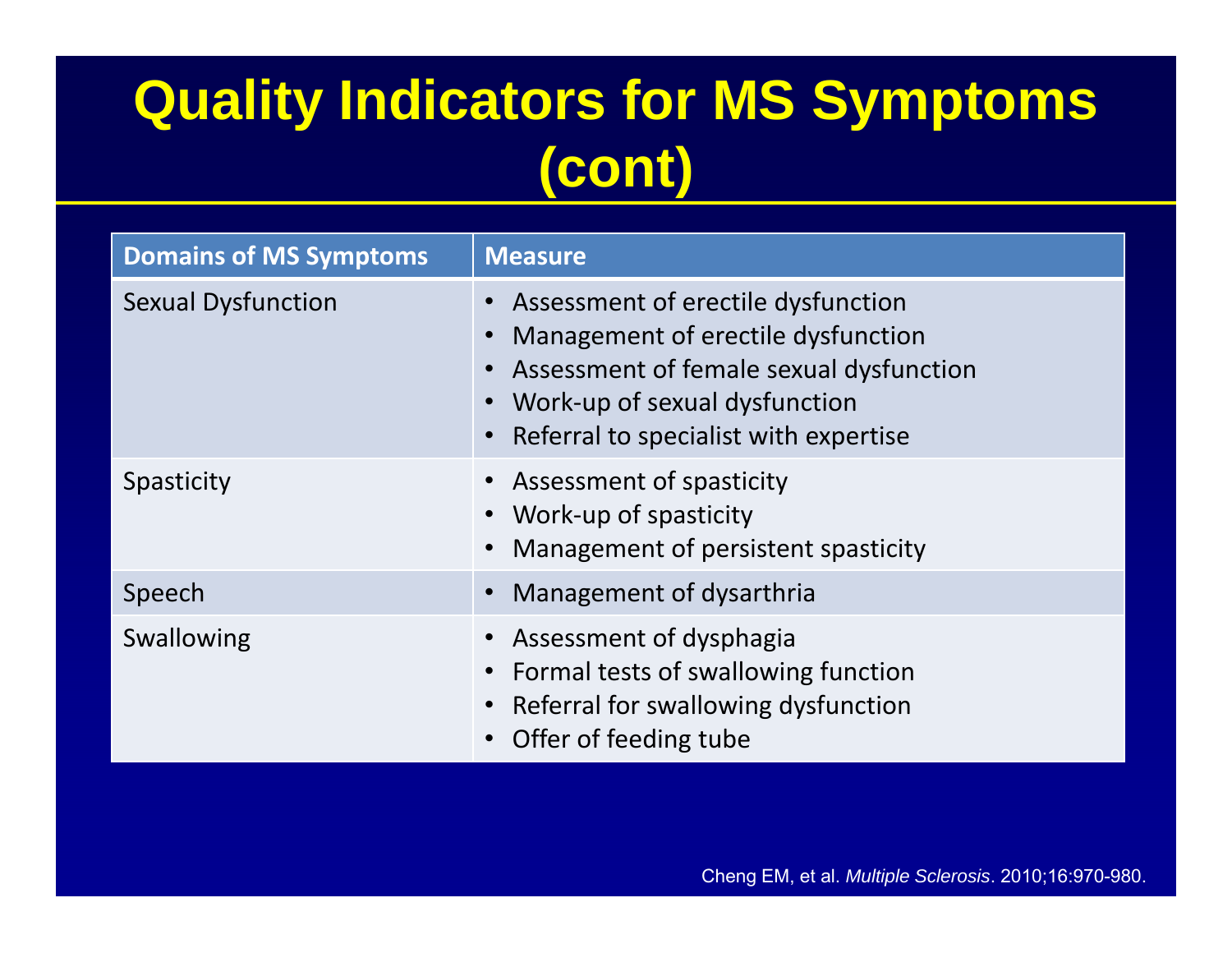#### **Quality Indicators for General MS Care**

| <b>General Health Domains of MS Care</b>                                                   | <b>Measure</b>                                                                                                                                                                                                                                                                                                      |  |  |
|--------------------------------------------------------------------------------------------|---------------------------------------------------------------------------------------------------------------------------------------------------------------------------------------------------------------------------------------------------------------------------------------------------------------------|--|--|
| At Time of Diagnosis: Medical<br>Evaluation-Appropriateness<br>and Timeliness              | Documentation of diagnostic criteria<br>$\bullet$<br>Timely initial diagnosis<br>$\bullet$                                                                                                                                                                                                                          |  |  |
| At Time of Diagnosis: Patient<br>Education                                                 | • Explanation of diagnostic work-up<br>• Offer of information to newly diagnosed<br>patient                                                                                                                                                                                                                         |  |  |
| Management of Exacerbations and<br><b>Activities of Daily Living</b><br>(ADL) Difficulties | • Rehabilitation evaluation following an<br>exacerbation<br>• Assessment of ADL difficulties<br>• Rehabilitation evaluation for ADL difficulties<br>• Treatment with steroids<br>Communication of risks and benefits of<br>$\bullet$<br>steroids<br>Comprehension of risks and benefits of<br>$\bullet$<br>steroids |  |  |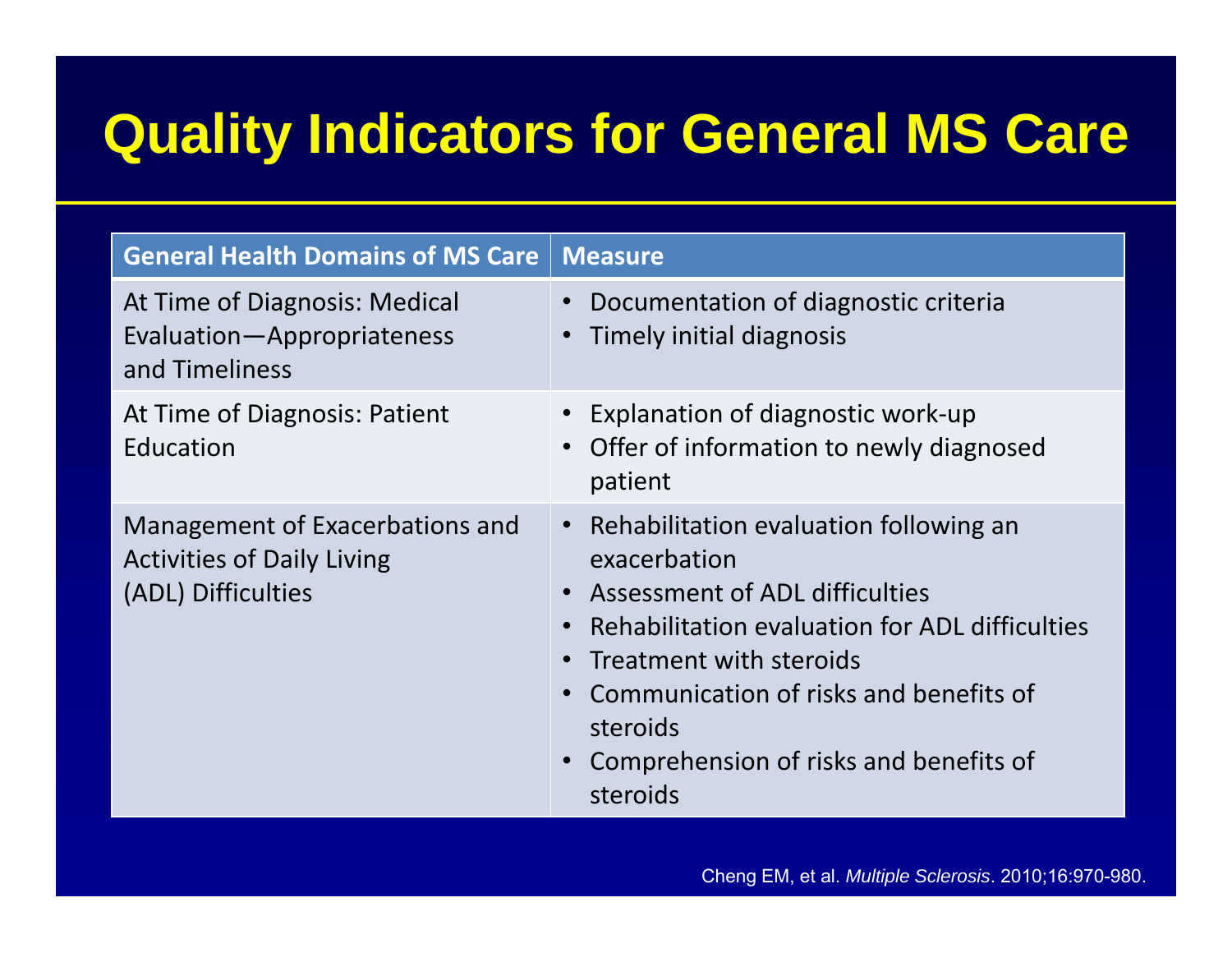## **Quality Indicators for General MS Care (cont)**

| <b>General Health Domains of MS Care</b>  | <b>Measure</b>                                                                                                                                                                                                                                                                                                                                                            |
|-------------------------------------------|---------------------------------------------------------------------------------------------------------------------------------------------------------------------------------------------------------------------------------------------------------------------------------------------------------------------------------------------------------------------------|
| <b>After Diagnosis: Patient Education</b> | • Assessment for informational needs                                                                                                                                                                                                                                                                                                                                      |
| Disease-Modifying Agents                  | • Treatment of clinically isolated syndrome<br>Disease-modifying agents for relapsing forms<br>of MS                                                                                                                                                                                                                                                                      |
|                                           | • Lab tests for persons on interferon beta<br>therapy<br>• Lab tests for persons on high-dose interferon<br>beta therapy<br>Documentation when starting mitoxantrone<br>or natalizumab<br>• Cardiac monitoring with mitoxantrone<br>Communication of risks and benefits of<br>disease-modifying treatments<br>Comprehension of risks and benefits of<br>disease-modifying |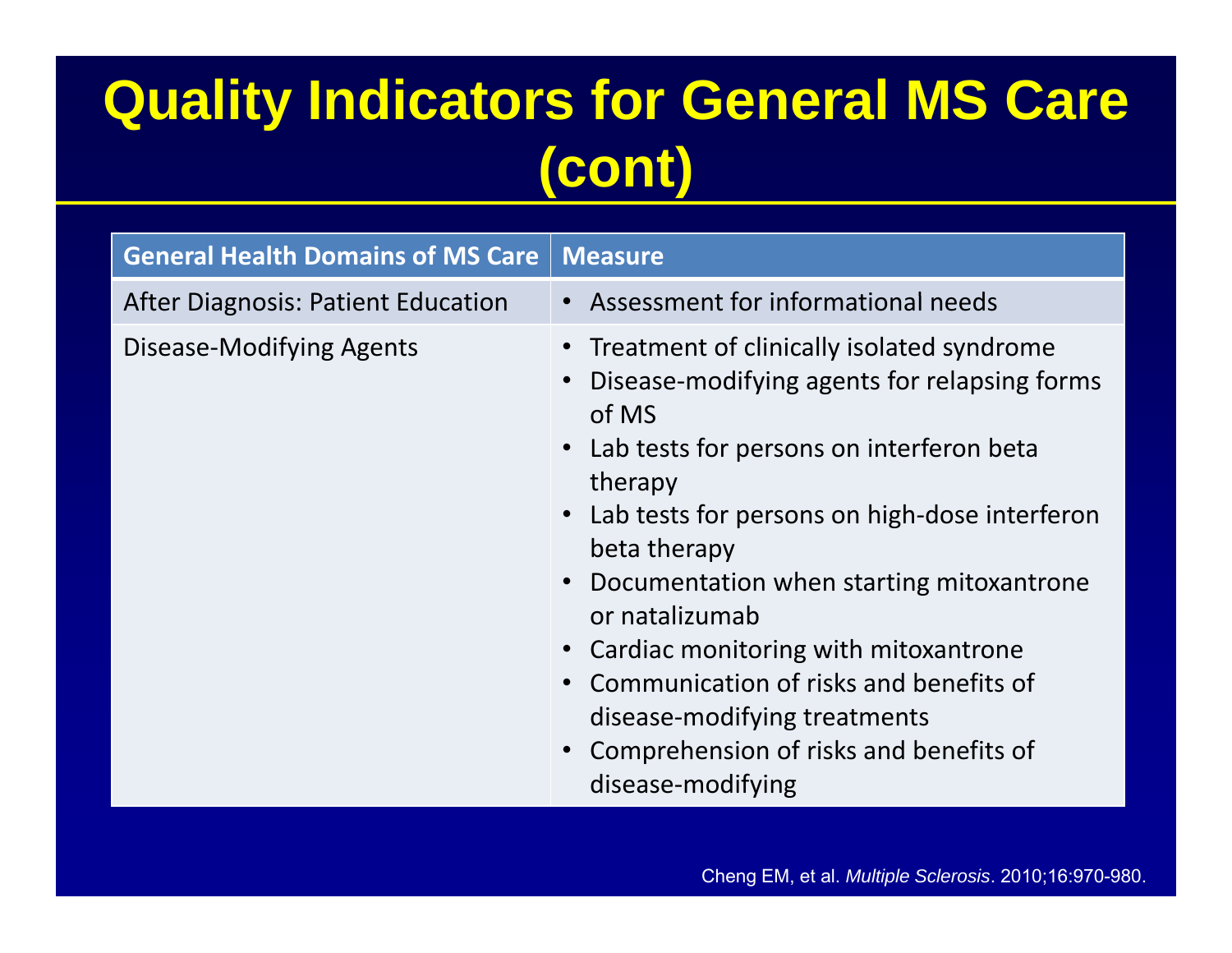### **Quality Indicators for General MS Care (cont)**

| <b>General Health Domains of MS Care</b>                                  | Measure <sup>'</sup>                                                                                                                                                                                   |
|---------------------------------------------------------------------------|--------------------------------------------------------------------------------------------------------------------------------------------------------------------------------------------------------|
| Provision of Community and Social<br>Resources/Patient<br>Self-Management | • Assessment of problems with work or<br>education<br>Management of temperature<br>Complementary and alternative medications                                                                           |
| Establishment, Integration, and<br><b>Coordination of Care</b>            | • Visit to neurologist or physiatrist<br>Access to primary care provider<br>Follow-up of new medication<br>Contact for usual source of care<br>Documentation of consultation by referring<br>physician |
| <b>Health Promotion</b>                                                   | • Assessment of exercise habits<br>Recommendation of exercise<br>Assessment of general symptoms                                                                                                        |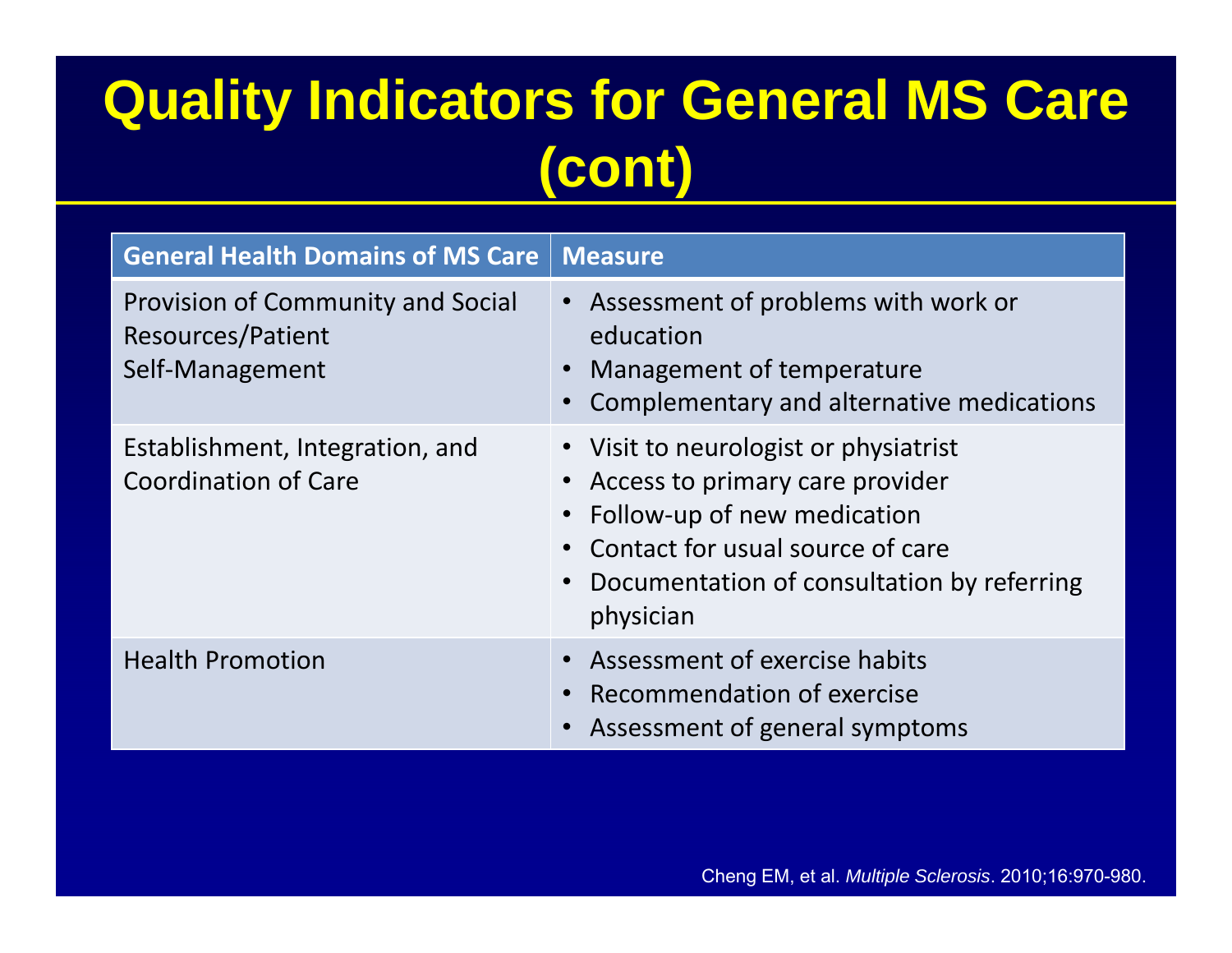# **Quality Indicators for General MS Care (cont)**

| <b>General Health Domains of MS Care   Measure</b> |                                                                                                                                                          |
|----------------------------------------------------|----------------------------------------------------------------------------------------------------------------------------------------------------------|
| <b>General Preventive Care</b>                     | Mammogram<br>Pap smear<br>• Colon cancer screening<br>• Influenza immunization<br>• Pneumococcal polysaccharide vaccine<br><b>Osteoporosis screening</b> |
| <b>Health Insurance and Disability</b><br>Programs | • Awareness of health insurance and disability<br>programs                                                                                               |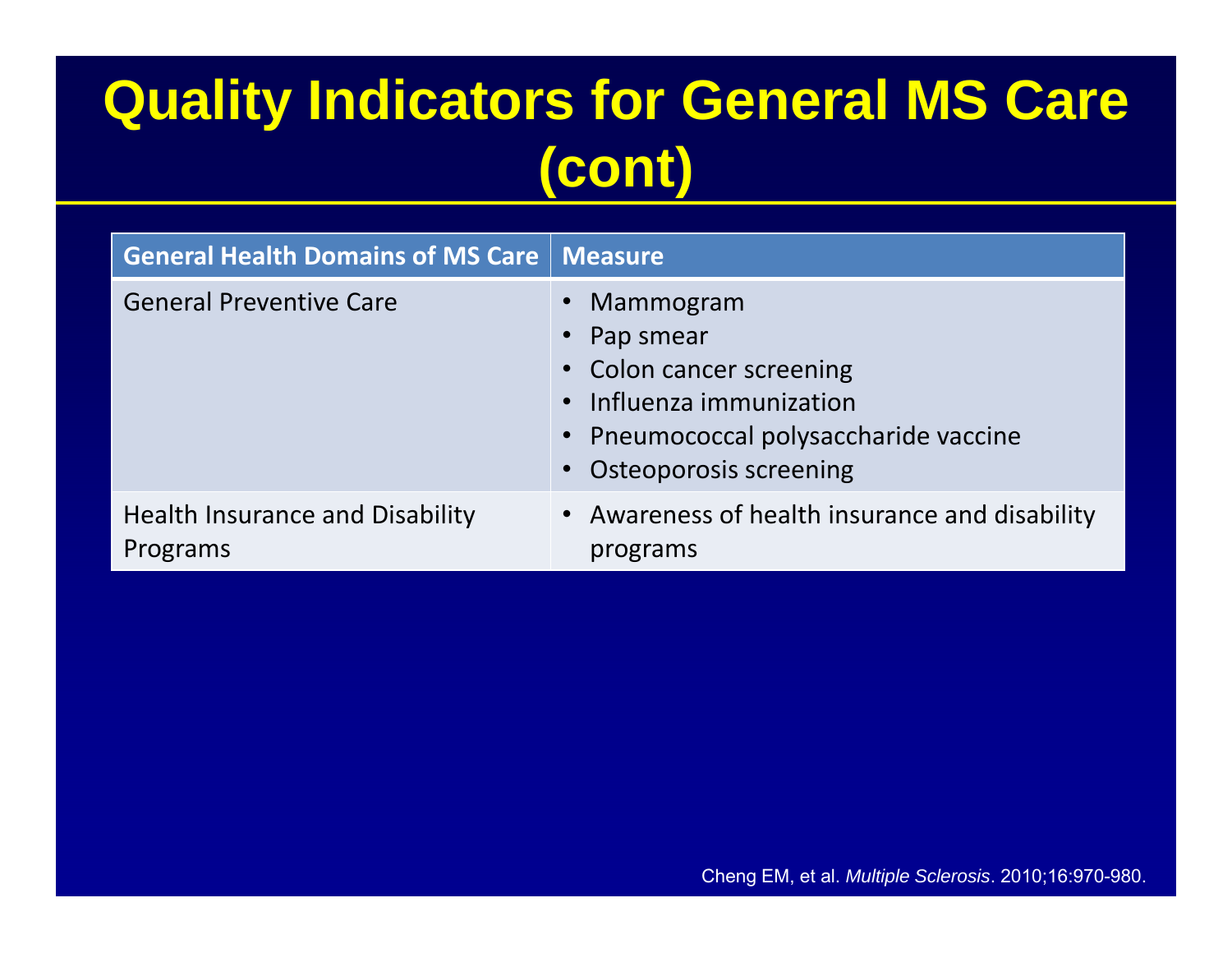#### **Quality Indicators for MS**

- • Most highly rated MS care domains were:
	- Appropriateness and timeliness of the diagnostic work-up
	- –Bladder dysfunction
	- Cognition dysfunction
	- Depression\*
	- Disease-modifying agent usage
	- –– Fatigue\*
	- $-$  Integration of care
	- Mobility/falls\*
	- Spasticity\*

\*Measure selected for PI CME activity.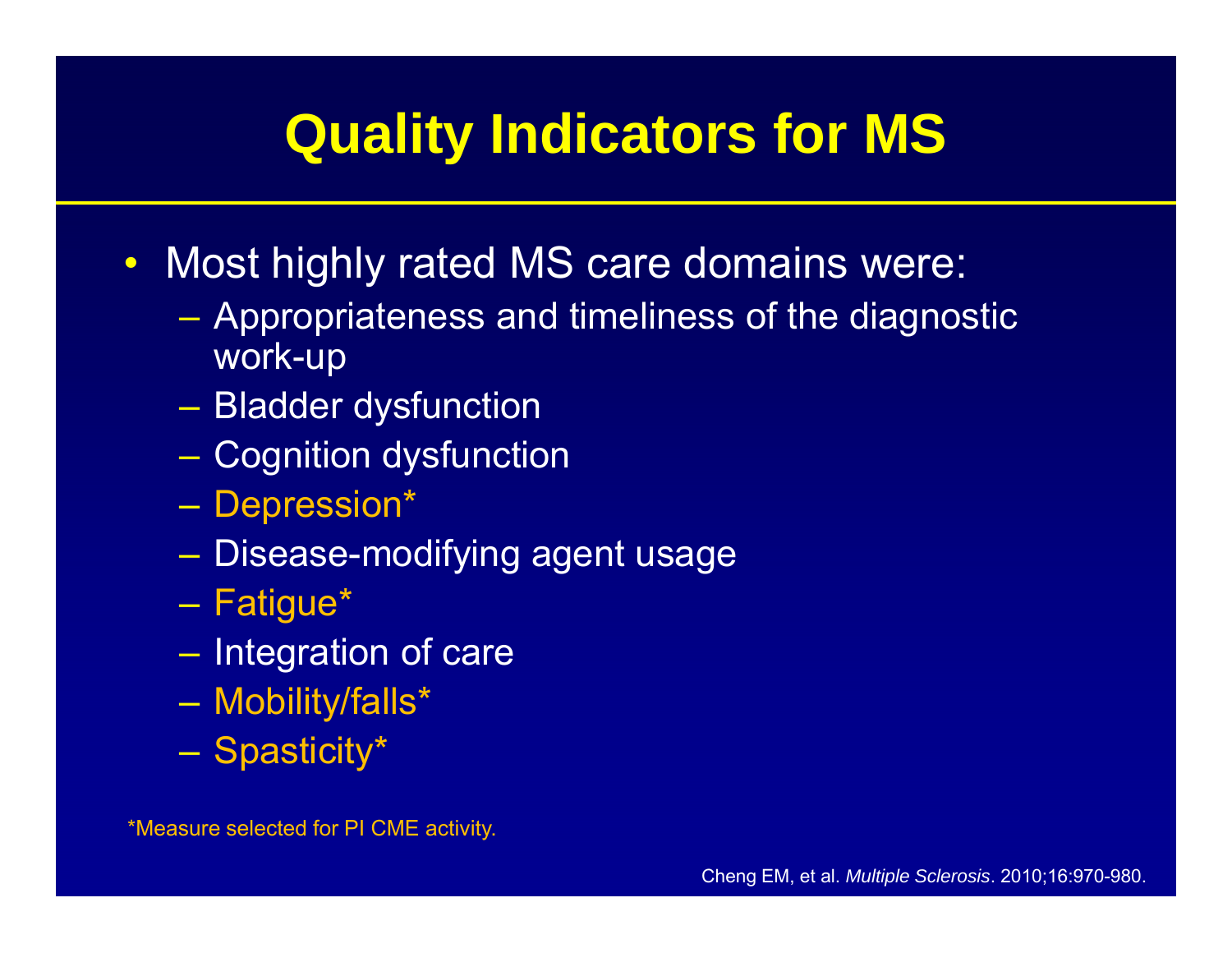# **MS Symptomatology**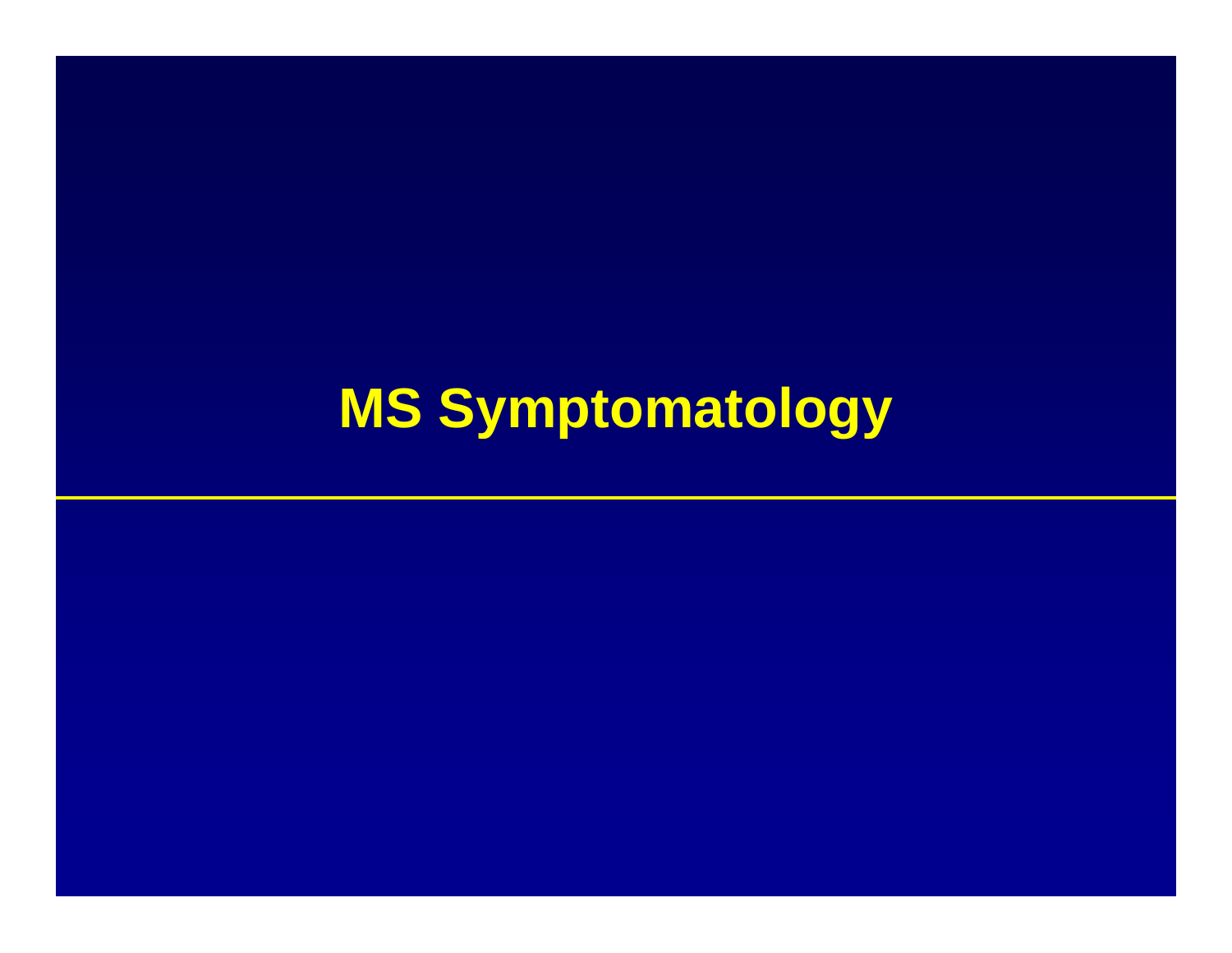#### **MS-Related Symptoms**

- Prevalence of MS ~400,000 in the U.S. and >2.5 million worldwide
	- 85% relapsing-remitting  $\rightarrow$  >50% will develop secondary-progressive within 10 years
	- $\mathcal{L}_{\mathcal{A}}$ 10% primary-progressive
	- 5% progressive-relapsing
- MS therapies can decrease/control
	- $-$  Frequency of relapses
	- $\mathcal{L}_{\mathcal{A}}$ New radiological lesion formation
- Lack of guidance/consensus on managing *chronic MS-related symptoms*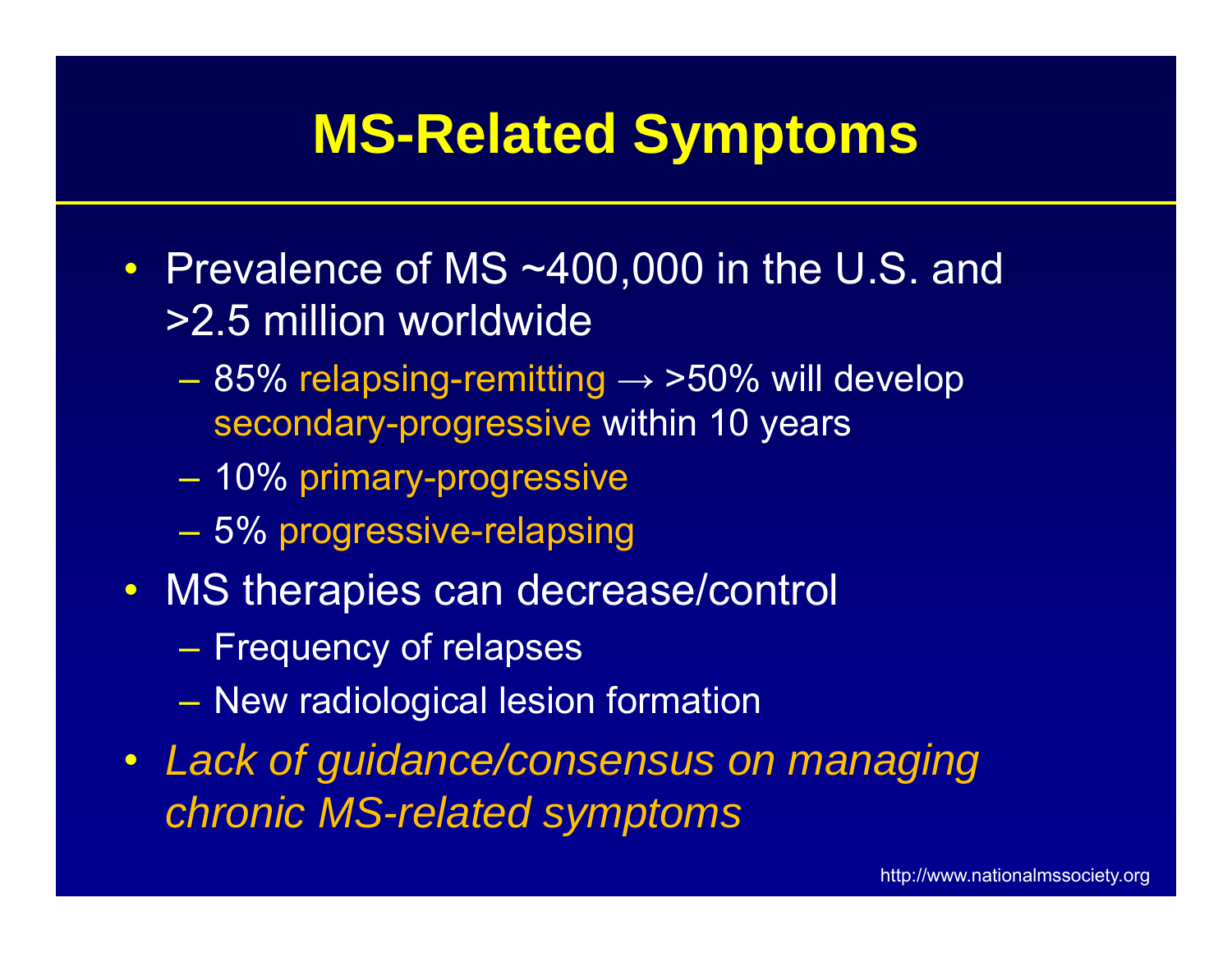#### **What Drives QOL in MS?**

|                                     | <b>Respondents</b><br><b>Respondents</b> |                                              | <b>Respondents</b>                                |  |
|-------------------------------------|------------------------------------------|----------------------------------------------|---------------------------------------------------|--|
|                                     | experiencing<br>the problem              | reporting problem as<br>'moderate' or 'high' | reporting symptom<br>improvement on               |  |
| <b>Symptom</b>                      | $(n=2265)$                               | $(n=2265)$                                   | <b>DMT</b> (n=266)                                |  |
| Fatigue                             | 96%                                      | 88%                                          | 41%                                               |  |
| <b>Balance and dizziness</b>        | 92%                                      | 74%                                          | 27%                                               |  |
| Loss of mobility                    | 91%                                      | 79%                                          | 52%                                               |  |
| Sensory problems                    | 88%                                      | 54%                                          | 28%                                               |  |
| <b>Bladder problems</b>             | 87%                                      | 70%                                          | 39%                                               |  |
| Loss of memory and<br>concentration | 87%                                      | 52%                                          | 17%                                               |  |
| Spasticity                          | 82%                                      | 54%                                          | 34%                                               |  |
| <b>Vision problems</b>              | 82%                                      | 41%                                          | 21%                                               |  |
| Pain                                | 81%                                      | 50%                                          | 50%                                               |  |
| <b>Bowel problems</b>               | 74%                                      | 45%                                          | 36%                                               |  |
| Sexual problems                     | 70%                                      | 42%                                          | 33%                                               |  |
| Tremor                              | 68%                                      | 30%                                          | 35%                                               |  |
| Speech and swallowing problems      | 68%                                      | 26%                                          | 42%<br>Hemmet L, et al. Q J Med. 2004;97:671-676. |  |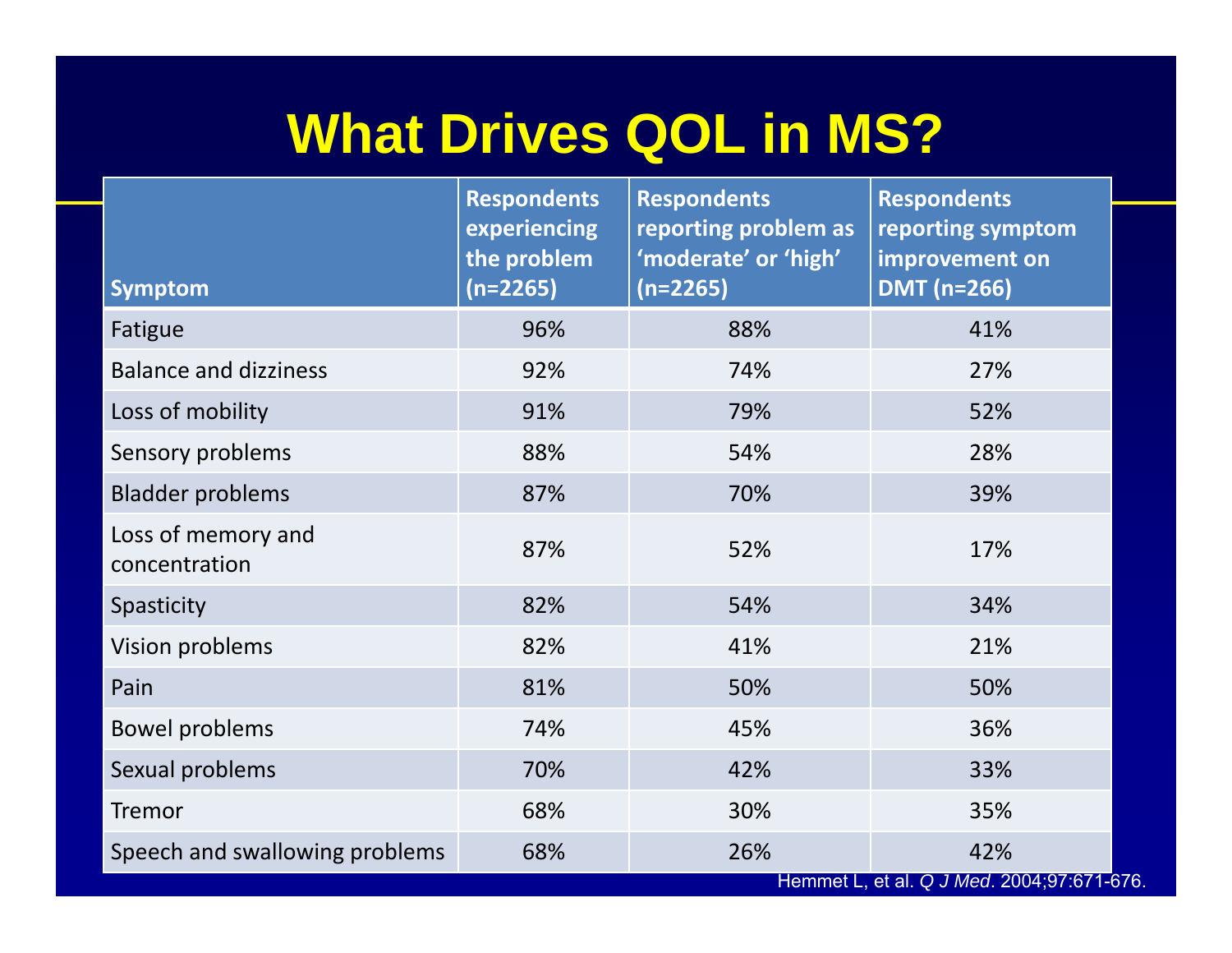#### **Medical and Pharmacy Cost Trends for Commercially Insured Patients With MS**

|      | <b>Total Medical</b><br><b>Expenditures</b> |                   | <b>Total Pharmacy</b><br><b>Expenditures</b> |                             |             | <b>Medical + Pharmacy</b><br><b>Expenditure Trend</b> |
|------|---------------------------------------------|-------------------|----------------------------------------------|-----------------------------|-------------|-------------------------------------------------------|
| Year | N                                           | <b>Total Paid</b> | <b>Total Paid</b><br>N                       |                             | <b>PPPY</b> | <b>Compared with</b><br><b>Previous Year</b>          |
| 2006 | 361                                         | \$4.5 million     | 354                                          | \$6.2 million \$29,652      |             | <b>NA</b>                                             |
| 2007 | 360                                         | \$4.5 million     | 350                                          | \$6.2 million \$29,584      |             | $-0.2%$                                               |
| 2008 | 361                                         | \$5.3 million     | 351                                          | \$7 million                 | \$34,044    | 15.1%                                                 |
| 2009 | 360                                         | \$5.6 million     | 349                                          | $\frac{1}{2}$ \$7.9 million | \$37,592    | 10.4%                                                 |

**Data are from a commercial Midwestern health plan of approximately 1.4 million members. N = number of members with 1 or more medical or pharmacy claim(s) in the given analysis year. PPPY= per patient per year. All PPPY calculations use 361 members, although not every member may have had medical or pharmacy expenditures in a given year.**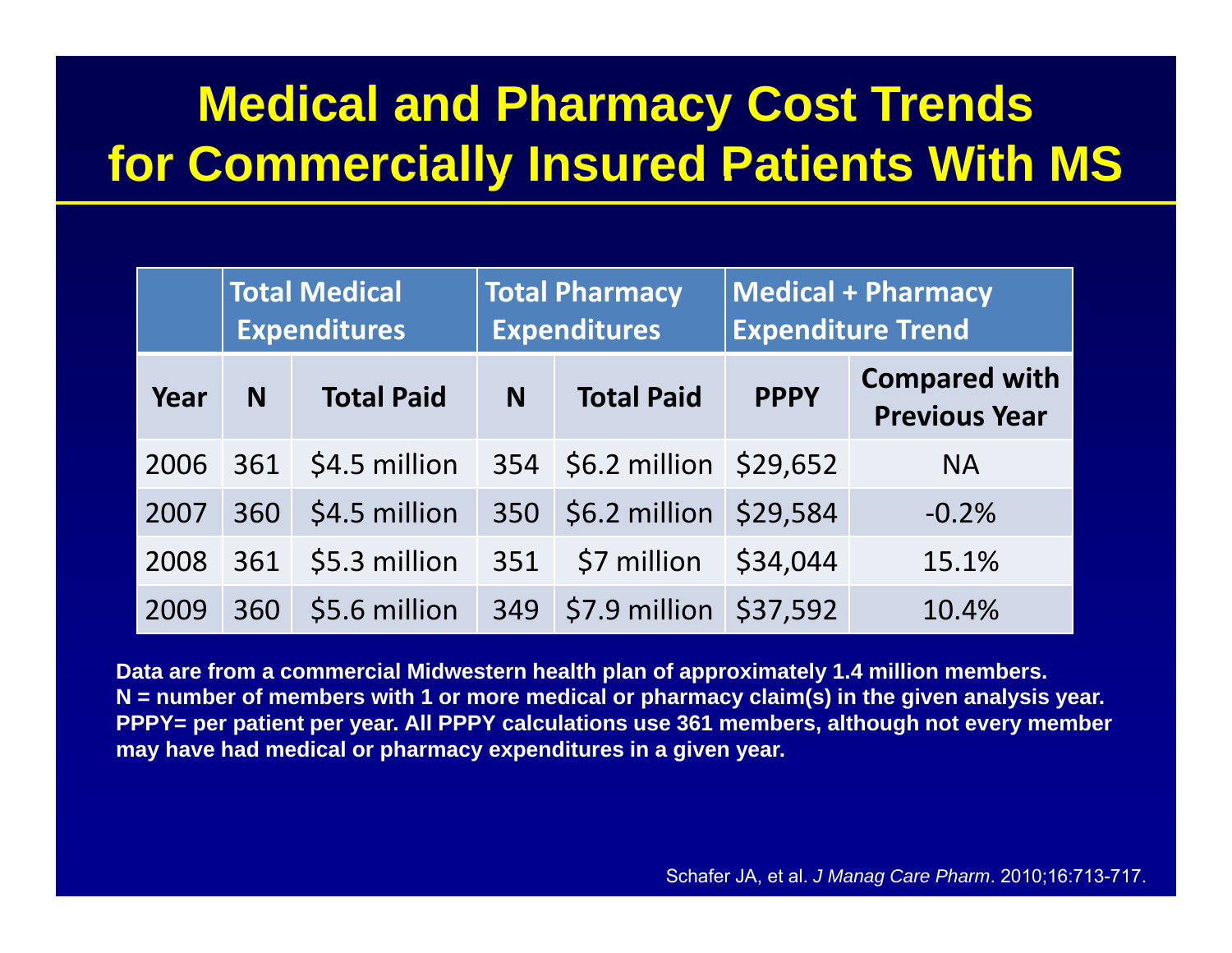## **Clinical Practice Guidelines on MS -Related Symptoms Related**

 $\bullet$  The Consortium of MS Centers (CMSC) has developed clinical practice guidelines for fatigue, urinary dysfunction, and spasticity

*Evidence-Based Management Strategies for Fatigue and MS*



*Evidence-Based Management Strategies for Urinary Dysfunction in MS*



*Evidence-Based Management Strategies for Spasticity in MS (2005)*



http://www.mscare.org/cmsc/News/CMSC-Information-Publications.html. Haselkorn JK, et al. J *Spinal Cord Med*.2005;28:167-199.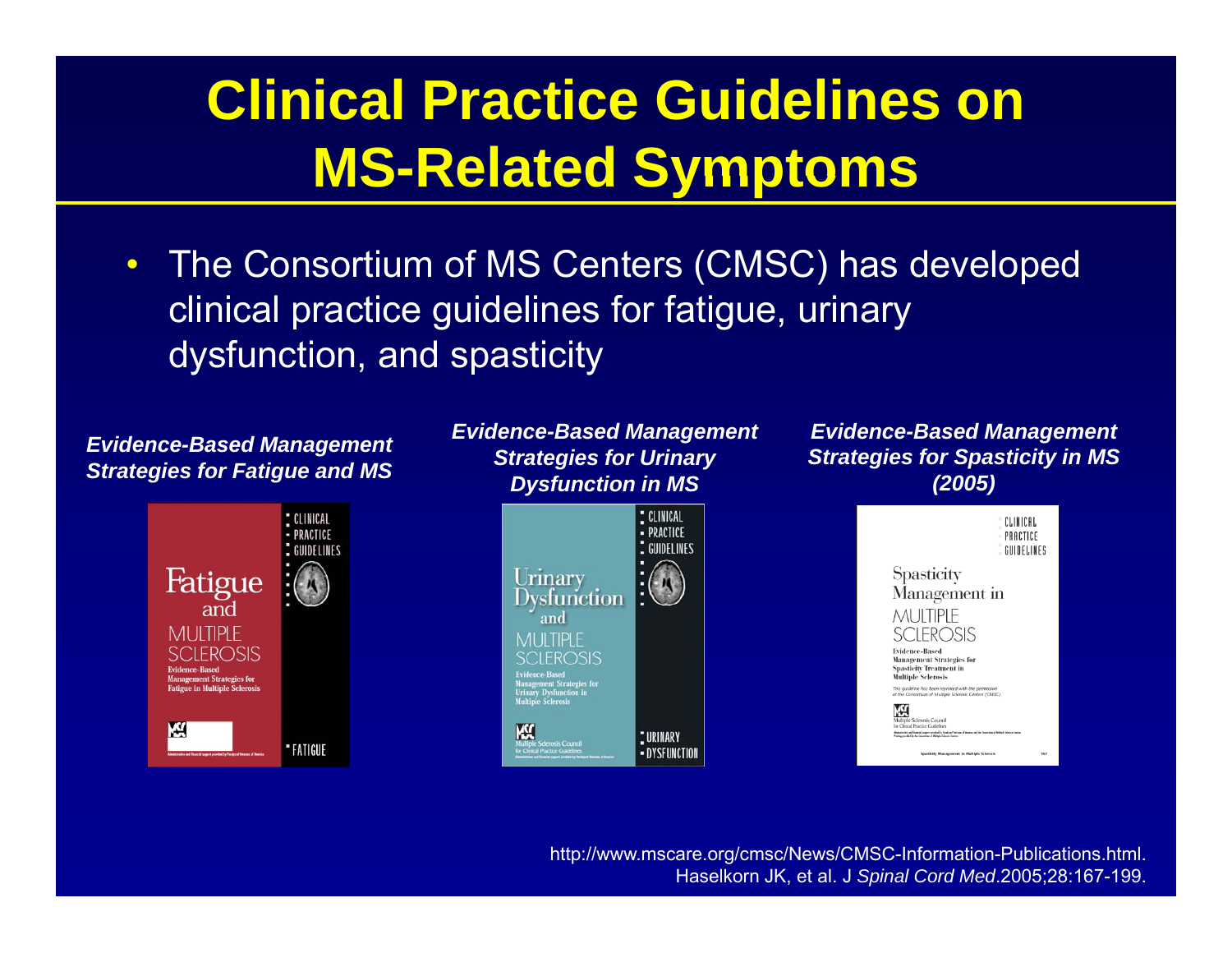# **Clinical Practice Guidelines on MS -Related Symptoms (cont) Related**

- The National MS Society (NMSS) has adopted consensus statements/expert opinion papers on the following MS-related symp toms:
	- Depressive mood disorders
	- –Cognitive impairment
	- Fatigue

|                                                                                                                                                                                                                                                                                                                                                                                                                                                                                                                                                                                                                                                                                                                                                                                                                                                                                                                                                                                                                                                                                                                                                                                                                                                                                                                                                                                                                                                                                                                                                                                                                                                                                                                                                                                                                                                                                                                                                                                                                                                                                                                                                                                                                                                                                                                                                                                                                                                                                                                                                                                                                                                                                                                                                                                                                                                                                                                                                                                                                                                                                                                                                                                                                                                                                                                                                                                                                                                                                                                                                                                   | The Goldman Consensus statement on depression in multiple scleros                                                                                                                                                                                                                                                                                                                                                                                                                                                                                                                                                                                                                                                                                                                                                                                                                                                                                                                                                                                                                                                                                                                                                                                                                                                                                                                                                                                                                                                                                                                                                                                                                                                                                                                                                                   |
|-----------------------------------------------------------------------------------------------------------------------------------------------------------------------------------------------------------------------------------------------------------------------------------------------------------------------------------------------------------------------------------------------------------------------------------------------------------------------------------------------------------------------------------------------------------------------------------------------------------------------------------------------------------------------------------------------------------------------------------------------------------------------------------------------------------------------------------------------------------------------------------------------------------------------------------------------------------------------------------------------------------------------------------------------------------------------------------------------------------------------------------------------------------------------------------------------------------------------------------------------------------------------------------------------------------------------------------------------------------------------------------------------------------------------------------------------------------------------------------------------------------------------------------------------------------------------------------------------------------------------------------------------------------------------------------------------------------------------------------------------------------------------------------------------------------------------------------------------------------------------------------------------------------------------------------------------------------------------------------------------------------------------------------------------------------------------------------------------------------------------------------------------------------------------------------------------------------------------------------------------------------------------------------------------------------------------------------------------------------------------------------------------------------------------------------------------------------------------------------------------------------------------------------------------------------------------------------------------------------------------------------------------------------------------------------------------------------------------------------------------------------------------------------------------------------------------------------------------------------------------------------------------------------------------------------------------------------------------------------------------------------------------------------------------------------------------------------------------------------------------------------------------------------------------------------------------------------------------------------------------------------------------------------------------------------------------------------------------------------------------------------------------------------------------------------------------------------------------------------------------------------------------------------------------------------------------------------|-------------------------------------------------------------------------------------------------------------------------------------------------------------------------------------------------------------------------------------------------------------------------------------------------------------------------------------------------------------------------------------------------------------------------------------------------------------------------------------------------------------------------------------------------------------------------------------------------------------------------------------------------------------------------------------------------------------------------------------------------------------------------------------------------------------------------------------------------------------------------------------------------------------------------------------------------------------------------------------------------------------------------------------------------------------------------------------------------------------------------------------------------------------------------------------------------------------------------------------------------------------------------------------------------------------------------------------------------------------------------------------------------------------------------------------------------------------------------------------------------------------------------------------------------------------------------------------------------------------------------------------------------------------------------------------------------------------------------------------------------------------------------------------------------------------------------------------|
|                                                                                                                                                                                                                                                                                                                                                                                                                                                                                                                                                                                                                                                                                                                                                                                                                                                                                                                                                                                                                                                                                                                                                                                                                                                                                                                                                                                                                                                                                                                                                                                                                                                                                                                                                                                                                                                                                                                                                                                                                                                                                                                                                                                                                                                                                                                                                                                                                                                                                                                                                                                                                                                                                                                                                                                                                                                                                                                                                                                                                                                                                                                                                                                                                                                                                                                                                                                                                                                                                                                                                                                   | Goldman Consensus Group*<br>New York City, NY, USA.                                                                                                                                                                                                                                                                                                                                                                                                                                                                                                                                                                                                                                                                                                                                                                                                                                                                                                                                                                                                                                                                                                                                                                                                                                                                                                                                                                                                                                                                                                                                                                                                                                                                                                                                                                                 |
| $MS =$                                                                                                                                                                                                                                                                                                                                                                                                                                                                                                                                                                                                                                                                                                                                                                                                                                                                                                                                                                                                                                                                                                                                                                                                                                                                                                                                                                                                                                                                                                                                                                                                                                                                                                                                                                                                                                                                                                                                                                                                                                                                                                                                                                                                                                                                                                                                                                                                                                                                                                                                                                                                                                                                                                                                                                                                                                                                                                                                                                                                                                                                                                                                                                                                                                                                                                                                                                                                                                                                                                                                                                            | in the count $\mathcal{D}_0$ and $\mathcal{D}_1$ is the first that is a simple of the column of the control of the column of the column of the column of the column of the column of the column of the column of the column of the column<br>Rey words: affective dearders: copyristes digresses multiple schrook neuropositions                                                                                                                                                                                                                                                                                                                                                                                                                                                                                                                                                                                                                                                                                                                                                                                                                                                                                                                                                                                                                                                                                                                                                                                                                                                                                                                                                                                                                                                                                                    |
| NATIONAL MS SOCIETY<br><b>Resource Guide</b><br>for Clinicians                                                                                                                                                                                                                                                                                                                                                                                                                                                                                                                                                                                                                                                                                                                                                                                                                                                                                                                                                                                                                                                                                                                                                                                                                                                                                                                                                                                                                                                                                                                                                                                                                                                                                                                                                                                                                                                                                                                                                                                                                                                                                                                                                                                                                                                                                                                                                                                                                                                                                                                                                                                                                                                                                                                                                                                                                                                                                                                                                                                                                                                                                                                                                                                                                                                                                                                                                                                                                                                                                                                    | The Lillian Goldman Consensus Conference on the Mon-<br>Epidemiology of depressive disorders associated w<br>thraton and Teatures of Mood Disorders in Multiple<br>HS<br>Scleenske (MS) was commented in New York City on 17 and<br>16 january 2002, under the administrative leadership of<br>The mater diamas burdens for the 21st century are like<br>the New York City Chapter of the National Multiple<br>to be different from those which received the greater sh-<br>Scleents finitely. The ecostilic participants are lated as<br>an appendix to this document. Buckground presentations<br>of medical reasonne during the previous reat hunds<br>of money receives compared the first contract to the point of the point of the state of the latter of the latter of the first contract distribution the latter of the latter contract distribution that the state of the state<br>some given concerning our current state of knowledge<br>dout the affective disorders associated with MS. Depres<br>sive spactrum mood discaders were sciented as the furner of the confessors. There is muses to believe that there<br>datednet such as MS persons special challenges<br>recognition and momental manuscast These discretionals<br>include the affective discreters which are classified<br>mood discrebers occur at high rates among persons with<br>Mi. and that they are entimedy involutio. The consensus<br>naturally visited to subject years at a strong of a second<br>the Diagnostic and Statistical Manual of the American Psychiatric Association, Royth willing," as Major Deputy are Direct<br>knowledge about those disorders, as well as recommenda-<br>tions from the conference for alterations in clinical<br>short of criteria for MDO or Devilensia pet still canse pe<br>practice.<br>gaindlas bar |
| CLINICAL PUBLICATIONS<br><b><i>EDUCATION &amp; TRAINING</i></b>                                                                                                                                                                                                                                                                                                                                                                                                                                                                                                                                                                                                                                                                                                                                                                                                                                                                                                                                                                                                                                                                                                                                                                                                                                                                                                                                                                                                                                                                                                                                                                                                                                                                                                                                                                                                                                                                                                                                                                                                                                                                                                                                                                                                                                                                                                                                                                                                                                                                                                                                                                                                                                                                                                                                                                                                                                                                                                                                                                                                                                                                                                                                                                                                                                                                                                                                                                                                                                                                                                                   | Reported moses rest (Hettas risk for depressive ep-<br>ican discusses are quite high in persons diagnosed with ${\rm MS}^+$ Teleri prevalents rates for major depends in the finite depends on the same of $1$ but may be even higher in community complete $1.6$                                                                                                                                                                                                                                                                                                                                                                                                                                                                                                                                                                                                                                                                                                                                                                                                                                                                                                                                                                                                                                                                                                                                                                                                                                                                                                                                                                                                                                                                                                                                                                   |
| CLINICAL TOOLS & RESOURCES<br>CLINICAL RESEARCH<br>PATIENT RESOURCES                                                                                                                                                                                                                                                                                                                                                                                                                                                                                                                                                                                                                                                                                                                                                                                                                                                                                                                                                                                                                                                                                                                                                                                                                                                                                                                                                                                                                                                                                                                                                                                                                                                                                                                                                                                                                                                                                                                                                                                                                                                                                                                                                                                                                                                                                                                                                                                                                                                                                                                                                                                                                                                                                                                                                                                                                                                                                                                                                                                                                                                                                                                                                                                                                                                                                                                                                                                                                                                                                                              | This discussed fee<br>Advisory Roard of 1<br>the Madical Advis<br>National Michigan<br>Lifting Guidean C<br>Trastment of Dogs<br>17 - 18 Seinary 39<br><b>ACCA</b><br><b>Expert Opinion</b><br><b>Chiversity Dieud</b><br>Multiple Scle<br>mot Labback 1<br>iety<br><b>E-mail: runship</b><br>753 Third Awaren<br>New York, NY LOOS 7-3260<br>$mT = 3$<br>National Clinical Advisory Board of the National Multip                                                                                                                                                                                                                                                                                                                                                                                                                                                                                                                                                                                                                                                                                                                                                                                                                                                                                                                                                                                                                                                                                                                                                                                                                                                                                                                                                                                                                   |
| <b><i><u>Multiple Scient</u></i></b><br>Assessment and Management of Cagaizies Impairment in Multiple Sclermit<br>Medical Advisory Board of the National Mattiple<br>Schrienis Sectory (MMSE)<br><b><i><u><u>AAAHAARAHATAA</u></u></i></b><br>a Wannah Indian<br>tional information processing i.e seductions to<br>speed of denking that can affect editoracy of<br>The Ave<br>sier of Export Canon in pape<br><b>Gelder Teacher</b><br>pudared by Medical Advisory Read of the Notronal<br>Multiple Scheren: Sectory, The paper is frame on<br>retring harmons and expert options derived draw<br>Imposed weeking amonoty separately alternating<br>presence for disting amonom half and forth<br>between one mixed cognotes distributed and<br>chand practice and represence is a designed to help<br>channel for continue to the possibility of cognitive<br>rengies atomico. Sondonessée atomiky vo<br>subsyle.com/i<br>While her company, defects to spotal abilities and<br>defects to their patrons with audigits schools (ME), be<br>sum awar of the input of such defects, and loans<br>higher excessive function are encaptered and are<br>or present interestion to abruit the regains<br>registers of their deficits.<br>med to alignous before<br>Impact of Eugenician Pannelina<br>Innovar<br>bake her duty does the intribut with<br>Copiete delice appear to be present to some than<br>cupates dedux as a gross rid for regissions<br>half of MT pointer. In some the superty of person.<br>with MT do not have importances that applicantly<br>$\label{eq:1} Theorem~\ref{https://example.com/3} and generalness of the two sequences, and the two different values are used for the two sequences, and the two of the two sequences, and the two sequences are independent, and the two sequences, and the two sequences are defined by the two sequences. For the two classes, the two classes are called the two sequences, and the two sequences are called the two sequences.$<br>meat date fanctioning<br>. Leasing means past of adventure province.<br>welling concert capture dealers and other<br>recision functions appear to be more comparab-<br>impart on debting may be given owingh that the<br>codesibal is no longer rale behind the wheel.<br>support.<br>Petrolet semining for rack delicite is person<br>terevenue for not delice is reconomist.<br>. .<br>Samigin energie to componen for defects.<br>Consider producing to potent and hostyne<br>salines accompaning behaviour charges and<br>movinal response, and develop such as<br>determine the ratest to which their complaint, or the<br>mone of sher, as abed is a had M wheel<br>sports deduce or other confunding factor such as<br>fatgor, sidier most doods; Alloway is<br>combination and other through and registers way also be<br>allowed by capacite dysfamilies for example, waiving<br>in injection websigner for diverse recebring agents<br><b>General Ave</b><br>nest with audioakon' (dos<br>a meditary<br>and to compressed throughof.<br>presse greate challenger in painter with<br>Provolence of Engelsive By-Feastion<br>Correlation Morgona Capal<br>Systematics and State Mil<br>Inclusive regard that cognitive impatteness and solve in the special<br>complete previous delength the permission has not been adequately determined by proposition<br>for not been adequately determined by proposition<br>a quick as hard riskes. The most constant copieties<br>atte imparenze i dificolt to produces de laste<br>thand pressures alone<br>nganana ar | Management of MS-Related Fatigue<br><b>BACKGROUND</b><br>atigue is the most common MS symptom-experienced by 75 to 95% of p<br>disease. Approximately 50 to 60% of people with MS describe fatigue as or<br>troubling symptoms, regardless of their disease course or level of disability. Th<br>Administration recognizes fatigue as a significant cause of unemployment amor<br>Fatigue was recently defined by the Fatigue Management Panel of the Multiple<br>Clinical Practice Guidelines as:<br><b>All came of it for the</b><br>A subjective lack of physical and/or mental energy that is perceived by the indi-<br>carealver to interfere with usual and desired activities.<br><b>RECOMMENDATIONS</b><br>Based on clinical experience and careful review of the medical literature and a<br>$\frac{1}{2}$<br>pertaining to MS-related fatigue, the Medical Advisory Board of the National MS<br>following recommendations:<br>Because of the complexity of MS-related fatigue, the first step in effective<br>identify the cause(s) of the fatigue (e.g., any combination of factors, inclu<br>22222<br>medical illnesses, side effects of medications, depression, disrupted sleep<br>by the MS itself.<br>. Once the source(s) of the fatigue have been identified, the treatment of I<br>approached in a step-wise fashion in order to address all contributing far<br>of fatigue should include TWO major steps:<br><b>E-mail: He</b><br>Professional Resource Center<br>C 2006. National Multiple Sclerosis Society. All rights reserve                                                                                                                                                                                                                                                                              |
| became buying and some or i.e. monking mages<br>· Honogenete in registra delicio seland so<br>mentation, award of information, equivally  different diamet course a self-addition!<br>spirally summer (representation-relation of recent)  . Rand i.e. sevent studies we be minimal consistent                                                                                                                                                                                                                                                                                                                                                                                                                                                                                                                                                                                                                                                                                                                                                                                                                                                                                                                                                                                                                                                                                                                                                                                                                                                                                                                                                                                                                                                                                                                                                                                                                                                                                                                                                                                                                                                                                                                                                                                                                                                                                                                                                                                                                                                                                                                                                                                                                                                                                                                                                                                                                                                                                                                                                                                                                                                                                                                                                                                                                                                                                                                                                                                                                                                                                    |                                                                                                                                                                                                                                                                                                                                                                                                                                                                                                                                                                                                                                                                                                                                                                                                                                                                                                                                                                                                                                                                                                                                                                                                                                                                                                                                                                                                                                                                                                                                                                                                                                                                                                                                                                                                                                     |

**Dpinion Paper** 



Goldman Consensus Group. *Mult Scler*. 2005;11:328-337. NMSS. *US Neurological Disease.*2004.

 $-200$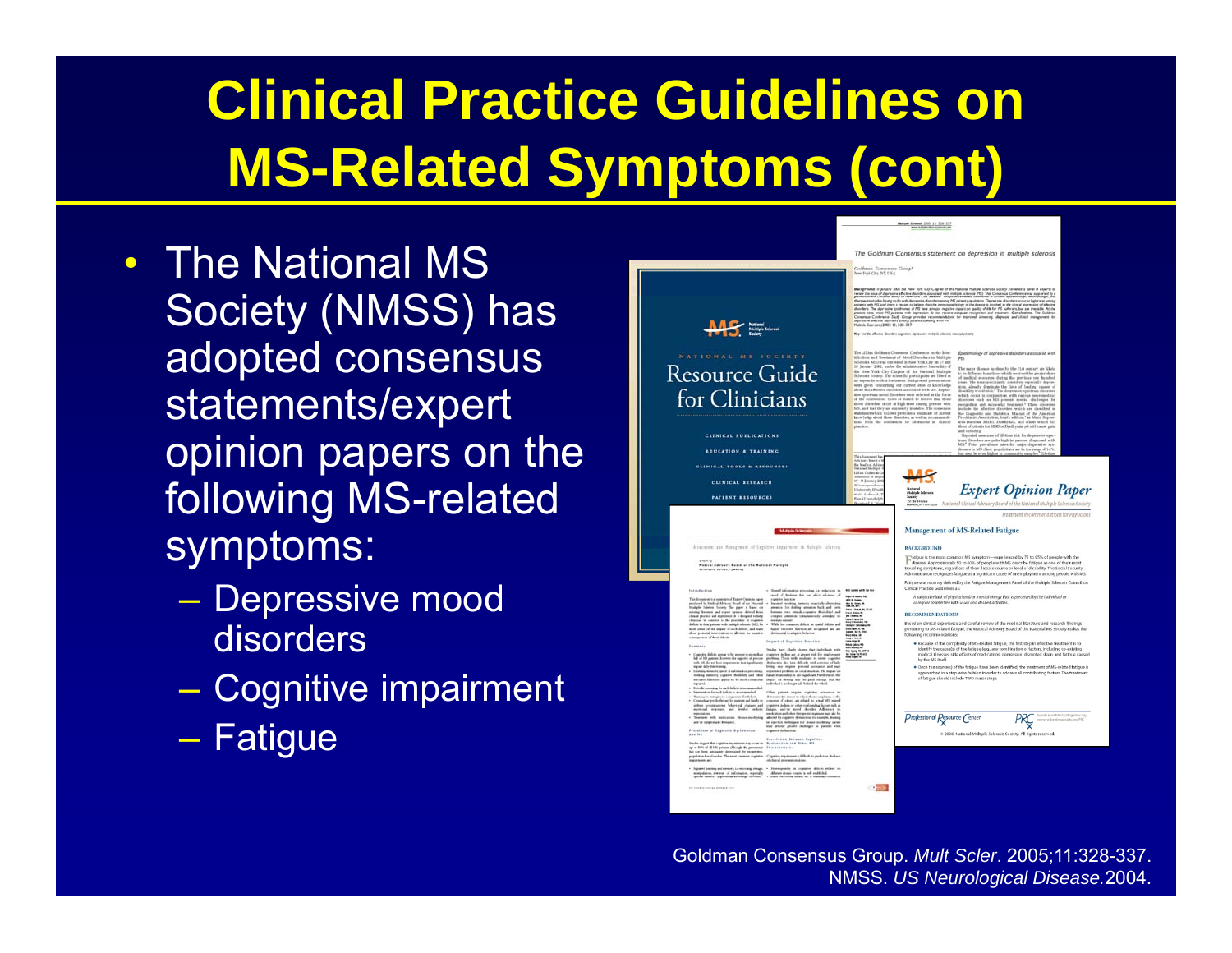# **MS Functional Composite (MSFC)**

- 3-part, standardized, quantitative, assessment instrument for use in clinical studies of MS
	- Timed 25-foot walk
	- $\mathcal{L}_{\mathcal{A}}$ 9-Hole Peg Test (9-HPT)
	- $\mathcal{L}_{\mathcal{A}}$  Paced Auditory Serial Addition Test (PASAT-3)
- • Developed by a special NMSS Task Force on Clinical Outcomes Assessment
- $\bullet$ Designed as a multidimensional scale to reflect the varied clinical expression of MS across patients and over time
- The three components of the MSFC measure leg function/ambulation, arm/hand function, and cognitive function





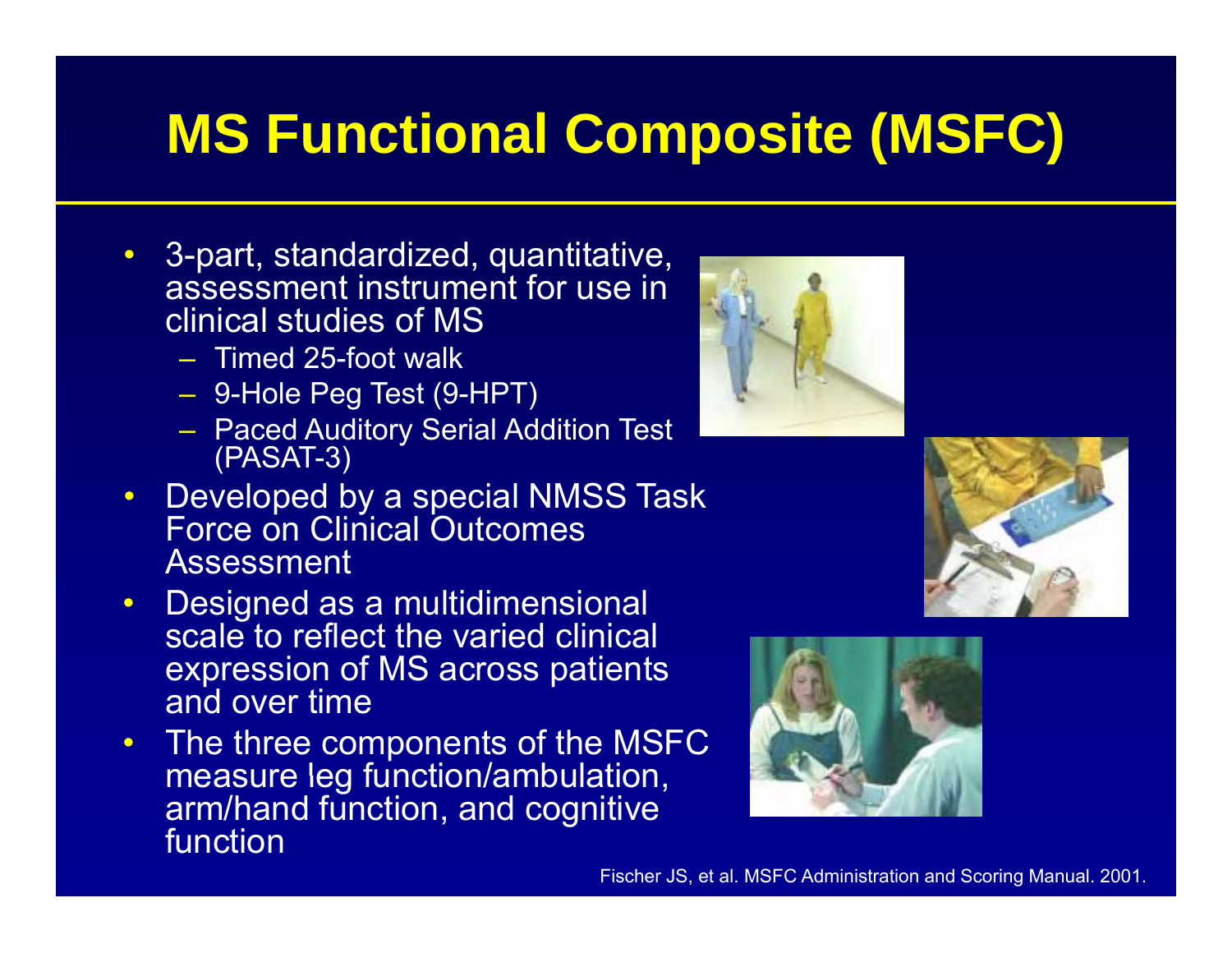# **Expanded Disability Status Scale (EDSS)**

- $\bullet$  Quantifies disability in 8 functional systems and allows neurologists to assign <sup>a</sup> Functional System Score (FSS) in each of these:
	- Pyramidal
	- Cerebellar
	- Brainstem
	- $\mathcal{L}_{\mathcal{A}}$  , and the set of the set of the set of the set of the set of the set of the set of the set of the set of the set of the set of the set of the set of the set of the set of the set of the set of the set of th - Sensory
	- Bowel and bladder
	- Visual
	- Cerebral
	- Other



• EDSS levels 1.0 to 4.5 refer to people with MS who are fully ambulatory; levels 5.0 to 7.5 are defined by the impairment to ambulation; levels ≥8.0 are nonambulatory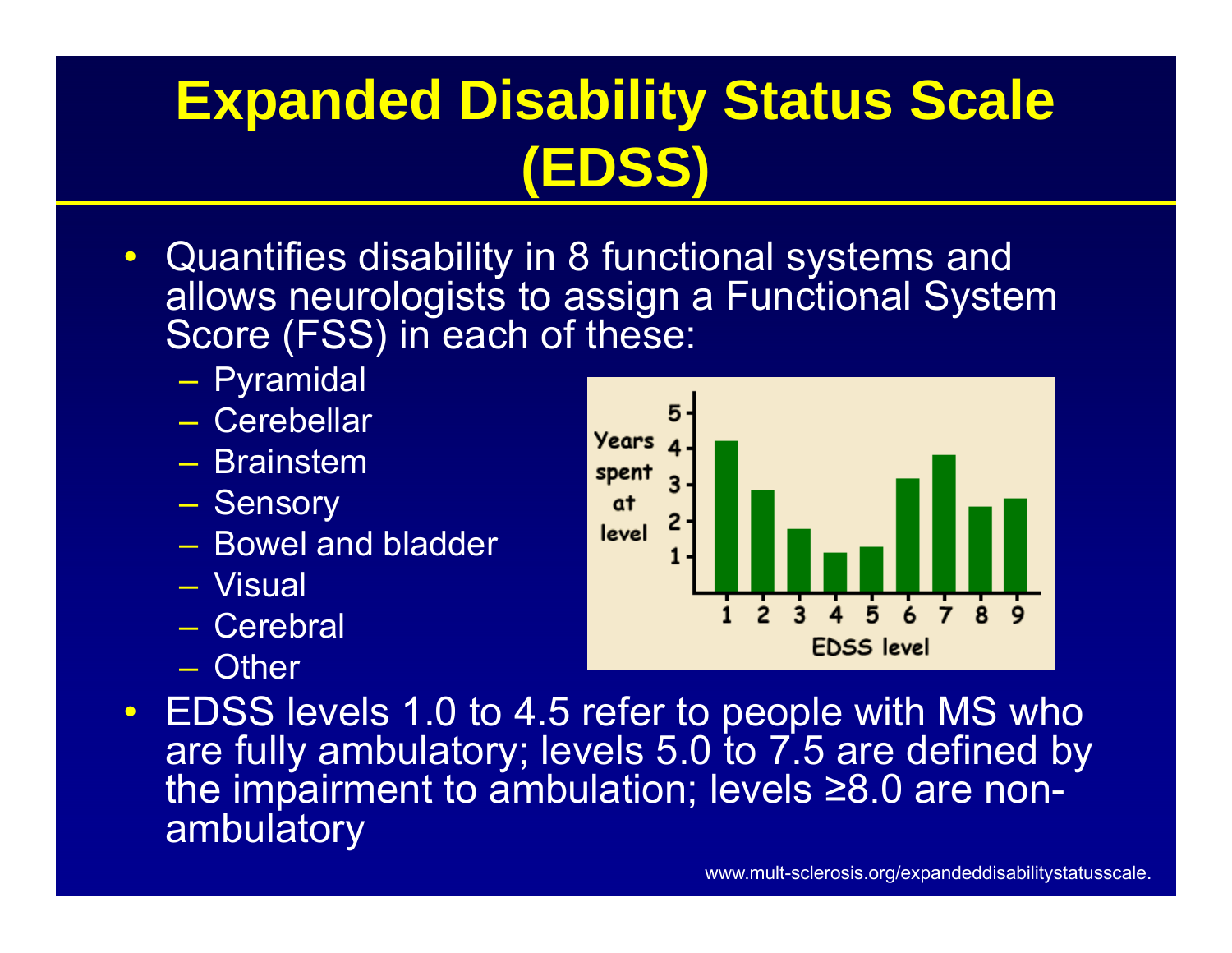#### **Expanded Disability Status Scale (EDSS)**

- 0.0 Normal neurological examination
- 1.0 No disability, minimal signs in one functional system (FS)
- 1.5 No disability, minimal signs in more than one FS
- 2.0 Minimal disability in one FS
- 2.5 Mild disability in one FS or minimal disability in two FS
- 3.0Moderate disability in one FS, or mild disability in three or four FS. Fully ambulatory
- 3.5 Fully ambulatory but with moderate disability in one FS and more than minimal disability in several others
- 4.0 Fully ambulatory without aid, self-sufficient, up and about some 12 hours a day despite relatively severe disability; able to walk without aid or rest some 500 meters
- 4.5 Fully ambulatory without aid, up and about much of the day, able to work a full day, may otherwise have some limitation of full activity or require minimal assistance; characterized by relatively severe disability; able to walk without aid or rest some 300 meters.
- 5.0 Ambulatory without aid or rest for ~200 meters; disability severe enough to impair full daily activities (work a full day without special provisions)
- 5.5 Ambulatory without aid or rest for ~100 meters; disability severe enough to preclude full daily activities
- 6.0 Intermittent or unilateral constant assistance (cane, crutch, brace) required to walk ~100 meters with or without resting
- 6.5 Constant bilateral assistance (canes, crutches, braces) required to walk ~20 meters without resting
- 7.0 Unable to walk beyond approximately five meters even with aid, essentially restricted to wheelchair; wheels self in standard wheelchair and transfers alone; up and about in wheelchair some 12 hours <sup>a</sup> day
- 7.5 Unable to take more than a few steps; restricted to wheelchair; may need aid in transfer; wheels self but cannot carry on in standard wheelchair a full day; May require motorized wheelchair
- 8.0 Essentially restricted to bed or chair or perambulated in wheelchair, but may be out of bed itself much of the day; retains many self-care functions; generally has effective use of arms
- 8.5 Essentially restricted to bed much of day; has some effective use of arms retains some self care functions
- 9.0 Confined to bed; can still communicate and eat.
- 9.5 Totally helpless bed patient; unable to communicate effectively or eat/swallow
- 10.0 Death due to MS

www.mult-sclerosis.org/expandeddisabilitystatusscale.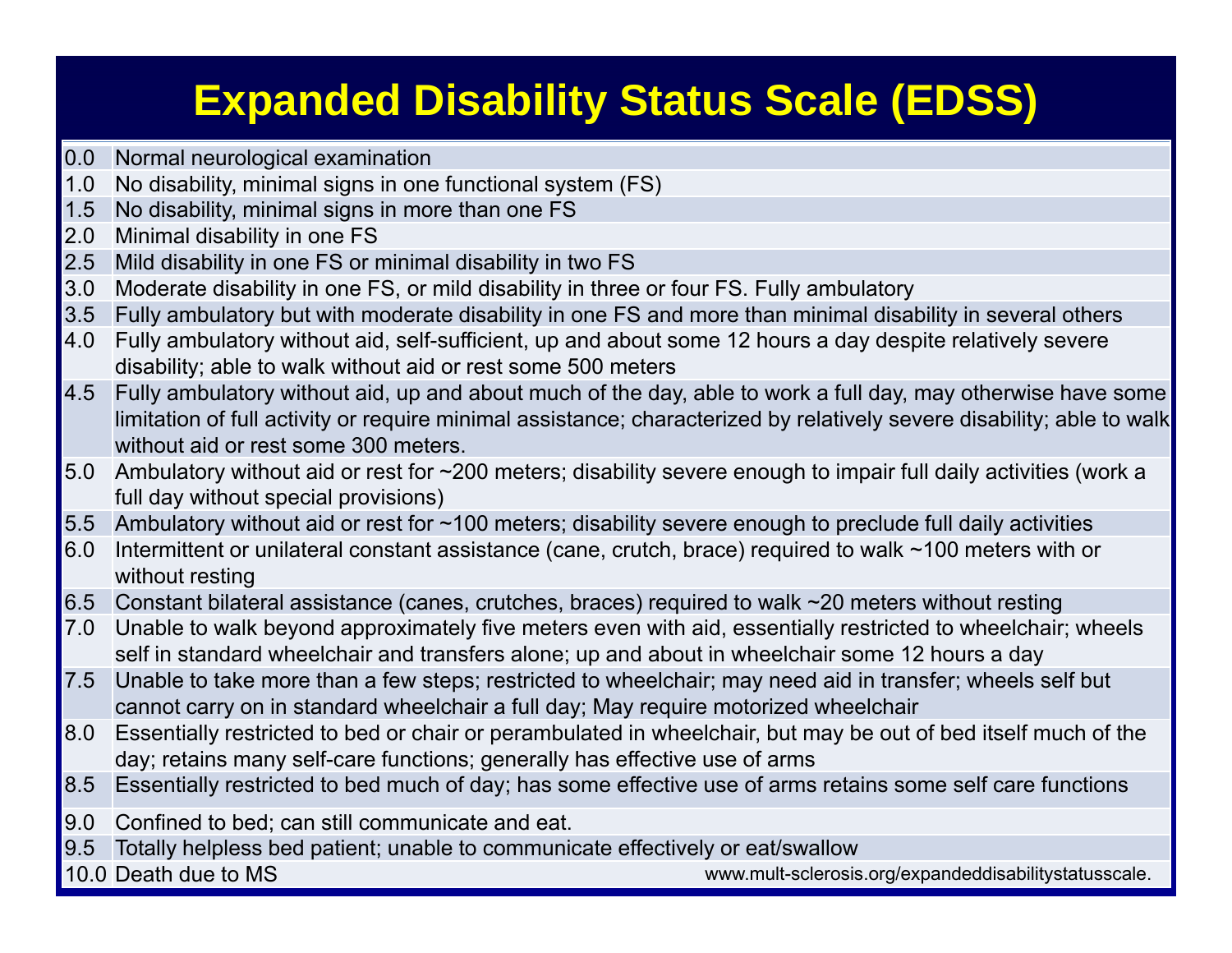#### **MS Symptomatology**

#### Assessment and Treatment of Depression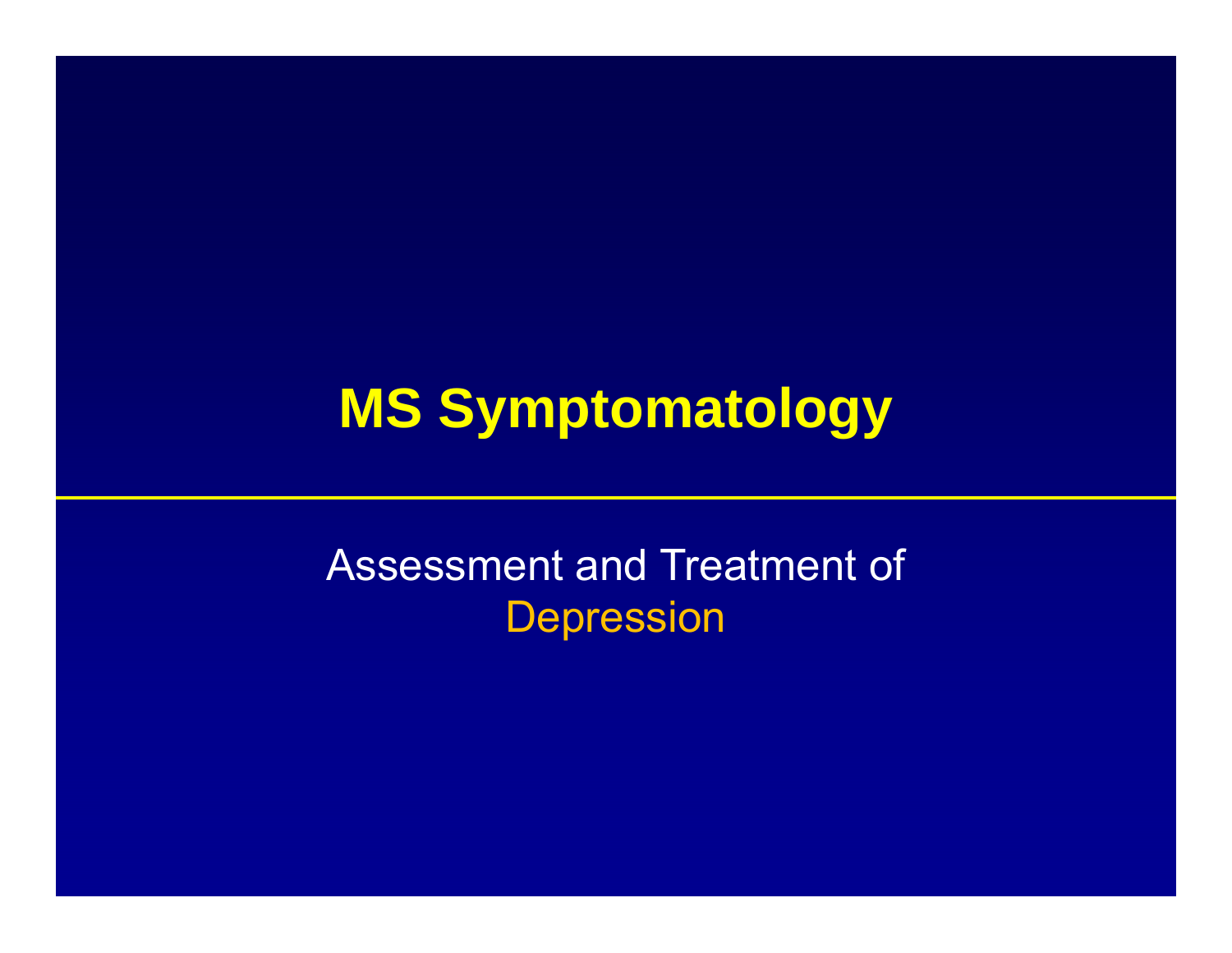#### **Depression and MS**

- $\bullet$  Psychiatric disorders such as major depression are known to have a higher prevalence in patients with MS compared with the normal population
	- $-$  Lifetime risk for depression in patients with MS ranges from  $\overline{\phantom{a}}$ 40%-60%
	- Age and sex-adjusted prevalence rates are twice as high in MS patients compared with patients with other chronic diseases
- $\bullet$  Depression can exacerbate cognitive dysfunction in MS
	- Suicidal ideation
- $\bullet$  Due to a lack of well designed trials of pharmacotherapy or psychotherapy in MS, management of depression follows recommendations of general psychiatry
- $\bullet$ • Unlike some aspects of MS, depression is treatable!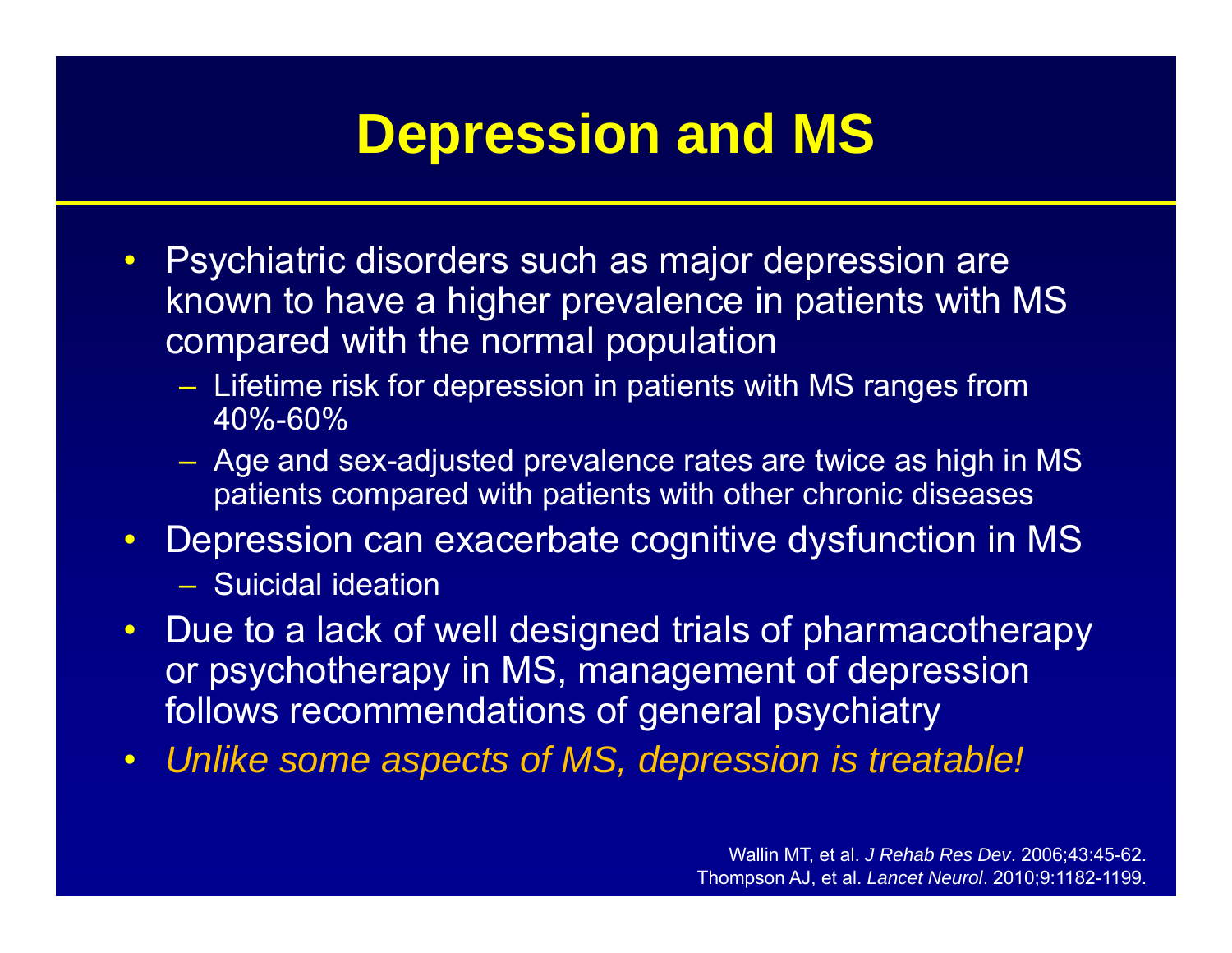#### **Depression: Causes Linked to MS**

- $\bullet$ Psychosocial effects of MS disability
- Direct effect of lesions on brain structures involved in regulating and maintaining mood state
- Untoward effects of interferon (IFN)-β for treating MS, which may be associated with mood changes
- Immune dysfunction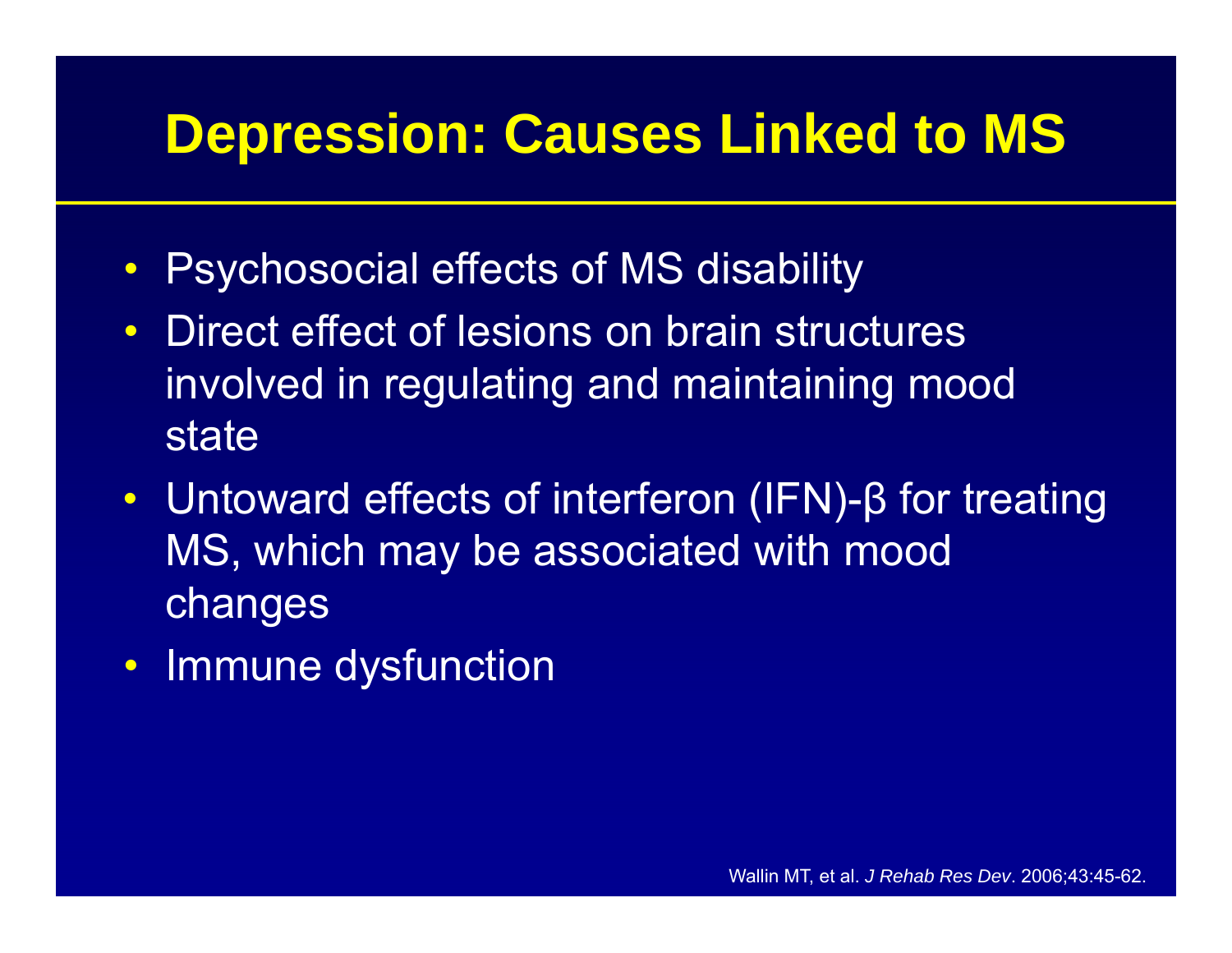#### **Depression: Goldman Consensus Recommendations (2002)**

Specific recommendations from the Goldman Consensus Conference of 2002 include the following:

- $1)$ Clinical groups which routinely care for MS patients should institute regular screening measures for the identification of depression, such as the Beck Depression Inventory, using a threshold of 13 for positive screens.
- 2) Patients who meet screening thresholds for depression, or who endorse any positive responses to suicide inquiries, should be actively assessed for severity and quality of depression, and considered for follow-on treatment recommendations.
- Treatment plans for depression among MS patients 3) should be individualized, using psychotherapeutic, psychopharmacologic, or integrated approaches, depending upon individual circumstances, and preferences. Available evidence suggests that pharmacotherapy and certain psychotherapies are equally effective for depressive disorders in MS populations, yet the Consensus Group strongly recommends that these treatment modalities be combined in an integrated biopsychosocial treatment plan whenever possible. Treatment plans should be followed through to eradication of depressive symptomatology.
- Greater standardization of the therapeutic approach 4) to depression in MS should be sought, through the development and testing of an algorithm which is uniquely crafted to this clinical domain.
- Continuing clinical research should be encouraged  $5)$ into the neurobiologic and psychologic bases of depressive disorders in MS patients, and into therapeutic responses to currently available and newly developing treatment modalities.
- **1) Institute regular screening measures for depression (eg Beck Depression Inventory) (eg,**
- **2) Patients who meet screening thresholds for depression or have suicidal tendencies, should be actively assessed and treated**
- **3) Treatment plans for depression should be** individualized using integrated approaches
- **4) Standardize therapeutic approach to depression through use of an algorithm**
- **5)** Continue clinical research on neurologic and **psychologic mechanisms of depression as well as therapeutic responses**

Goldman Consensus Group. *Mult Scler*. 2005;11:328-337.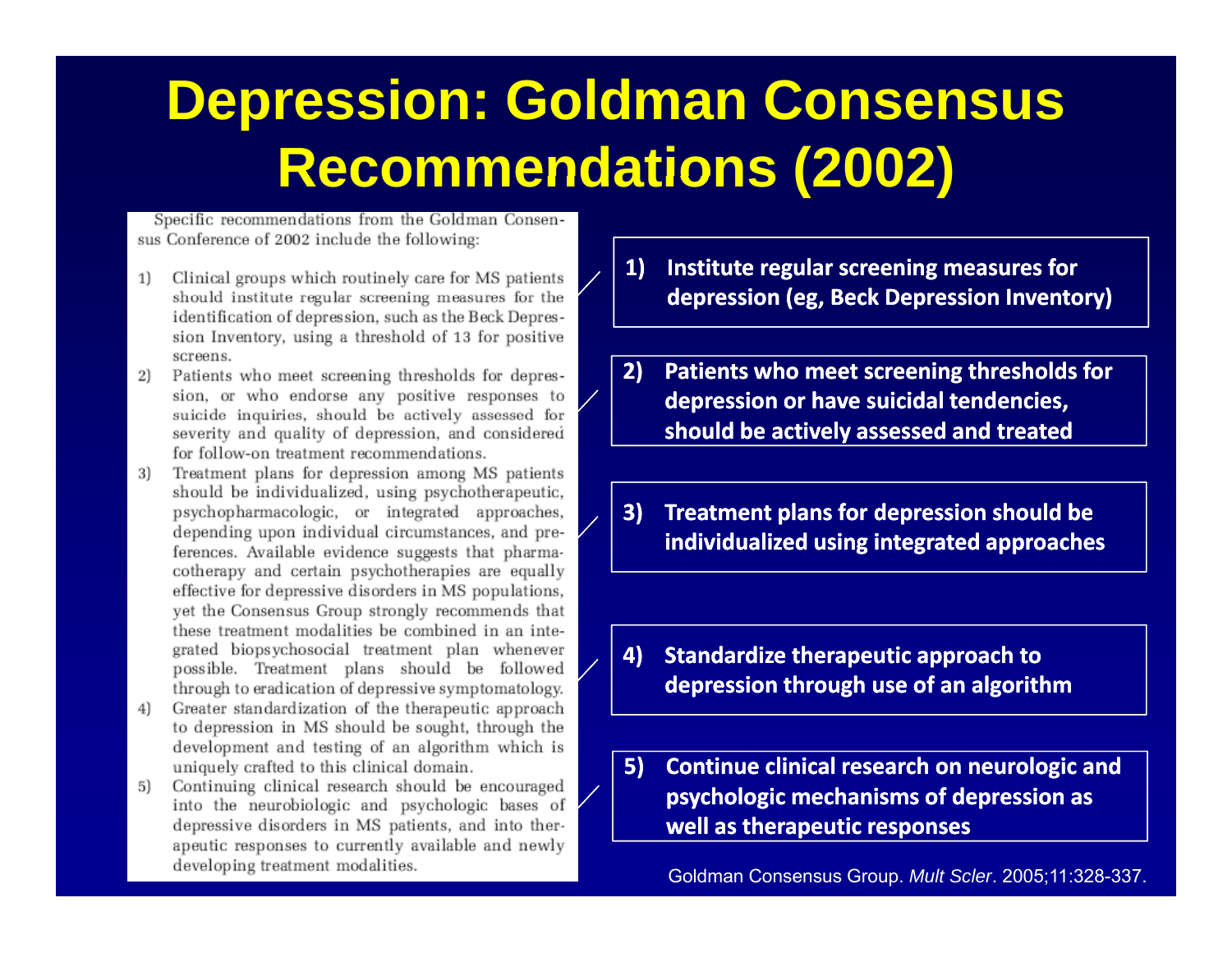#### **Depression: Assessment**



 $\bullet$  **If cognitive issues and fatigue are complicating depression assessment, request neuropsychological evaluation**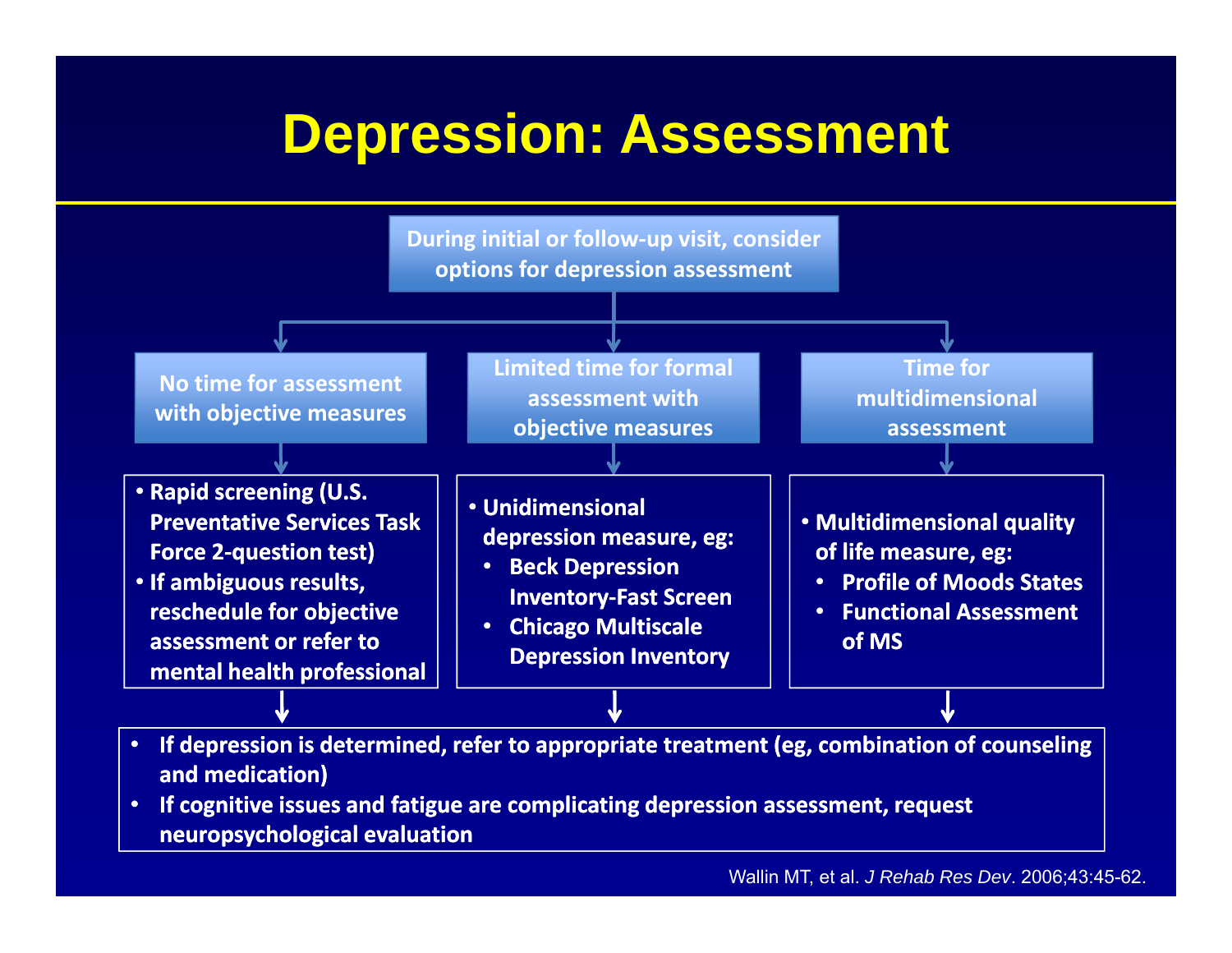### **Depression: Rapid Screening**

• U.S. Preventive Services Task Force recommends a brief two-question screening test for assessing depression

#### Two initial screening questions:

- 1. Over the past 2 weeks, have you felt down, depressed, or hopeless?
- 2. Over the past 2 weeks, have you felt little interest or pleasure in doing things?

If one or both questions are positive

#### Evaluate major depression based on the following DSM-IV criteria:

Five (or more) of the following nine symptoms have been present during the same 2-week period and represent a change from previous functioning; at least one symptom is either depressed mood or loss of interest or pleasure:

- 1. Depressed mood.
- 2. Loss of interest or pleasure.
- 3. Significant weight loss (when not dieting) or weight gain or decrease in appetite.
- 4. Insomnia or hypersomnia.
- 5. Psychomotor agitation or retardation.
- 6. Fatigue or loss of energy.
- 7. Feeling of worthlessness or inappropriate and/or excessive quilt.
- 8. Diminished ability to think or concentrate, or indecisiveness.
- 9. Recurrent thoughts of death or suicide.

#### Figure 1.

Rapid screening for depression in multiple sclerosis (MS). DSM-IV = Diagnostic and Statistical Manual of Mental Disorders, Fourth Edition.

Wallin MT, et al. *J Rehab Res Dev*. 2006;43:45-62.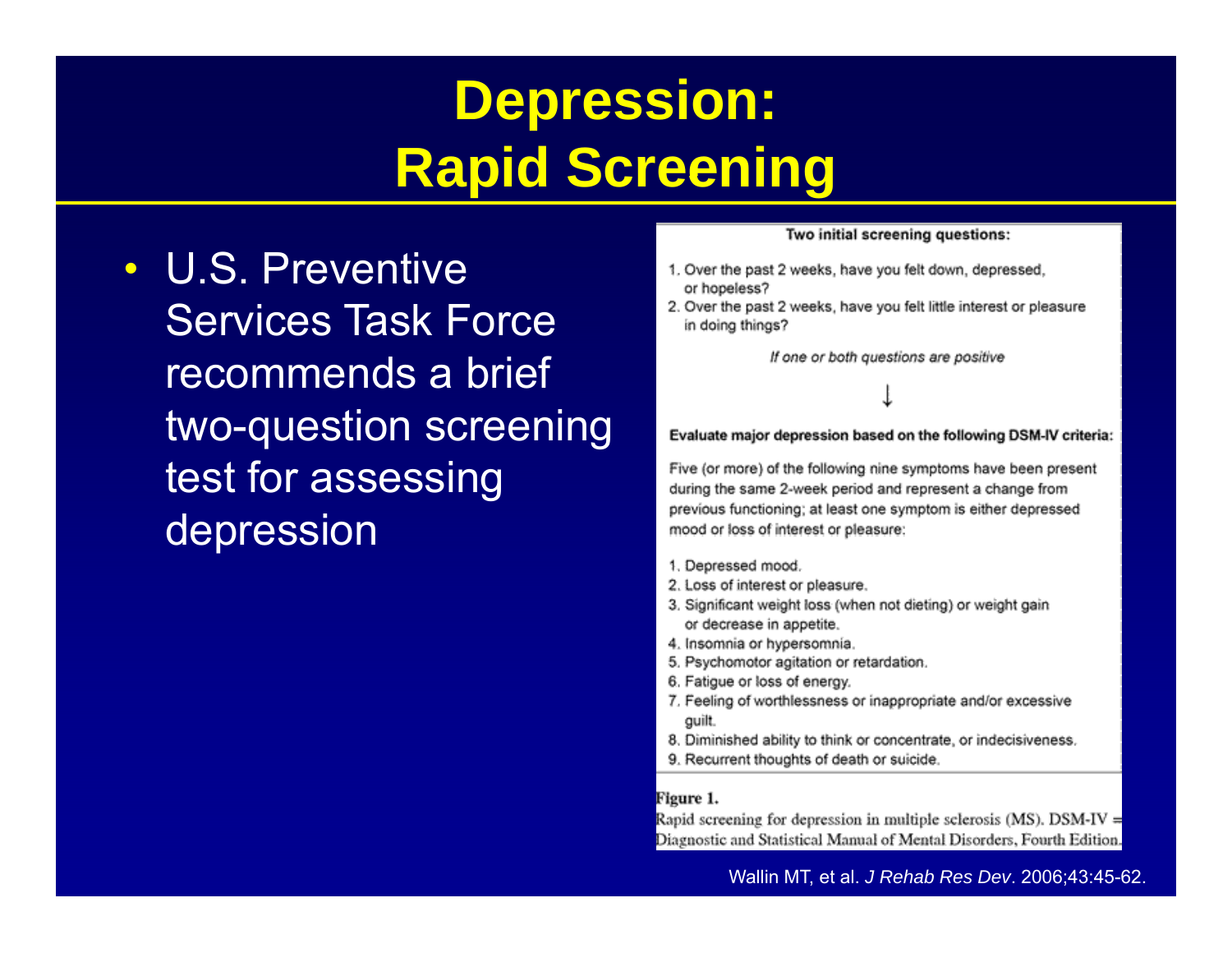# **Depression: Rapid Screening**

- $\bullet$ **Patient Health** 
	- 9-item depression scale based on DSM-IV
	- Filled out by patients and scored by the clinician
	- Two components:
		- functional impairment to make a tentative depression diagnosis
		- help select and monitor treatment

| Patient Health                                                                                                                                                                                                                                                                                                    | PHQ-9<br><b>Score</b> | <b>Provisional</b><br><b>Diagnosis</b>      | <b>Treatment</b><br><b>Recommendation</b>                                    |  |
|-------------------------------------------------------------------------------------------------------------------------------------------------------------------------------------------------------------------------------------------------------------------------------------------------------------------|-----------------------|---------------------------------------------|------------------------------------------------------------------------------|--|
| Questionnaire (PHQ-9)<br>- 9-item depression scale<br>based on DSM-IV<br>- Filled out by patients and<br>scored by the clinician<br>- Two components:<br>• Assess symptoms and<br>functional impairment to<br>make a tentative<br>depression diagnosis<br>• Derive a severity score to<br>help select and monitor | $5-9$                 | <b>Minimal</b><br>Symptoms*                 | Support, educate to<br>call if worse;<br>return in 1 month                   |  |
|                                                                                                                                                                                                                                                                                                                   |                       | • Minor<br>depression <sup>†</sup>          | • Support, watchful<br>waiting                                               |  |
|                                                                                                                                                                                                                                                                                                                   | $10 - 14$             | • Dysthymia*<br>• Major<br>depression, mild | • Antidepressant or<br>psychotherapy<br>• Antidepressant or<br>psychotherapy |  |
|                                                                                                                                                                                                                                                                                                                   | $15 - 19$             | Major depression,<br>moderately severe      | Antidepressant or<br>psychotherapy                                           |  |
| treatment                                                                                                                                                                                                                                                                                                         | $\geq 20$             | Major depression,<br>severe                 | Antidepressant and<br>psychotherapy                                          |  |

DSM-IV=Diagnostic and Statistical Manual of Mental Disorders Fourth Edition.

\*If symptoms present ≥2 years, then probable chronic depression warranting antidepressants or psychotherapy †If symptoms present ≥ 1 month or severe functional impairment, consider active treatment.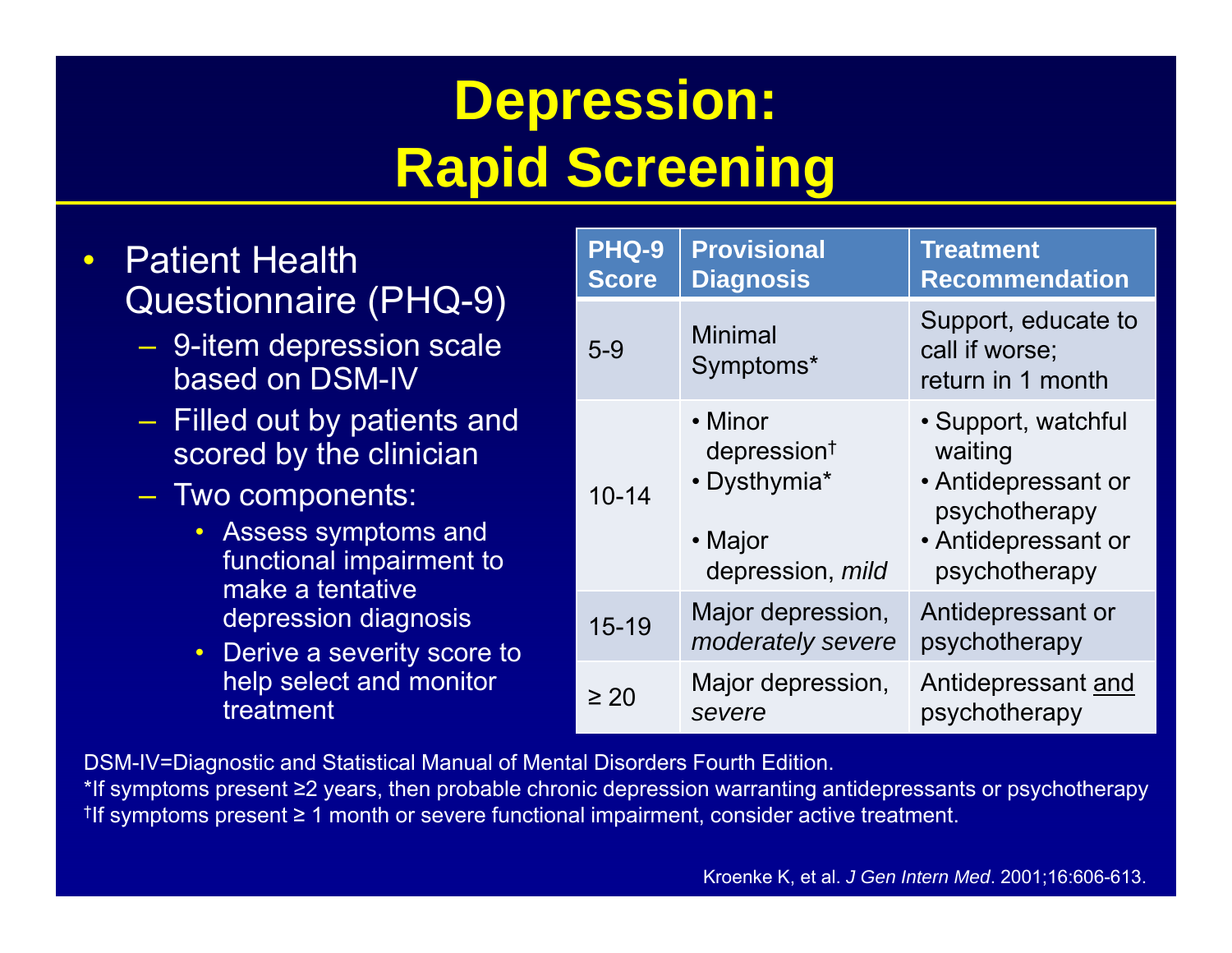**DATE** *DATE* 

|    | Over the last 2 weeks, how often have you been<br>bothered by any of the following problems?                                                                                      | Mat strait    | Savaraid Spys                                                 | More transfer days           | <b>Howith events</b>    |
|----|-----------------------------------------------------------------------------------------------------------------------------------------------------------------------------------|---------------|---------------------------------------------------------------|------------------------------|-------------------------|
| 1  | Little interest or pleasure in doing things                                                                                                                                       | 0             | 1                                                             | $\left( \frac{1}{2} \right)$ | 3                       |
| 2  | Feeling down, depressed, or hopeless                                                                                                                                              | 0             | ⊙                                                             | $\overline{2}$               | 3                       |
| 3  | Trouble falling or staying asleep, or sleeping too much                                                                                                                           | 0             | 1                                                             | ☺                            | 3                       |
| 4  | Feeling tired or having little energy                                                                                                                                             | 0             | 1                                                             | $\overline{2}$               | ☺                       |
| 5  | Poor appetite or overeating                                                                                                                                                       | 0             | G.                                                            | $\overline{2}$               | $\overline{\mathbf{3}}$ |
| 6  | Feeling bad about yourself - or that you are a failure or<br>have let yourself or your family down                                                                                | 0             | 1                                                             | ⊙                            | 3                       |
| 7  | Trouble concentrating on things, such as reading the<br>newspaper or watching television                                                                                          | 0             | 1                                                             | ➁                            | 3                       |
| 8  | Moving or speaking so slowly that other people could<br>have noticed. Or the opposite - being so fidgety or<br>restless that you have been moving around a lot more<br>than usual |               | 1                                                             | Ø                            | $\overline{3}$          |
| 9  | Thoughts that you would be better off dead, or of<br>hurting yourself in some way                                                                                                 | ⊚             | 1                                                             | $\overline{2}$               | 3                       |
|    |                                                                                                                                                                                   | add columns:  | $\overline{2}$<br>÷                                           | 10<br>$\ddot{}$              | $\overline{3}$          |
|    |                                                                                                                                                                                   | <b>TOTAL:</b> |                                                               | 15                           |                         |
| 10 | If you checked off any problems, how difficult have<br>these problems made it for you to do your work, take<br>care of things at home, or get along with other people?            |               | Not difficult at all<br>Very difficult<br>Extremely difficult | Somewhat difficult           | ✓                       |

#### **Patient Health Questionnaire (PHQ-9)**

**Major depression,**  *moderately severe*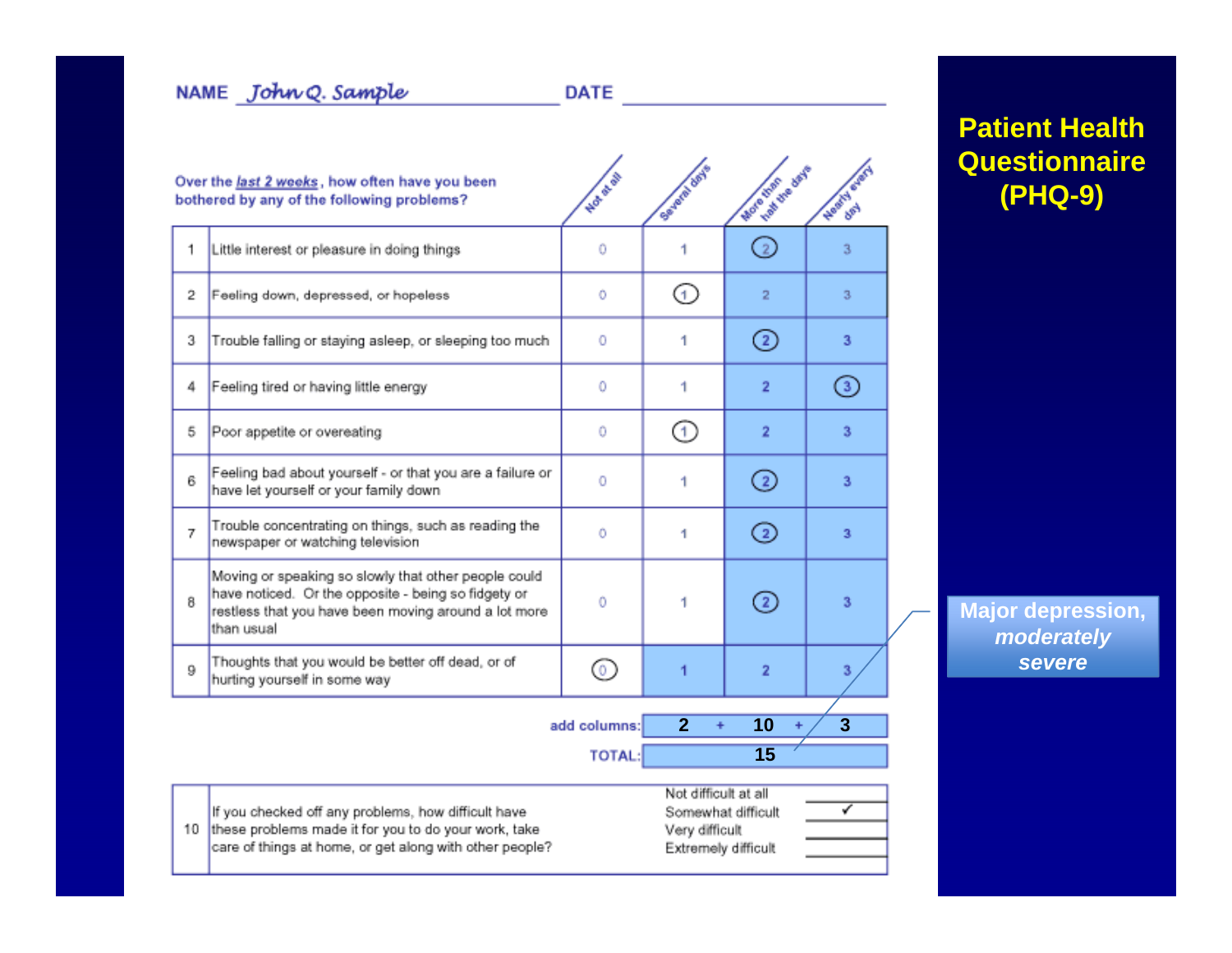# **Depression: Objective Assessment Scales**

- $\bullet$  Beck-Depression Index  $(BDI)<sup>1</sup>$ 
	- Long administration time
	- $\mathcal{L}_{\mathcal{A}}$  $-$  High number of items  $\overline{\phantom{a}}$ assessing neurovegetative symptoms may lead to overdiagnoses of depression
- 7-item BDI-Fast Screen (BDI-FS) is the best validated BDI short form in MS—test does not confound MS-related neurological symptoms
	- $\mathcal{L}_{\mathcal{A}}$  Available for purchase at **Psychcorp**
- $\bullet$  Chicago Multiscale –Depression Inventory<sup>2</sup> **Chicago Multiscale** 
	- Alternative short instrument g neurovegetative **the same of the set of the set of the set of the set of the set of the set of the set of th** patients with MS
		- Has good internal consistency, sensitivity, and construct validity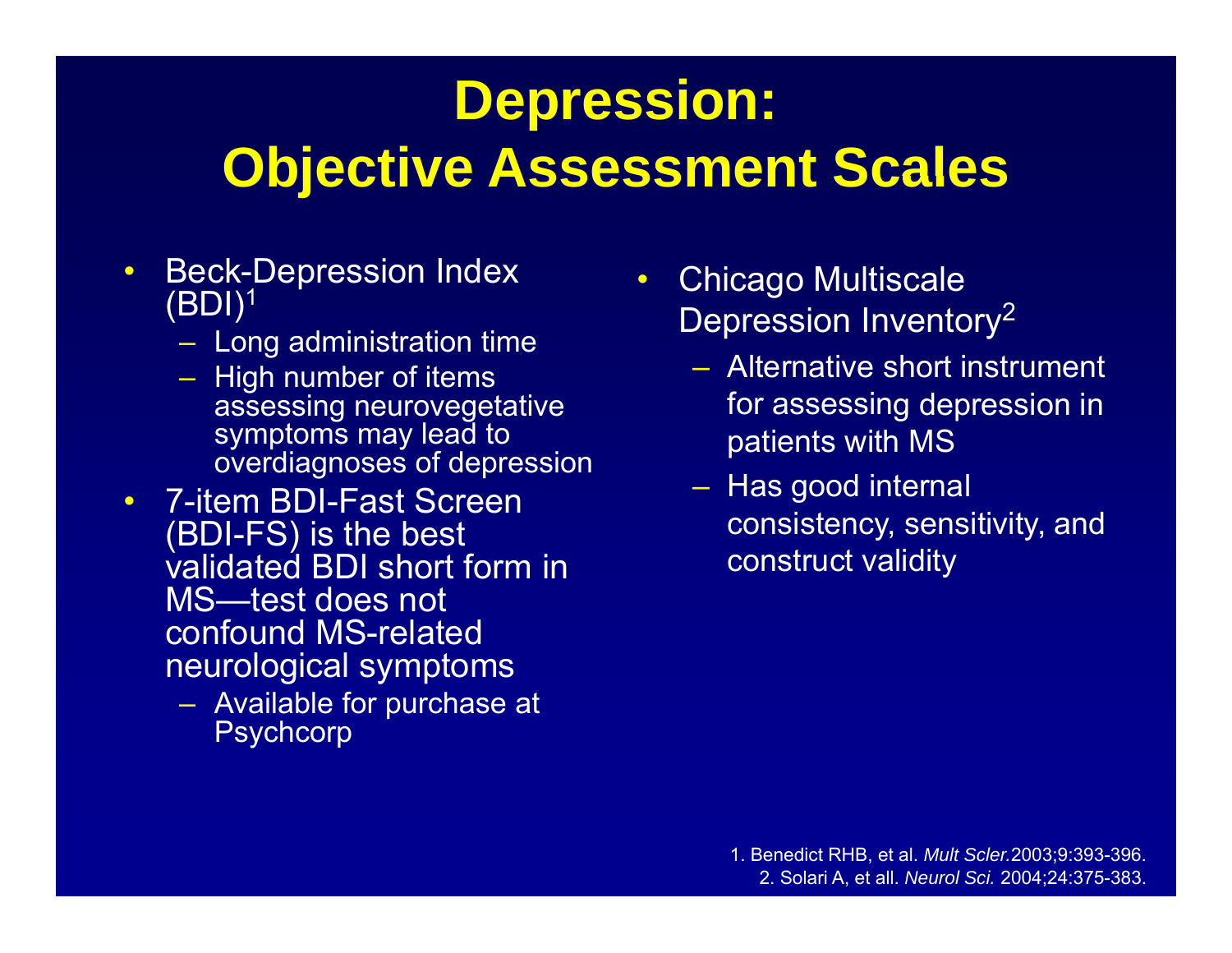#### **Depression:**

#### **Multidimensional Assessment Scales**

- • Profile of Mood States •(POMS)1
	- Measures mood and multiple dimensions of adaptation, including daily activities, fatigue, and disease status
	- $-$  The subscales appear to  $\,$ be intercorrelated, therefore, the effects of mood relative to other factors cannot be teased apart
- Functional Assessment of MS (FAMS)2
	- $\mathcal{L}_{\mathcal{A}}$  $-$  Reliability and validity in  $\,$ patients with MS have been confirmed
	- Divided into 6 subscales: emotional well-being (depression), mobility, symptoms, general contentment, thinking/fatigue, and family/social well-being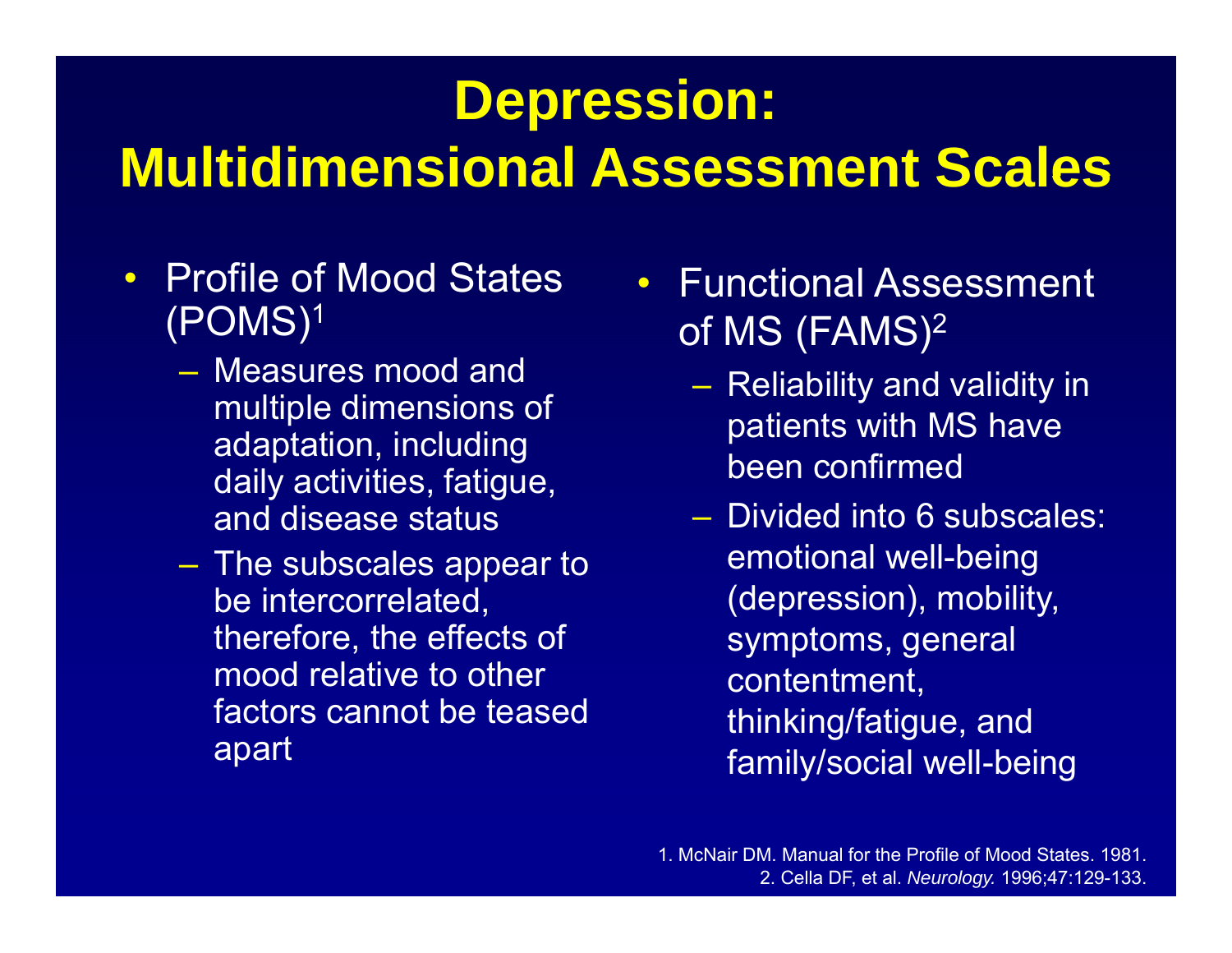#### **Depression: Psychotherapy**

- $\bullet$  Cognitive-Behavioral Therapy (CBT)
	- Both group- and individual-based treatments reduce depressive symptoms
	- $\mathcal{L}_{\mathcal{A}}$  , and the set of the set of the set of the set of the set of the set of the set of the set of the set of the set of the set of the set of the set of the set of the set of the set of the set of the set of th *CBT is as effective as antidepressant medication; however, the combination of CBT and pharmacotherapy is more effective than either modality alone*
	- $\mathcal{L}_{\mathcal{A}}$  , and the set of the set of the set of the set of the set of the set of the set of the set of the set of the set of the set of the set of the set of the set of the set of the set of the set of the set of th CBT that focuses on specific coping skills and MS symptom management are generally more effective than interventions that emphasize emotional expression or knowledge
- $\bullet$  Other Psychotherapies
	- $-$  Insight-oriented group
	- $\mathcal{L}_{\mathcal{A}}$  , and the set of the set of the set of the set of the set of the set of the set of the set of the set of the set of the set of the set of the set of the set of the set of the set of the set of the set of th – Supportive-expressive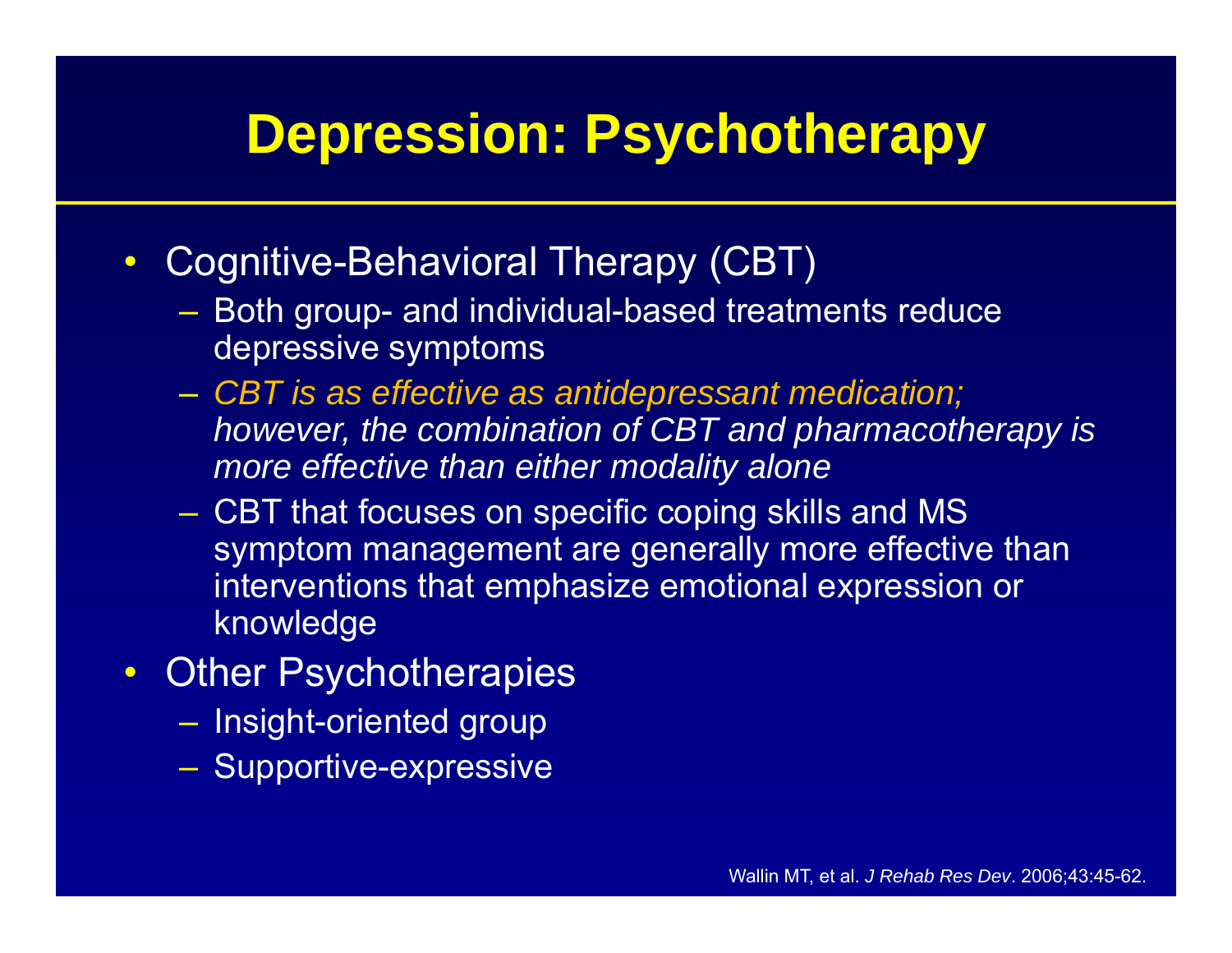# **Depression: Commonly Used Pharmacologic Treatments**

| <b>Drug Class</b>                                                   | <b>Representative Drugs and</b><br><b>Daily Doses (min-max)</b>                                          | <b>Common Side Effects</b>                                       |
|---------------------------------------------------------------------|----------------------------------------------------------------------------------------------------------|------------------------------------------------------------------|
| Norepinephrine<br>Reuptake Inhibitor<br>(tricyclic antidepressants) | Desipramine (100-300 mg)<br>Nortriptyline (50-200 mg)<br>Protriptyline (15-60 mg)                        | • Lethargy<br>Anticholinergic symptoms<br>Cardiovascular effects |
| Selective Serotonin<br>Reuptake Inhibitor                           | Citalopram (20-40 mg)<br>Escitalopram (10-20 mg)<br>Fluoxetine (20-80 mg)<br>Sertraline (50-200 mg)      | Insomnia<br>Insomnia<br>• Sexual dysfunction                     |
| Selective Norepinephrine<br>Reuptake Inhibitor                      | Desvenlafaxine (50-100 mg)<br>Duloxetine (40-60 mg)<br>Mirtazapine (15-45 mg)<br>Nefazodone (300-600 mg) | <b>Nausea</b><br><b>Nausea</b><br>Somnolence<br>Weight gain      |
| Norepinephrine Dopamine<br>Reuptake Inhibitor                       | Bupropion (150-450 mg)                                                                                   | Seizures, psychosis                                              |
| Serotonin Norepinephrine<br>Reuptake Inhibitor                      | Venlafaxine (75-225 mg)                                                                                  | Sustained hypertension,<br>Withdrawal syndrome                   |
|                                                                     |                                                                                                          | Adapted from Wallin MT, et al. J Rehab Res Dev. 2006;43:45-62.   |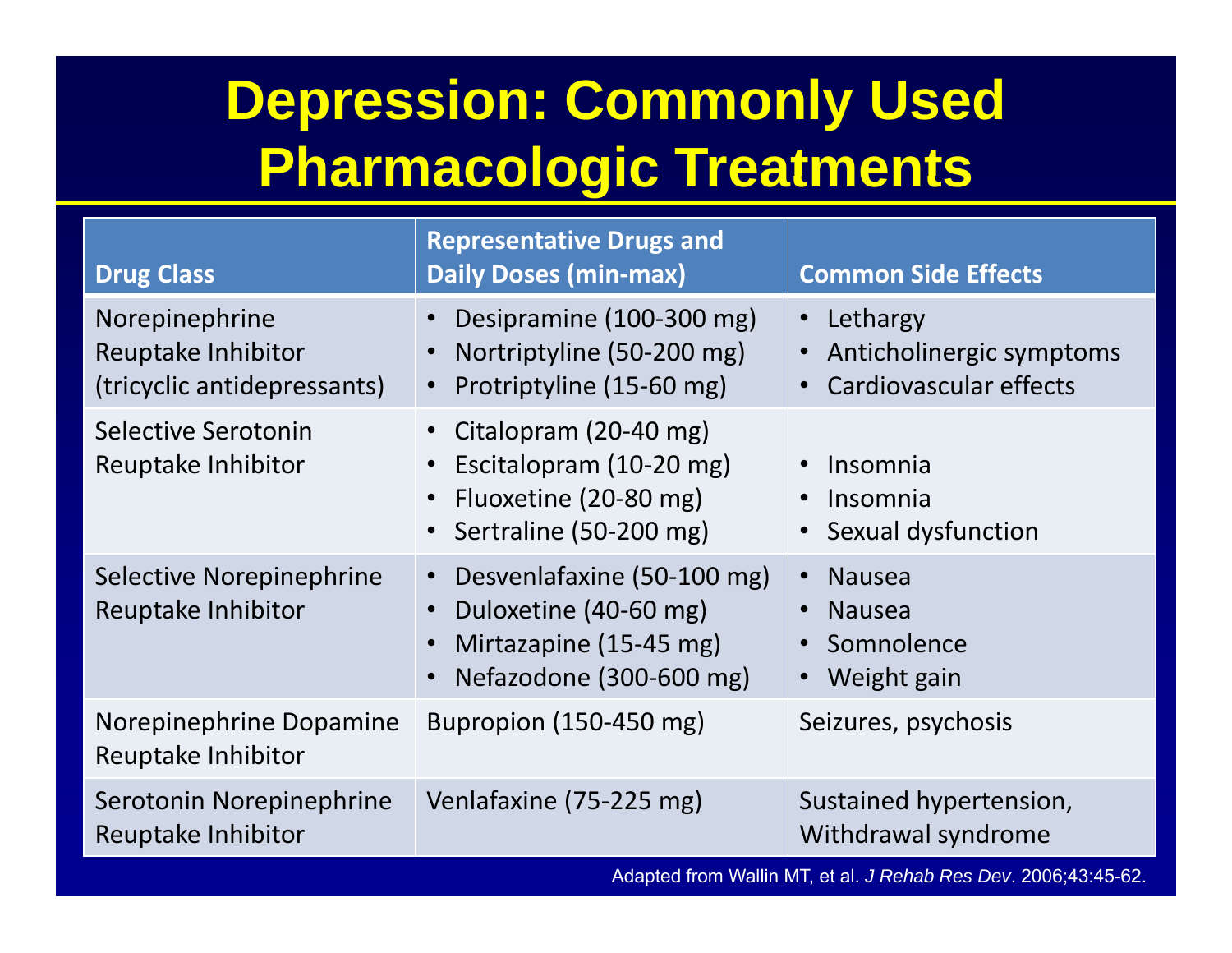# **MS Symptomatology**

#### Assessment and Treatment of Fatigue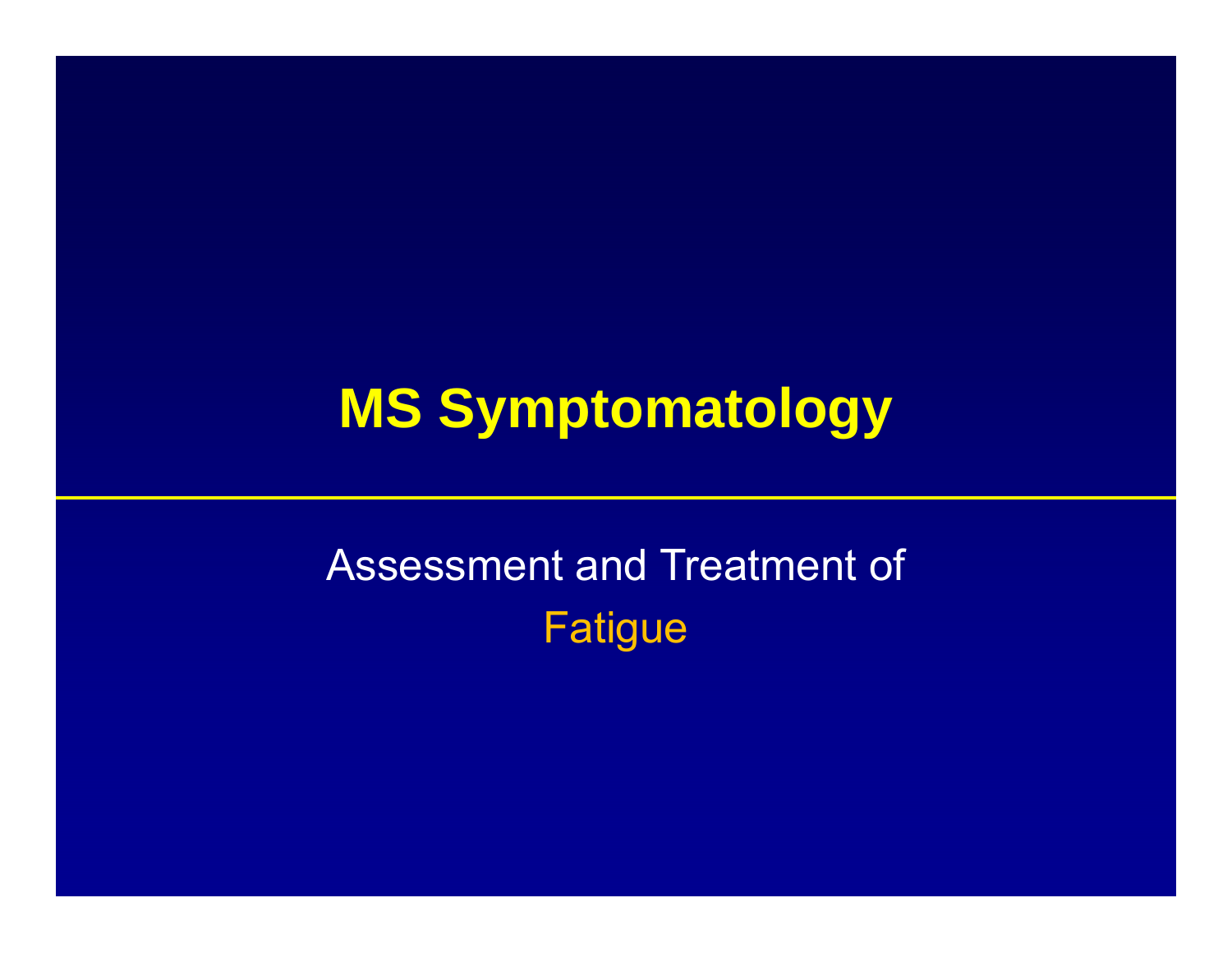# **Fatigue**

- Among the most common symptoms in MS reported by at least 75% of patients
- Most debilitating symptom for many patients – Surpassing pain and physical disability
- Main cause of impaired QOL among MS patients – $-$  Independent of depression or disability
- Significant socioeconomic consequences  $-$  Loss of work hours or even employment
- May be multifactorial—increased prevalence of depression and sleep disorders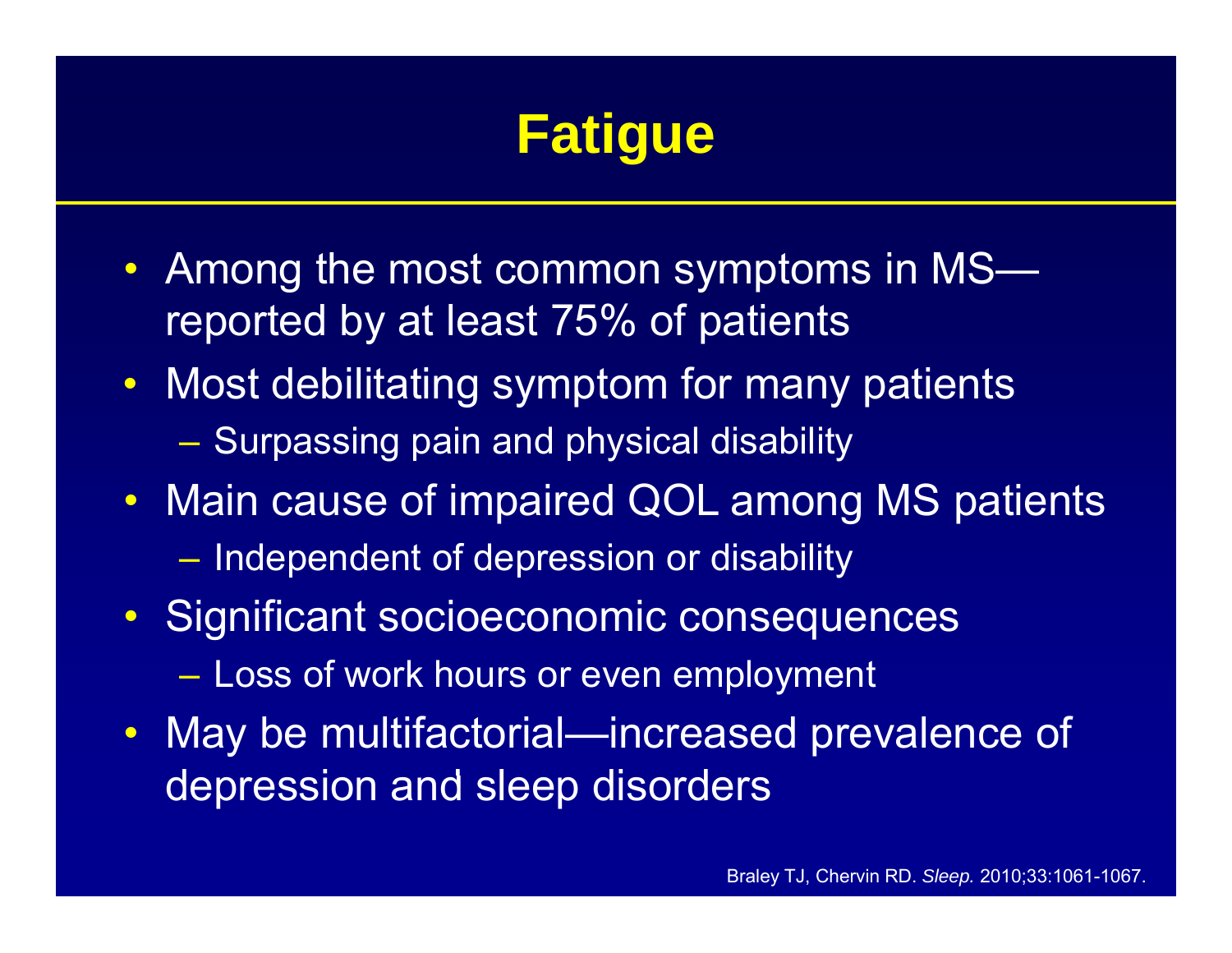# **Fatigue:**

# **Krupp s' Fatigue Severity Scale (FSS) (FSS)**

- $\bullet$  Used in many MS-related fatigue studies showing acceptable internal consistency, stability over time, and sensitivity to change
- $\bullet$  Scoring is done by calculating the average response to the questions (adding up all the answers and dividing by 9)
	- $-$  People with depression alone score about 4.5  $\,$
	- People with fatigue related to MS, SLE or CFIDS average about 6.5

| During the past week, I have found that:                                     | <b>Score</b> |                |                |                |                     |    |  |
|------------------------------------------------------------------------------|--------------|----------------|----------------|----------------|---------------------|----|--|
| 1. My motivation is lower when I am fatigued.                                |              |                | $\overline{3}$ | $\overline{4}$ | 5                   | -6 |  |
| 2. Exercise brings on my fatigue.                                            |              |                | $\overline{3}$ |                | $4 \mid 5 \mid 6$   |    |  |
| 3. I am easily fatigued.                                                     |              | $2^{\circ}$    | $\overline{3}$ | $\overline{4}$ | 5                   | 6  |  |
| 4. Fatigue interferes with my physical functioning.                          |              |                | $\overline{3}$ |                | $4 \quad 5 \quad 6$ |    |  |
| 5. Fatigue causes frequent problems for me.                                  |              |                | $\overline{3}$ | $\overline{4}$ | 5                   | 6  |  |
| 6. My fatigue prevents sustained physical functioning.                       |              |                | $\overline{3}$ |                | $4 \quad 5 \quad 6$ |    |  |
| 7. Fatigue interferes with carrying out certain duties and responsibilities. | $\mathbf 1$  | $\overline{2}$ | $\overline{3}$ | $\overline{4}$ | 5                   | 6  |  |
| 8. Fatigue is among my three most disabling symptoms.                        |              |                | $\mathbf{3}$   | $\overline{4}$ | 5 <sup>1</sup>      | 6  |  |
| 9. Fatigue interferes with my work, family, or social life.                  |              |                | 3              | $\overline{4}$ | 5                   | 6  |  |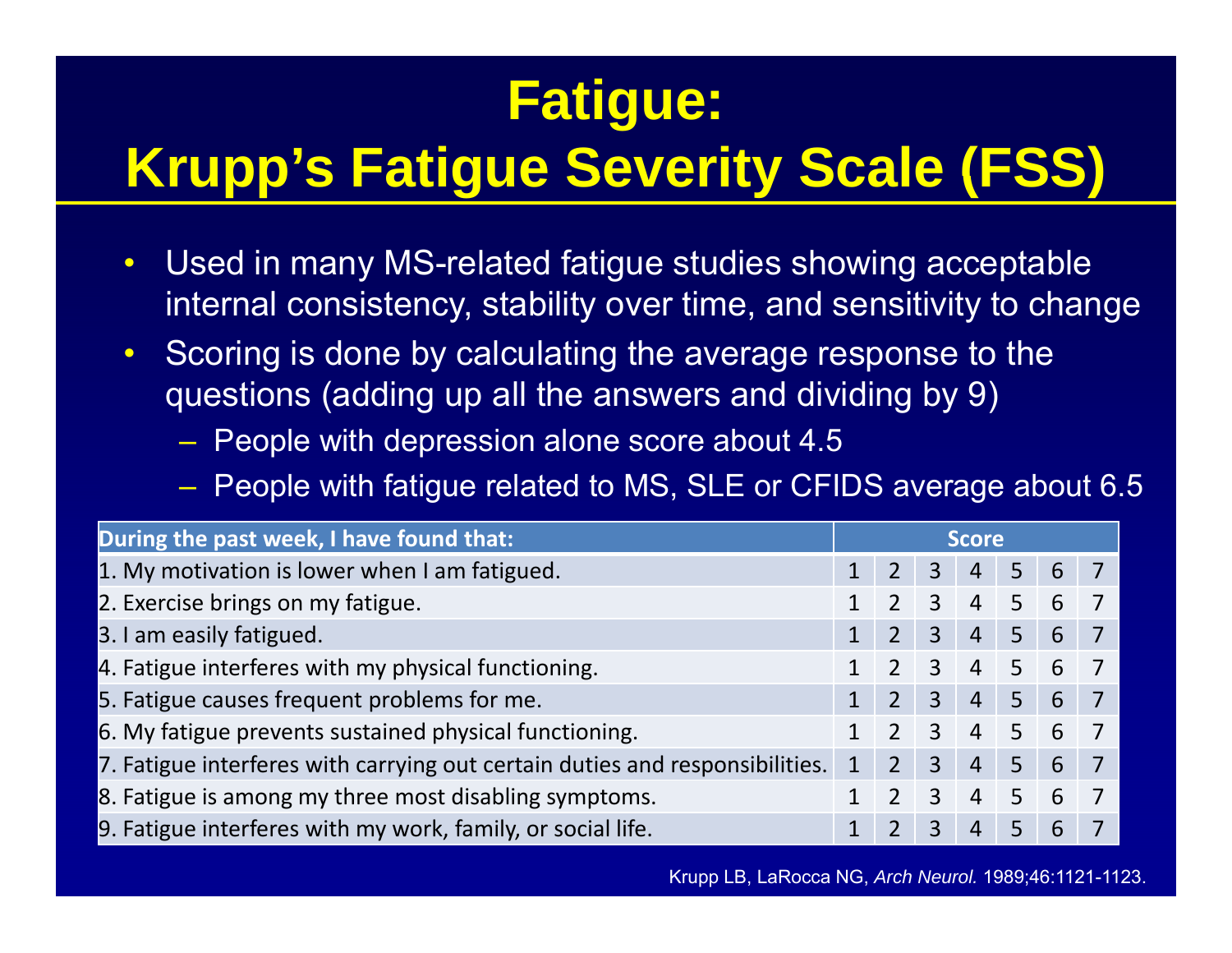# **Fatigue:**

# **Modified Fatigue Impact Scale (MFIS)**

- Proposed by the MS Council for Clinical Practice **Guidelines**
- $\bullet$  Contains 21 items with multidimensional assessment: physical, cognitive, and psychosocial functioning
- Easy to use, good reproducibility, and strong correlation with FSS; administered in 5-10 min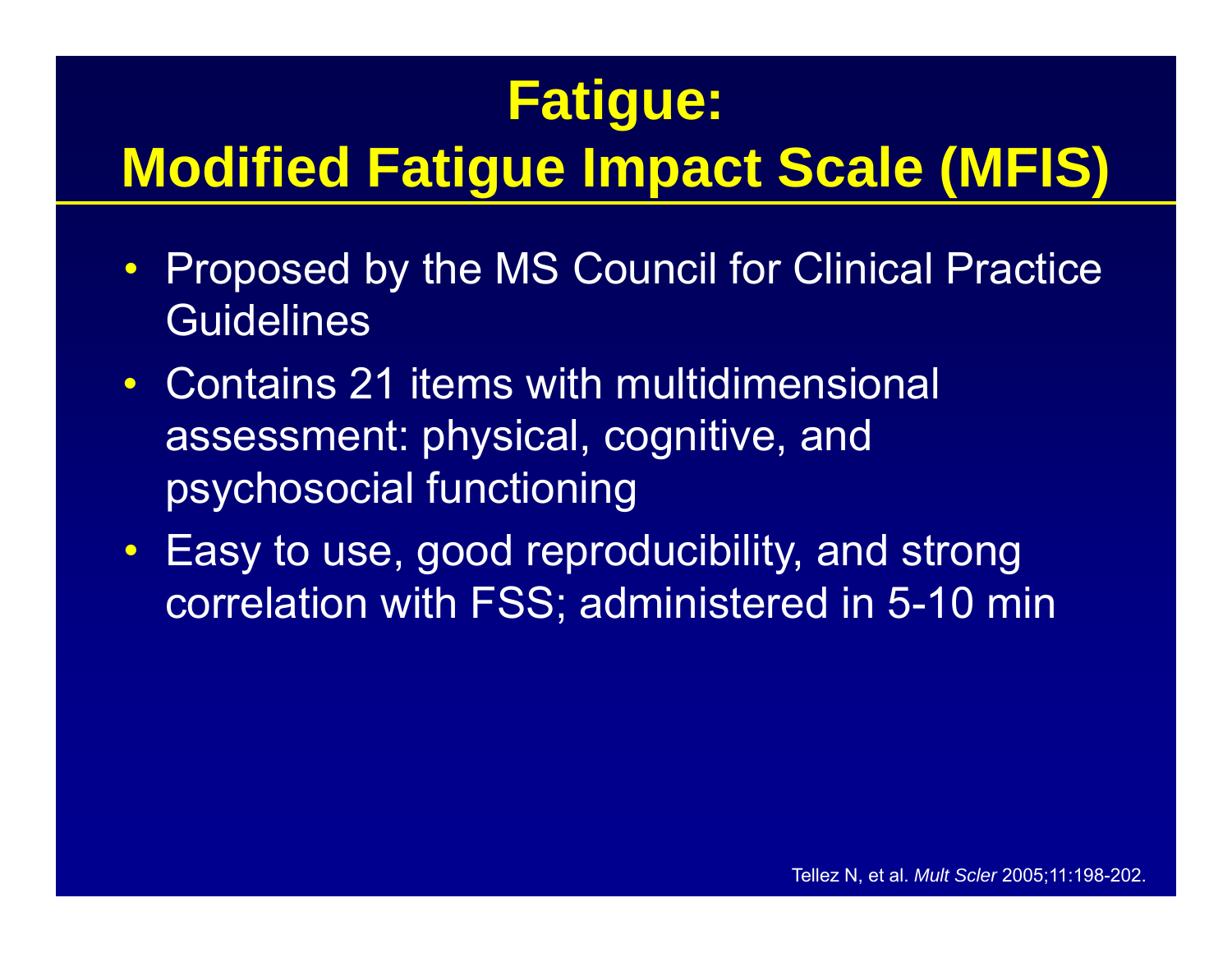#### **Modified Fatigue Impact Scale (MFIS)**

| Because of my fatigue during the past 4 weeks                               | <b>Never Rarely</b> |   | Some-<br>times | <b>Often</b> | <b>Almost</b><br><b>Always</b> |
|-----------------------------------------------------------------------------|---------------------|---|----------------|--------------|--------------------------------|
| 1. I have been less alert.                                                  | $\overline{0}$      | 1 | 2              | 3            | 4                              |
| 2. I have had difficulty paying attention for long periods of time.         | 0                   |   | $\overline{2}$ | 3            | 4                              |
| 3. I have been unable to think clearly.                                     | $\overline{0}$      | 1 | $\overline{2}$ | 3            | $\overline{4}$                 |
| 4. I have been clumsy and uncoordinated.                                    | 0                   |   | $\overline{2}$ | 3            | 4                              |
| 5. I have been forgetful.                                                   | $\overline{0}$      | 1 | $\overline{2}$ | 3            | 4                              |
| 6. I have had to pace myself in my physical activities.                     | 0                   | 1 | 2              | 3            | 4                              |
| 7. I have been less motivated to do anything that requires physical effort. | $\overline{0}$      | 1 | $\overline{2}$ | 3            | $\overline{4}$                 |
| 8. I have been less motivated to participate in social activities.          | 0                   | 1 | $\overline{2}$ | 3            | 4                              |
| 9. I have been limited in my ability to do things away from home.           | 0                   | 1 | $\overline{2}$ | 3            | 4                              |
| 10. I have had trouble maintaining physical effort for long periods.        | 0                   | 1 | 2              | 3            | 4                              |
| 11. I have had difficulty making decisions.                                 | $\overline{0}$      | 1 | $\overline{2}$ | 3            | $\overline{4}$                 |
| 12. I have been less motivated to do anything that requires thinking.       | 0                   | 1 | $\overline{2}$ | 3            | 4                              |
| 13. My muscles have felt weak.                                              | 0                   | 1 | $\overline{2}$ | 3            | 4                              |
| 14. I have been physically uncomfortable.                                   | $\overline{0}$      | 1 | $\overline{2}$ | 3            | 4                              |
| 15. I have had trouble finishing tasks that require thinking.               | $\overline{0}$      | 1 | $\overline{2}$ | 3            | $\overline{4}$                 |
| 16. I have had difficulty organizing my thoughts at home or at work.        | 0                   |   | $\overline{2}$ | 3            | 4                              |
| 17. I have been less able to complete tasks that require physical effort.   | $\overline{0}$      | 1 | $\overline{2}$ | 3            | $\overline{4}$                 |
| 18. My thinking has been slowed down.                                       | 0                   | 1 | $\overline{2}$ | 3            | 4                              |
| 19. I have had trouble concentrating.                                       | $\overline{0}$      | 1 | $\overline{2}$ | 3            | 4                              |
| 20. I have limited my physical activities.                                  | 0                   | 1 | $\overline{2}$ | 3            | 4                              |
| 21. I have needed to rest more often or for longer periods.                 | $\overline{0}$      | 1 | $\overline{2}$ | 3            | 4                              |
| NMSS Multiple Sclerosis Quality of Life Inventory: A User's Manual. 1997.   |                     |   |                |              |                                |

Tellez N, et al. Mult S*cler* 2005;11:198-202.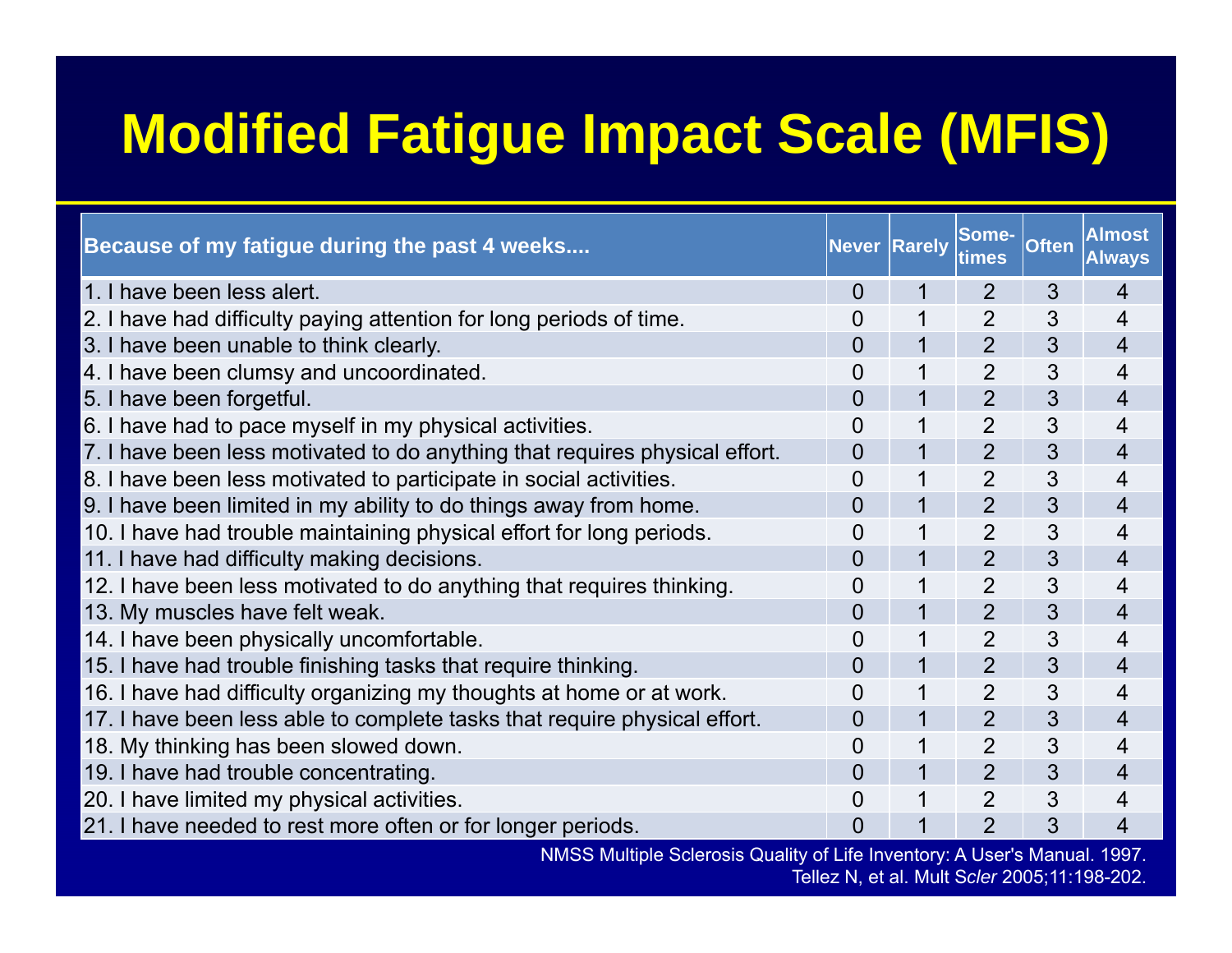# **Fatigue:**

# **Neurological Fatigue Index (NFI (NFI-MS)**

- $\bullet$  Recently validated, 23-item, patient-reported summary scale
- $\bullet$ **Scoring** 
	- Physical: add values for items 1-8
	- Cognitive: add values for items 9-12
	- $-$  Relief by diurnal sleep or rest: add values for items 13-18
	- Abnormal nocturnal sleep and sleepiness: add values for items 19-23
	- Summary: add the values for items 1-7, 9, 11, and 12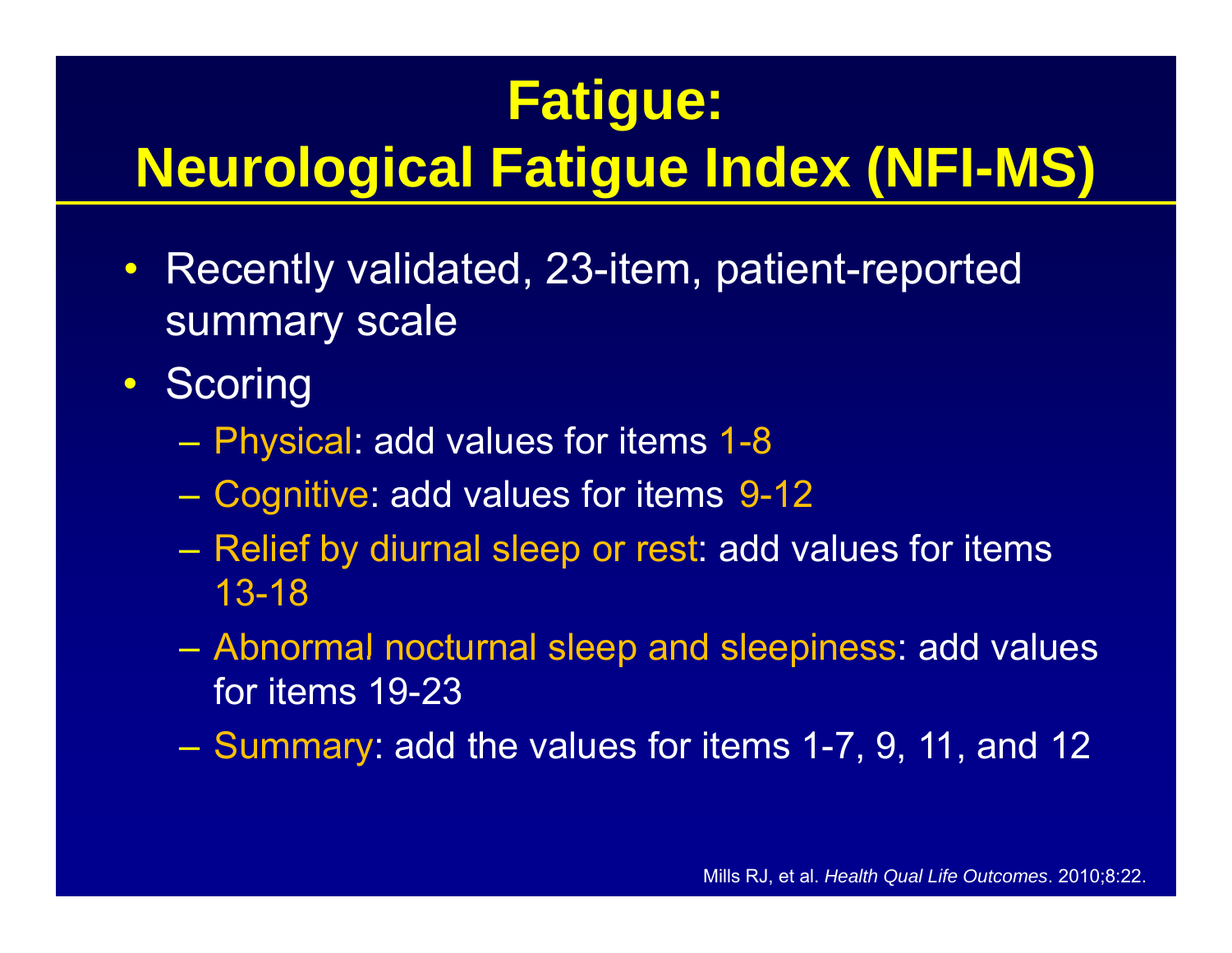|                                                                                                      |          |       | Date:          | Instructions: For each statement, tick √the box which best sums up your response as to how you have<br>been feeling in the past two weeks. |          |       |                                               |
|------------------------------------------------------------------------------------------------------|----------|-------|----------------|--------------------------------------------------------------------------------------------------------------------------------------------|----------|-------|-----------------------------------------------|
| <b>NFI-MS</b> Neurological Fatigue Index                                                             |          |       |                | 12. Mental effort really takes it out of me                                                                                                |          |       |                                               |
| Name:                                                                                                |          |       | Sex:<br>Age:   | Strongly Disagree                                                                                                                          | Disagree | Agree | Strongly Agree                                |
| Instructions: For each statement, tick v the box which best sums up your response as to how you have |          |       |                |                                                                                                                                            |          |       |                                               |
| been feeling in the past two weeks.                                                                  |          |       |                | 13. I need to rest in the day                                                                                                              |          |       |                                               |
| 1. I can become tired easily                                                                         |          |       |                | Strongly Disagree                                                                                                                          | Disagree | Agree | Strongly Agree                                |
| Strongly Disagree                                                                                    | Disagree | Agree | Strongly Agree |                                                                                                                                            |          |       |                                               |
|                                                                                                      |          |       |                | 14. I need to sleep in the day                                                                                                             |          |       |                                               |
| 2. Sometimes I lose my body strength                                                                 |          |       |                | Strongly Disagree                                                                                                                          | Disagree | Agree | Strongly Agree                                |
| Strongly Disagree                                                                                    | Disagree | Agree | Strongly Agree |                                                                                                                                            |          |       |                                               |
|                                                                                                      |          |       |                | 15. Sleep in the day can really help me                                                                                                    |          |       |                                               |
| 3. My limbs can become very heavy                                                                    |          |       |                | Strongly Disagree                                                                                                                          | Disagree | Agree | Strongly Agree                                |
| Strongly Disagree                                                                                    | Disagree | Agree | Strongly Agree |                                                                                                                                            |          |       |                                               |
|                                                                                                      |          |       |                | 16. Resting allows me to carry on                                                                                                          |          |       |                                               |
| 4. My body can't keep up with what I want to do                                                      |          |       |                | Strongly Disagree                                                                                                                          | Disagree | Agree | Strongly Agree                                |
| Strongly Disagree                                                                                    | Disagree | Agree | Strongly Agree |                                                                                                                                            |          |       |                                               |
|                                                                                                      |          |       |                | 17. I try to get everything done in the morning                                                                                            |          |       |                                               |
| 5. The longer I do something the more difficult it becomes                                           |          |       |                | Strongly Disagree                                                                                                                          | Disagree | Agree | Strongly Agree                                |
| Strongly Disagree                                                                                    | Disagree | Agree | Strongly Agree |                                                                                                                                            |          |       |                                               |
|                                                                                                      |          |       |                | 18. I try to rest or sleep beforehand, if I know I've got to do something that requires a lot of effort                                    |          |       |                                               |
| 6. Sometimes I have no option but to simply stop what I've been doing                                |          |       |                | Strongly Disagree                                                                                                                          | Disagree | Agree | Strongly Agree                                |
| Strongly Disagree                                                                                    | Disagree | Agree | Strongly Agree |                                                                                                                                            |          |       |                                               |
|                                                                                                      |          |       |                | 19. I get a feeling as if I have not slept for a couple of nights                                                                          |          |       |                                               |
| 7. I usually get tired on most days                                                                  |          |       |                | Strongly Disagree                                                                                                                          | Disagree | Agree | Strongly Agree                                |
| Strongly Disagree                                                                                    | Disagree | Agree | Strongly Agree | 20. I yawn a lot                                                                                                                           |          |       |                                               |
|                                                                                                      |          |       |                |                                                                                                                                            |          |       |                                               |
| 8. I can become weak even if I've not been doing anything                                            |          |       |                | Strongly Disagree                                                                                                                          | Disagree | Agree | Strongly Agree                                |
| Strongly Disagree                                                                                    | Disagree | Agree | Strongly Agree | 21. I sometimes wake in the night for no reason                                                                                            |          |       |                                               |
|                                                                                                      |          |       |                | Strongly Disagree                                                                                                                          |          |       |                                               |
| 9. Sometimes I really have to concentrate on what are usually simple things                          |          |       |                |                                                                                                                                            | Disagree | Agree | Strongly Agree                                |
| Strongly Disagree                                                                                    | Disagree | Agree | Strongly Agree | 22. When I awake in the morning I feel unrefreshed                                                                                         |          |       |                                               |
|                                                                                                      |          |       |                |                                                                                                                                            |          |       |                                               |
| 10. I have problems with my speech when I'm tired                                                    |          |       |                | Strongly Disagree                                                                                                                          | Disagree | Agree | Strongly Agree                                |
| Strongly Disagree                                                                                    | Disagree | Agree | Strongly Agree |                                                                                                                                            |          |       |                                               |
|                                                                                                      |          |       |                | 23. Often in the morning, I don't feel like getting out of bed                                                                             |          |       |                                               |
| 11. My coordination gets worse as the day goes on                                                    |          |       |                | Strongly Disagree                                                                                                                          | Disagree | Agree | Strongly Agree                                |
| Strongly Disagree                                                                                    | Disagree | Agree | Strongly Agree |                                                                                                                                            |          |       |                                               |
|                                                                                                      |          |       |                |                                                                                                                                            |          |       | The Neurological Fatigue Index, © 2009,       |
| @The University of Liverpool 2010                                                                    |          |       |                |                                                                                                                                            |          |       | The University of Leeds; All rights reserved. |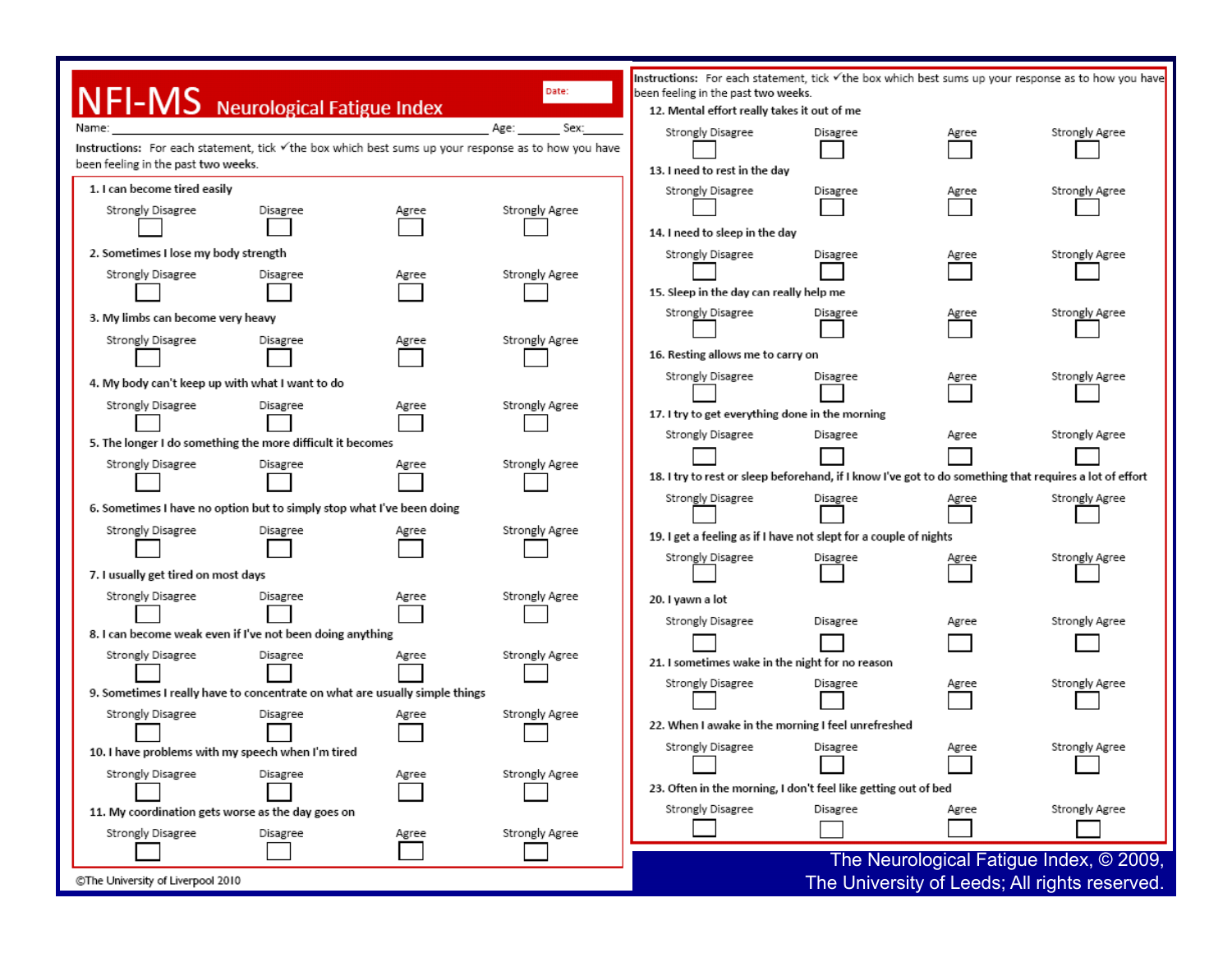#### **Fatigue:**

# **A Systematic Approach to Treatment**



ESS=Epworth Sleepiness Scale; PSQI=Pittsburgh Sleep Quality Index; RLS=restless legs syndrome

Braley TJ, Chervin RD. *Sleep.* 2010;33:1061-1067.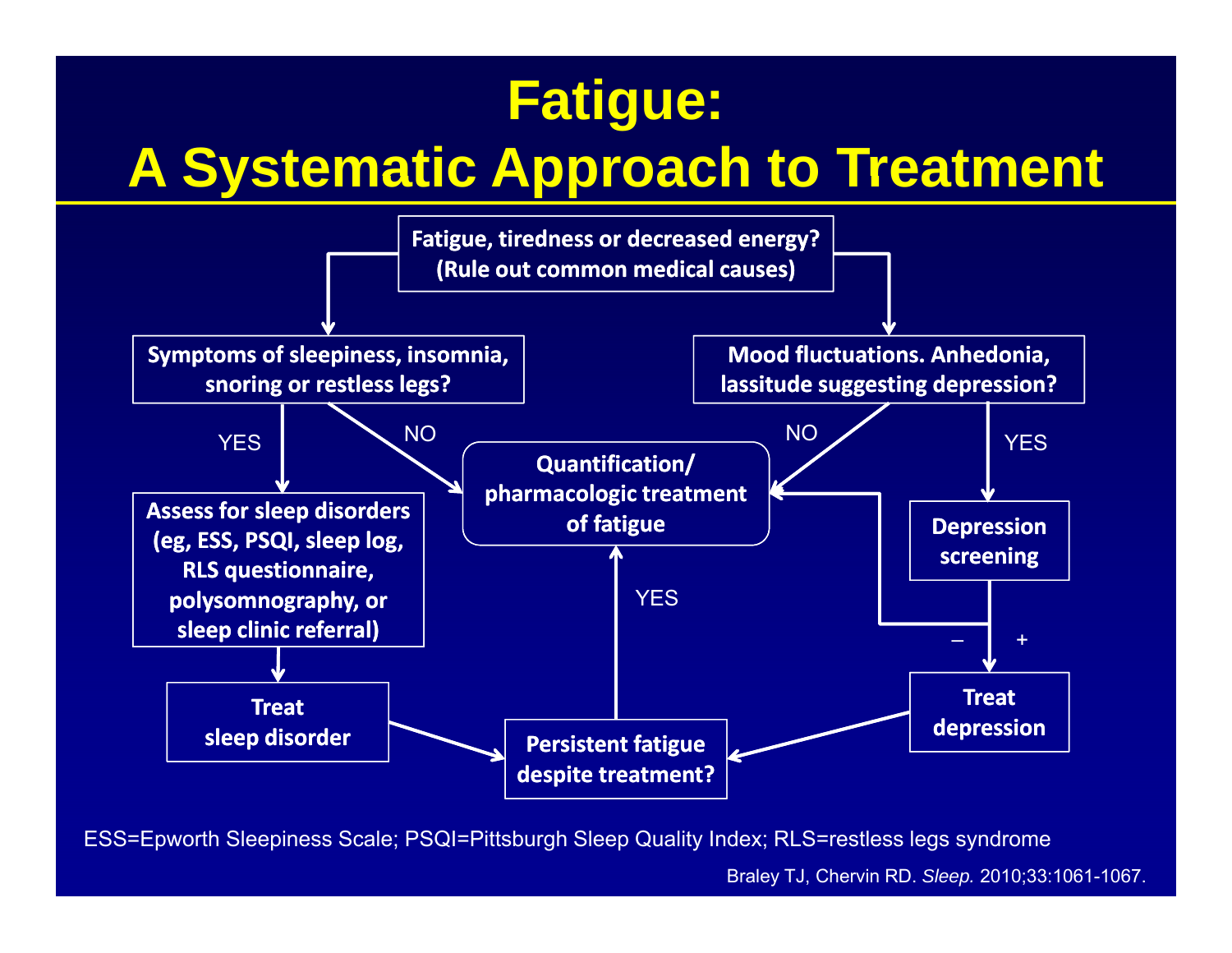# **Fatigue: Commonly Used Pharmacologic Treatments**

| <b>Drug</b>                            | <b>Daily Dose</b><br>(min-max) | <b>Common Side Effects</b>                                                                                                                                                |
|----------------------------------------|--------------------------------|---------------------------------------------------------------------------------------------------------------------------------------------------------------------------|
| Amantadine                             | $200 - 600$ mg                 | Anorexia, nausea, insomnia, visual hallucinations,<br>blurred vision, gastrointestinal symptoms, livedo<br>reticularis, peripheral edema, dry mouth, urinary<br>retention |
| Aminopyridine                          | $5 - 60$ mg                    | Dizziness, insomnia, parasthesias, asthenia, nausea,<br>headache, tremor, light-headedness, epileptic<br>seizures, anxiety                                                |
| Carnitine                              | $1-6g$                         | Insomnia, nervousness, gastrointestinal symptoms                                                                                                                          |
| Disease-modifying<br>treatments (DMTs) | <b>Standard DMT</b><br>doses   | Vary depending on specific DMT                                                                                                                                            |
| Modafinil                              | $100 - 400$ mg                 | Restlessness, loss of appetite, insomnia,<br>nervousness, dizziness, headache, nausea, asthenia                                                                           |

Adapted from Thompson AJ, et al. *Lancet Neurol*. 2010;9:1182-1199.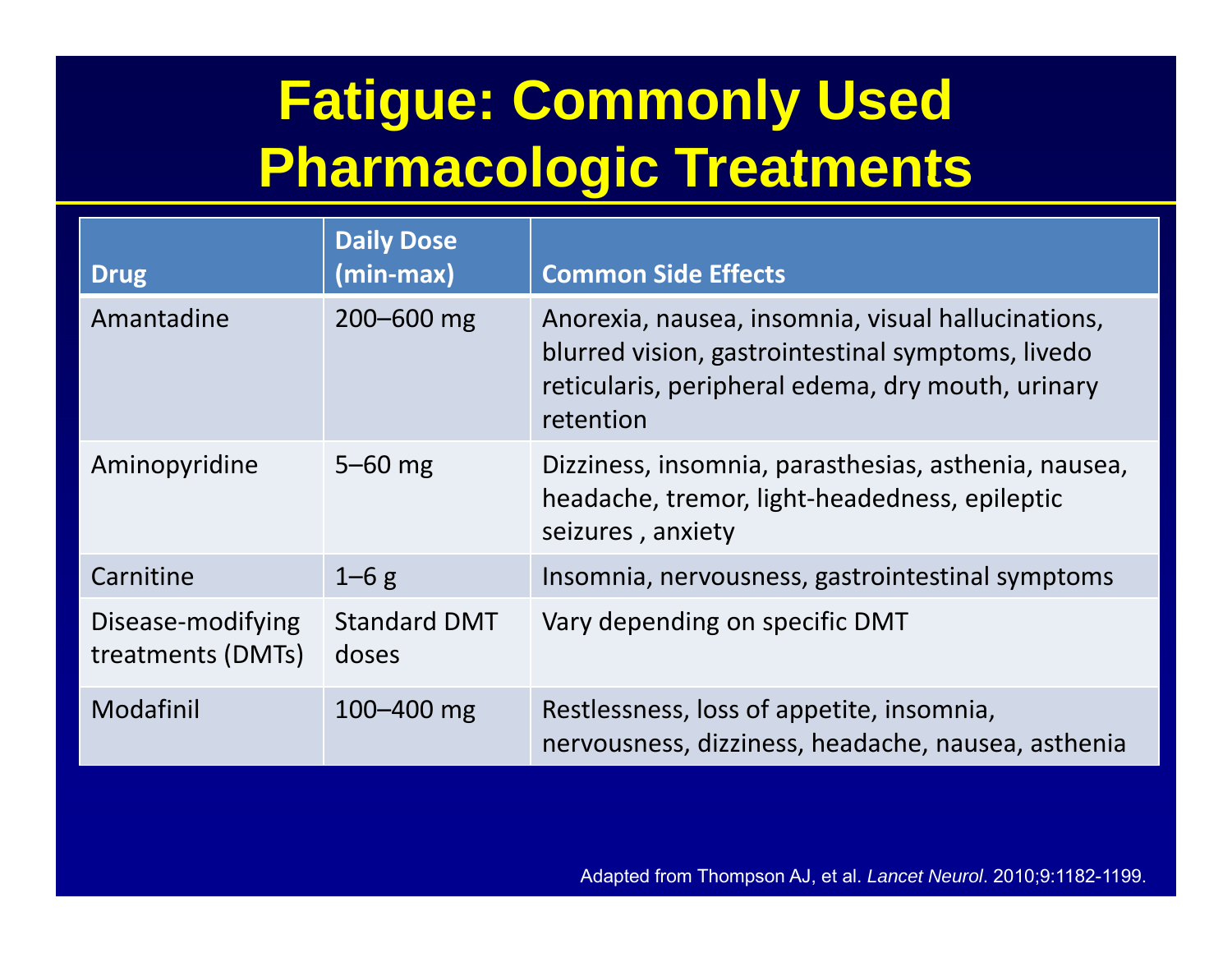# **MS Symptomatology**

Assessment and Treatment of Mobility Impairment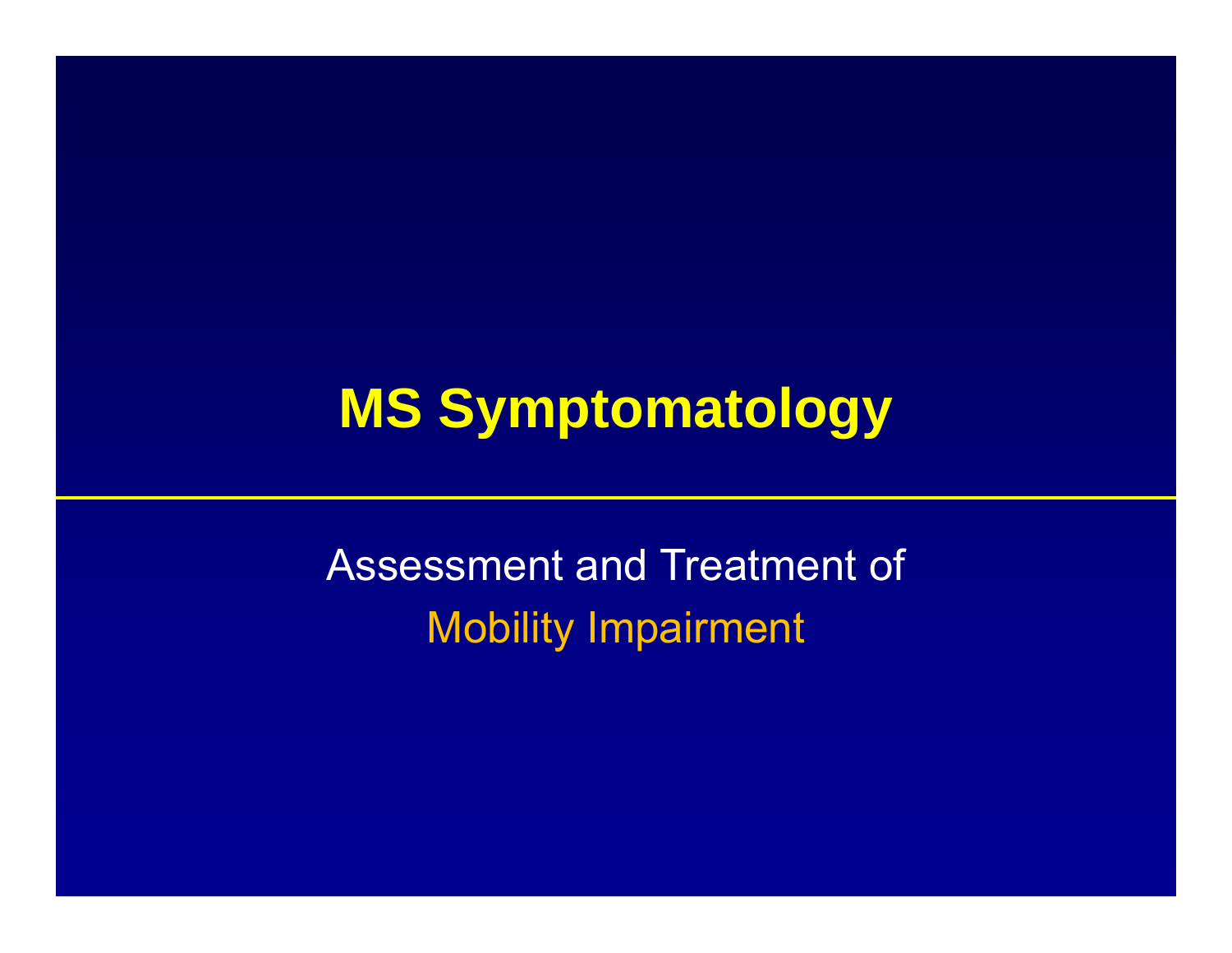#### **Mobility Impairment**

- One of the most well-recognized characteristics of MS—reported in up to 90%
- Among MS patients treated with DMDs, only 52% reported some improvement in mobility
- By 15 years after MS diagnosis:
	- $-$  ~40% probability for needing some form of walking  $\,$ assistance
	- $-$  ~25% probability for use of a wheelchair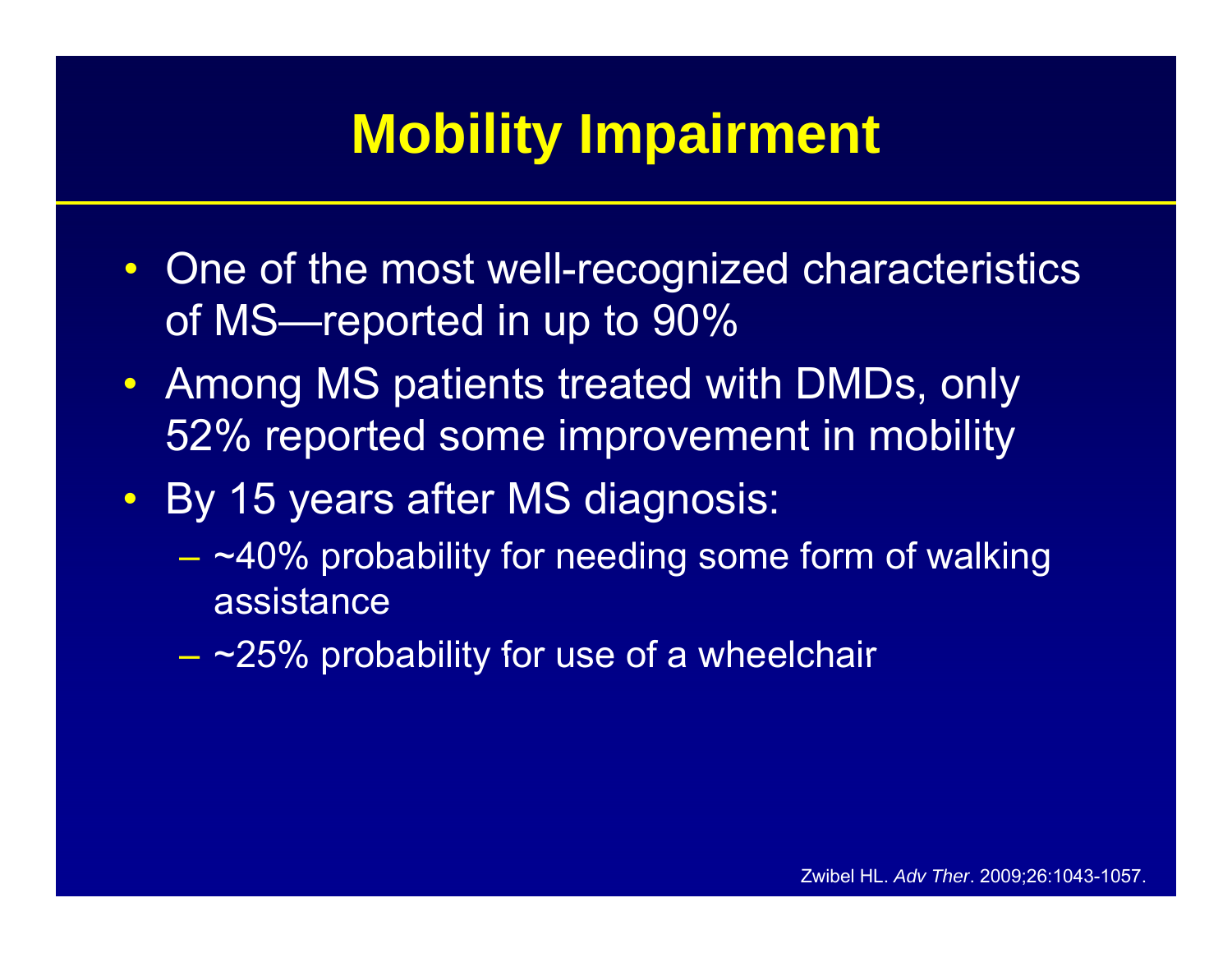# **Mobility Impairment (cont)**

- $\bullet$  Impaired mobility, especially related to walking ability, impacts functional activity and independence
- $\bullet$  Gait parameters (eg, walking speed and stride length) have been reported to be significant predictors of patient dependence in activities of daily living ( *P*<0.05)
- $\bullet$  Mobility is often given the highest priority by patients among factors affecting QOL



\* *P*<0.05; lower attribute score indicates higher priority.

Zwibel HL. *Adv Ther*. 2009;26:1043-1057.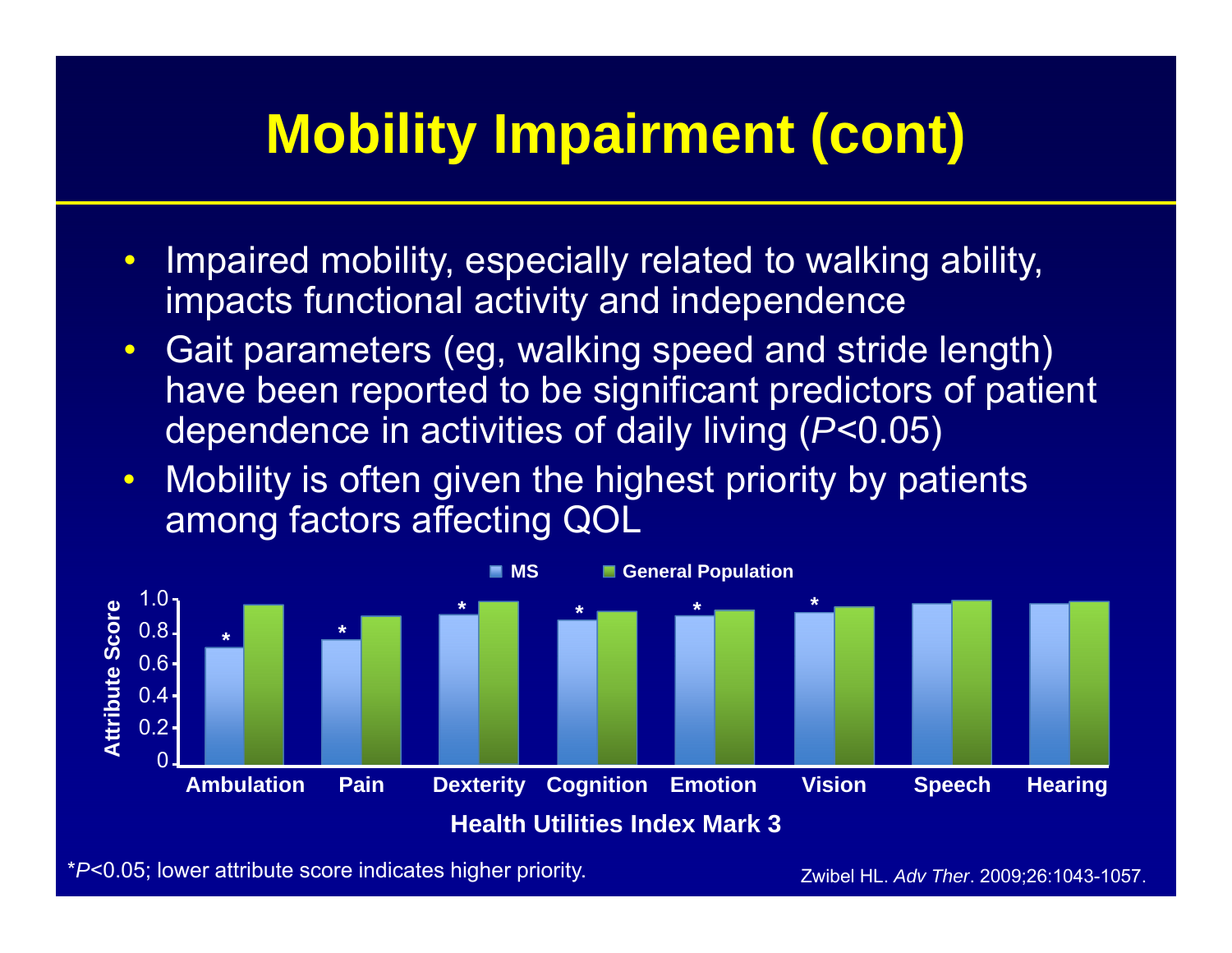# **Mobility Impairment (cont)**

 $\bullet$  Different pathologies and im pairments **Health Conditions**culminate in abnormal or reduced walking in MS  $\bullet$  Multiple factors contribute: **Pathology Pyramidal Dorsal Cerebellar WeaknessSensory**<br>Loss **Impairment** Weakness **Const Ataxia**– Weakness and spasticity from pyramidal tract lesions– Loss of proprioception **ReducedWalking Impact on Activity** and coordination from dorsal column and cerebellar lesions– Vestibular and visual dysfunction **Individual Participation ContextPersonal Factors Environmental Factors**dysfunction<br>– Cognitive and mood disturbance – Pain **Age, gender, coping, style, past/current experience, attitude Social attitudes, architecture, careers, resources, climate**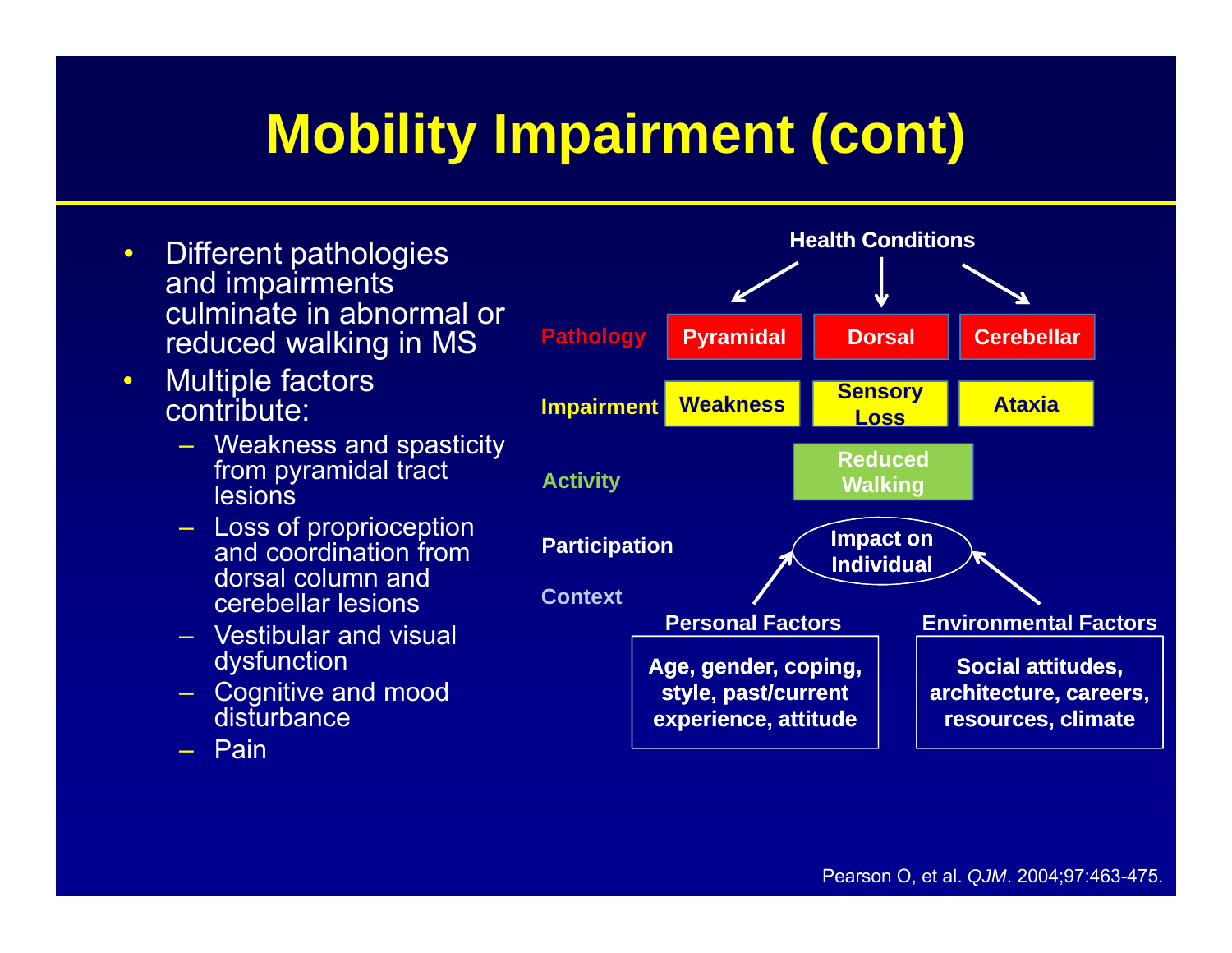# **Mobility:**

# **Commonly Used Assessment Scales**

- $\bullet$  Mobility components in
	- Expanded Disability Status Scale (EDSS)
	- $-$  Functional Assessment of MS (FAMS)  $\overline{ }$
	- MS Functional Composite (MSFC) |
- 12-item MS walking scale (MSWS-12)
	- Reliable and valid patient-based measure of the impact of MS on walking
	- More responsive than other walking-based scales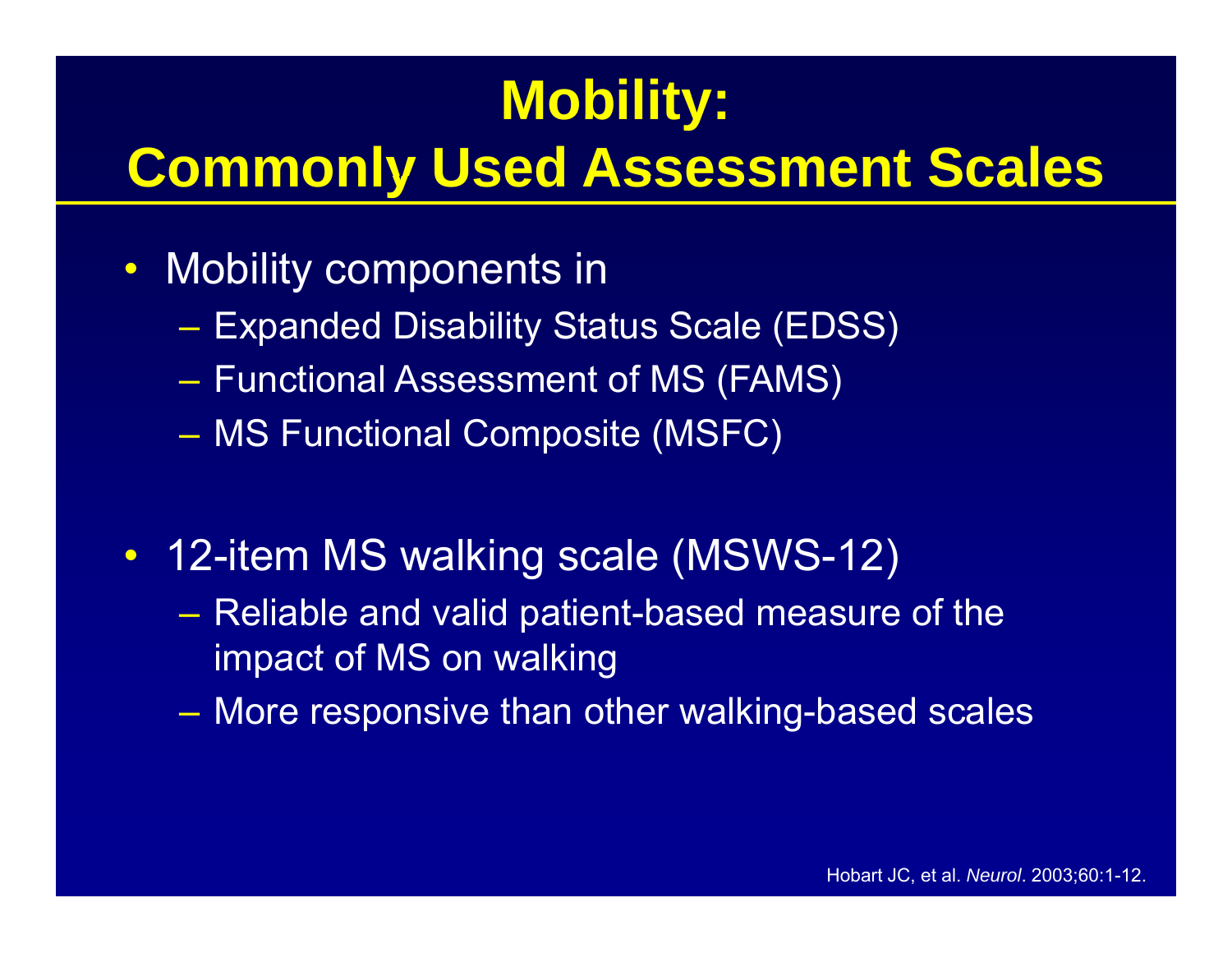# **12-item MS Walking Scale (MSWS-12)**

| In the past 2 weeks, how much has your MS  Not At All A Little Moderately Quite A Bit Extremely       |                |   |    |
|-------------------------------------------------------------------------------------------------------|----------------|---|----|
| 1. Limited your ability to walk?                                                                      |                |   | h. |
| 2. Limited your ability to run?                                                                       |                |   |    |
| 3. Limited your ability to climb up and down stairs?                                                  | $\mathcal{P}$  | 3 | 5  |
| 4. Made standing when doing things more difficult?                                                    |                | 3 | 5  |
| 5. Limited your balance when standing or walking?                                                     | $\mathcal{P}$  | 3 | 5  |
| 6. Limited how far you are able to walk?                                                              | 2              | 3 | 5  |
| 7. Increased the effort needed for you to walk?                                                       | $\overline{2}$ | 3 | 5  |
| 8. Made it necessary for you to use support when<br>walking indoors (eg, holding on to furniture)?    | 2              |   |    |
| 9. Made it necessary for you to use support when<br>walking outdoors (eg, using a stick, frame, etc)? |                |   |    |
| 10. Slowed down your walking?                                                                         |                |   | 5  |
| 11. Affected how smoothly you walk?                                                                   | 2              | 3 |    |
| 12. Made you concentrate on your walking?                                                             |                |   |    |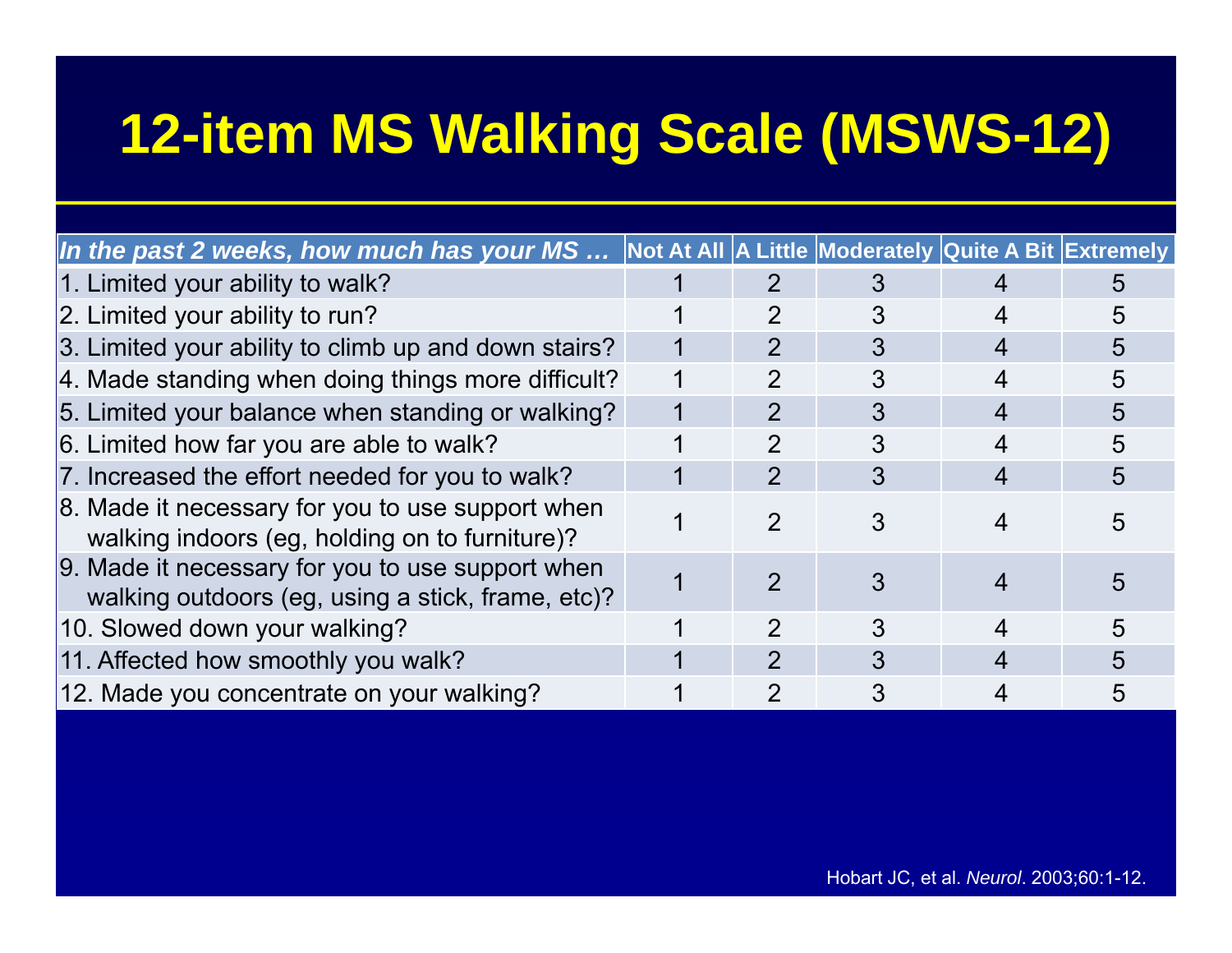# **Mobility Impairment: NonpharmacologicTreatment**

- Physical therapy or rehabilitation should always be considered when ambulation disability develops or when it is associated with rapid progression
- Maintaining adequate strength, balance, flexibility, and range of motion are complex issues
	- $-$  Stretching exercises are helpful as an initial step
	- Some patients 'walk on their spasticity,' with the stiff leg providing support for ambulation

Haselkorn JK, et al. Mobility. *In*: Multiple sclerosis: Diagnosis, medical management, and rehabilitation. New York: Demos Medical Publishing; 2000 Burks JS, et al. *Ann Indian Acad Neurol*. 2009;12: 296-306.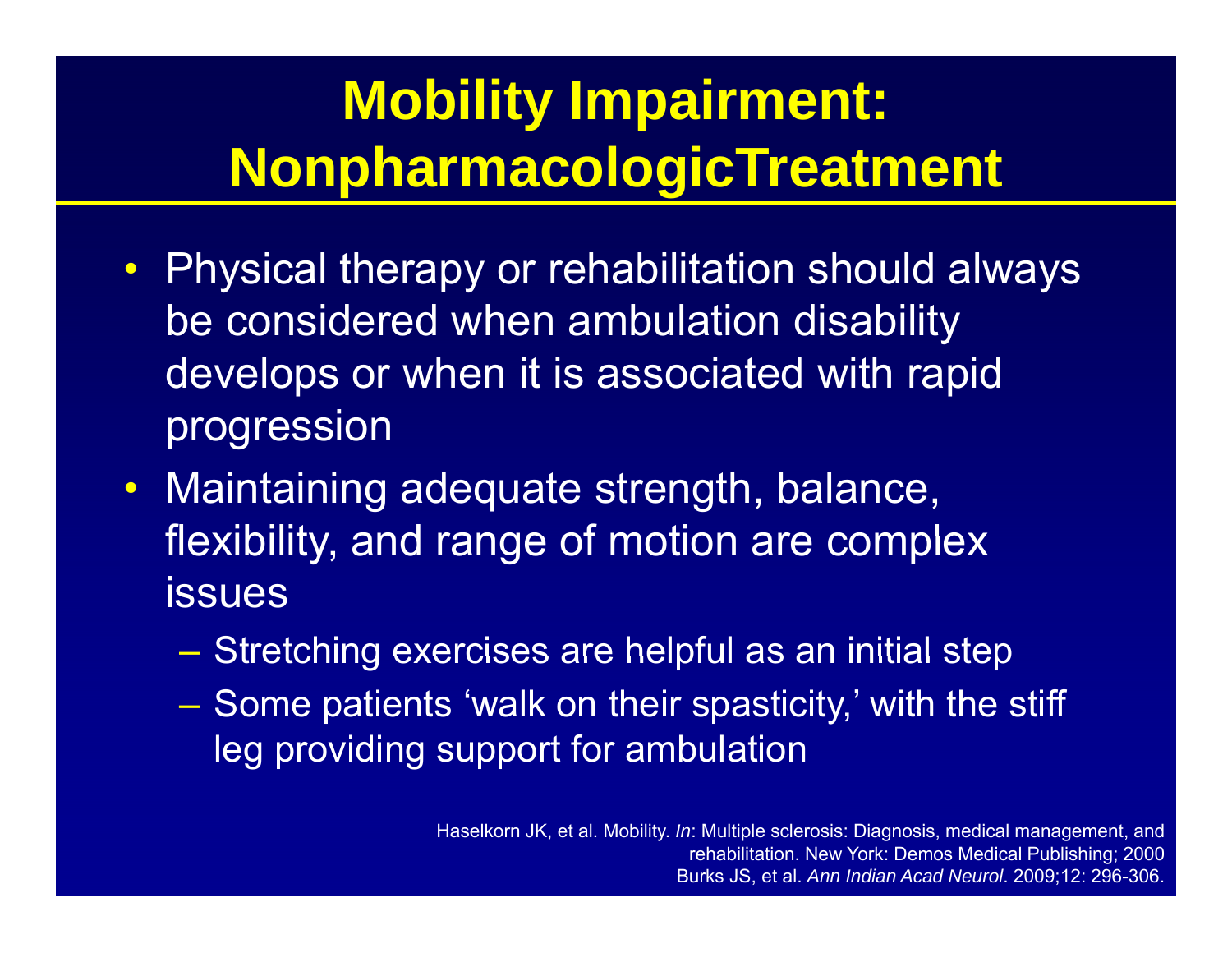# **Mobility Impairment: Nonpharmacologic Treatment (cont)**

- $\bullet$  Assistive technology can increase the level of function
	- Ankle-foot orthoses can improve gait by ensuring better foot dorsiflexion
	- $\mathcal{L}_{\mathcal{A}}$ Canes may be useful, depending on the disability
	- $\mathcal{L}_{\mathcal{A}}$  $-$  Forearm crutches may help those with weakness
	- – Walkers help both balance problems and weakness, while providing more safety than canes or crutches
	- Proper wheelchair/scooter seating needs an individualized approach to assure appropriate thoracolumbar, truncal, and pelvic support

Haselkorn JK, et al. Mobility. *In*: Multiple sclerosis: Diagnosis, medical management, and rehabilitation. New York: Demos Medical Publishing; 2000 Burks JS, et al. *Ann Indian Acad Neurol*. 2009;12: 296-306.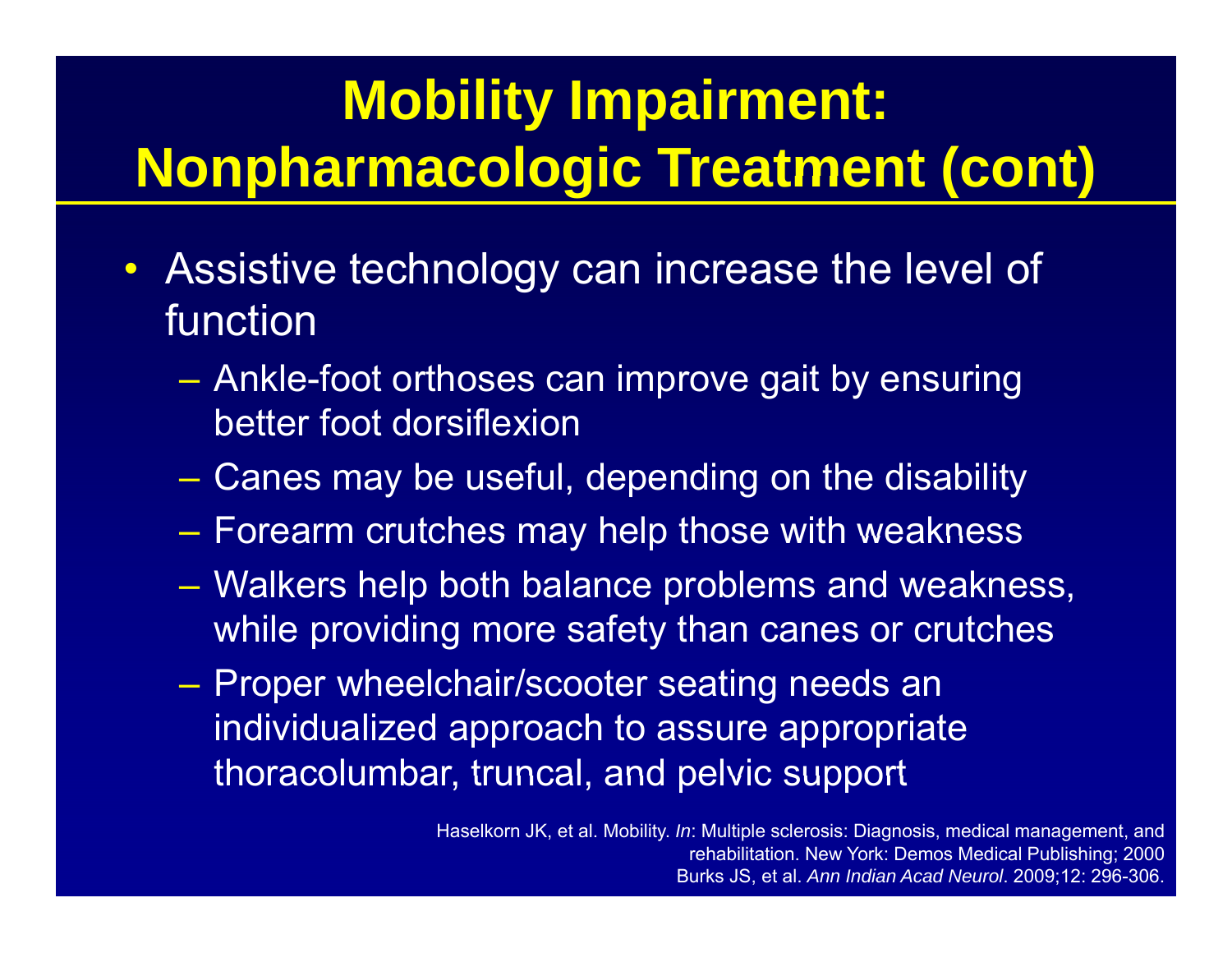## **Mobility Impairment: Pharmacologic Treatment**

- Dalfampridine (extended release) has received regulatory approval in the U.S. for the treatment of walking in patients with MS
- Potassium (K+) channel blocking agent thought to act by restoring conduction in focally demyelinated axons and by enhancing neurotransmission, leading to improved neurological function
	- No indication as an immunomodulator as it does not reduce relapses or slow progression

Hayes KC. Neuropsychiatr Dis Treat. 2011;7:229-239. Goodman AD, et al. *Lancet.* 2009;373:732-738. Goodman AD, et al. *Ann Neurol.* 2010;68:494-502.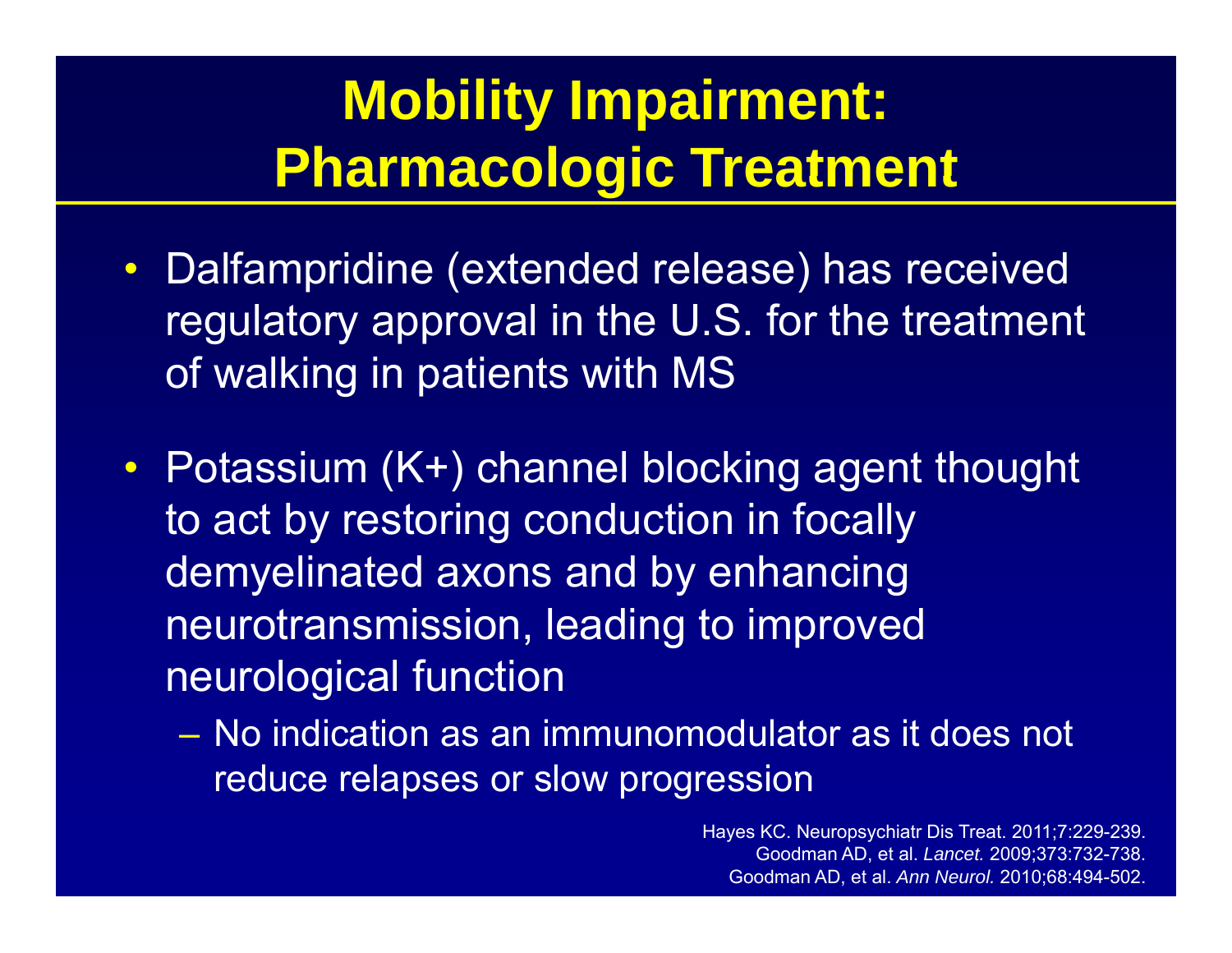# **Mobility Impairment: Pharmacologic Treatment (cont)**

- Two Phase III clinical trials demonstrated significant improvements walking ability of patients with four primary forms of MS
	- Consistent improvement in walking in 35-43% of patients using the Timed 25-Foot Walk Test
	- $-$  Generally well tolerated within the recommended dose of 10 mg twice daily
	- Common side effects: mild dizziness, GI discomfort, and some agitation or wakefulness
	- The risk for more serious and intolerable adverse events such as seizures increases at higher doses (20 to 30 mg twice daily) Hayes KC. Neuropsychiatr Dis Treat. 2011;7:229-239.

Goodman AD, et al. *Lancet.* 2009;373:732-738. Goodman AD, et al. *Ann Neurol.* 2010;68:494-502.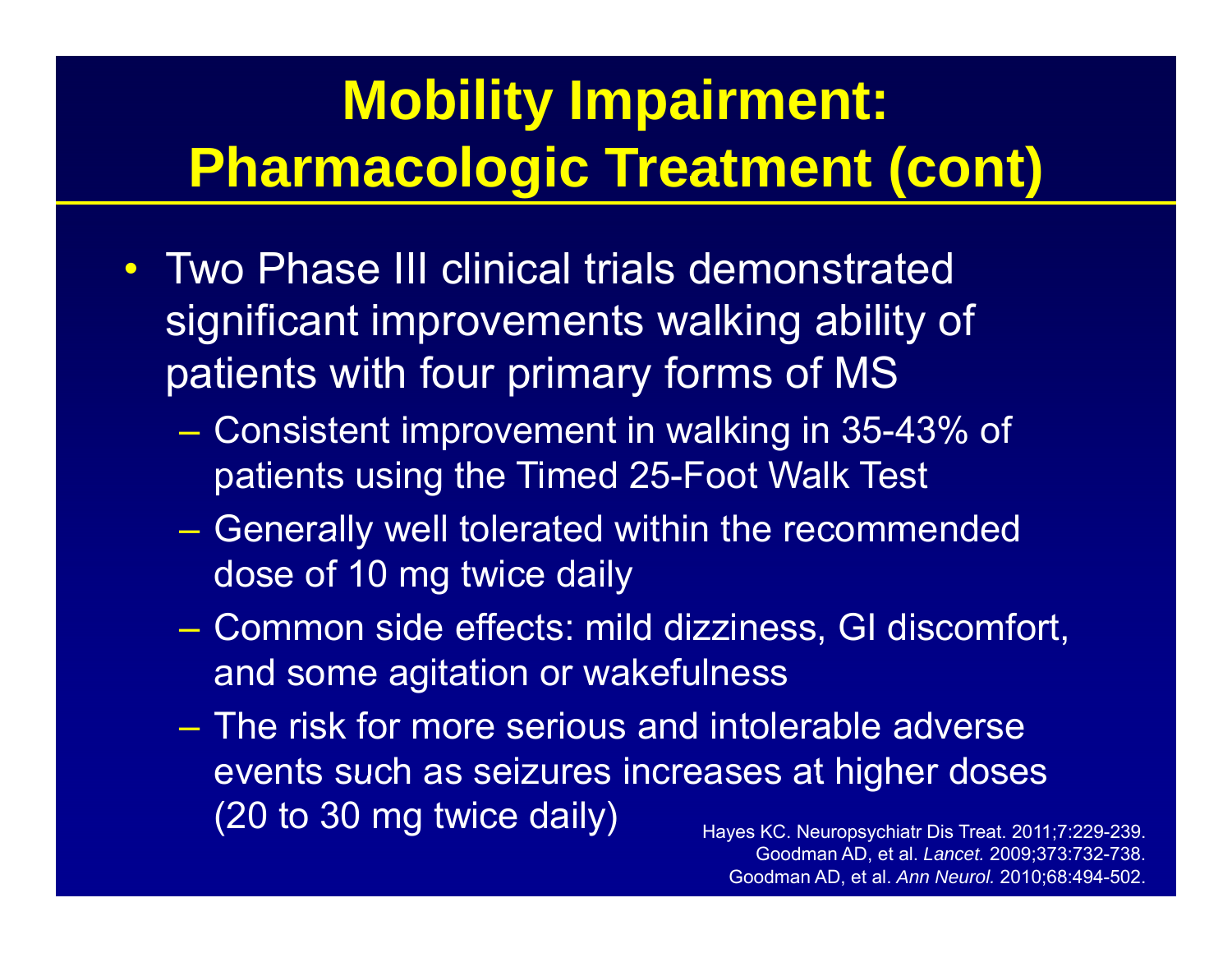#### **MS Symptomatology**

#### Assessment and Treatment of **Spasticity**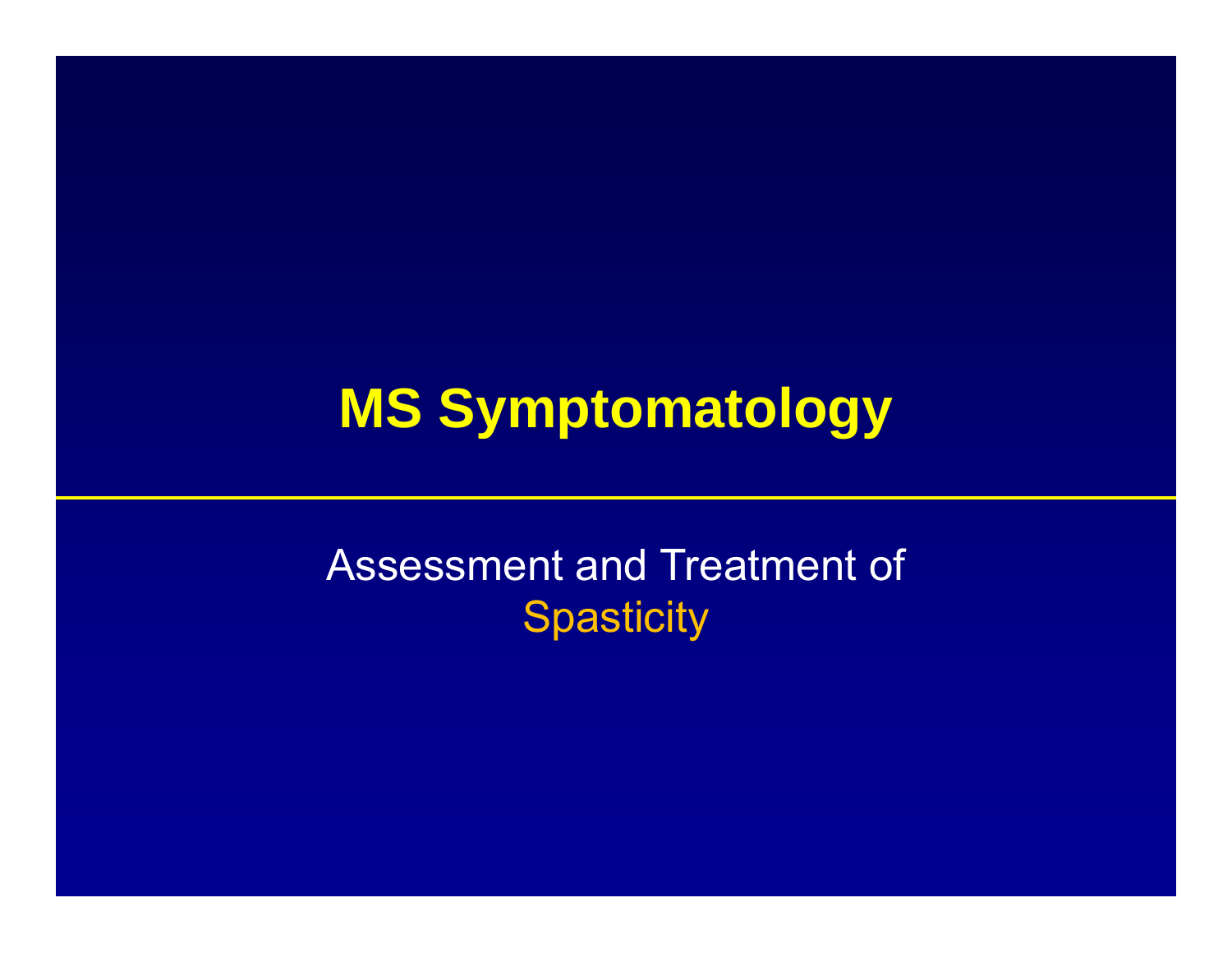# **Spasticity**

- Spasticity is seen in >60% of MS patients and tends to increase in severity as the disease progresses
- The mechanisms underlying spasticity in MS are still poorly understood
- If not well managed, it can lead to pain, spasms, reduced mobility, limited range of movement, and contractures
- Spasticity can also impair a range of activities including mobility, personal care and sleeping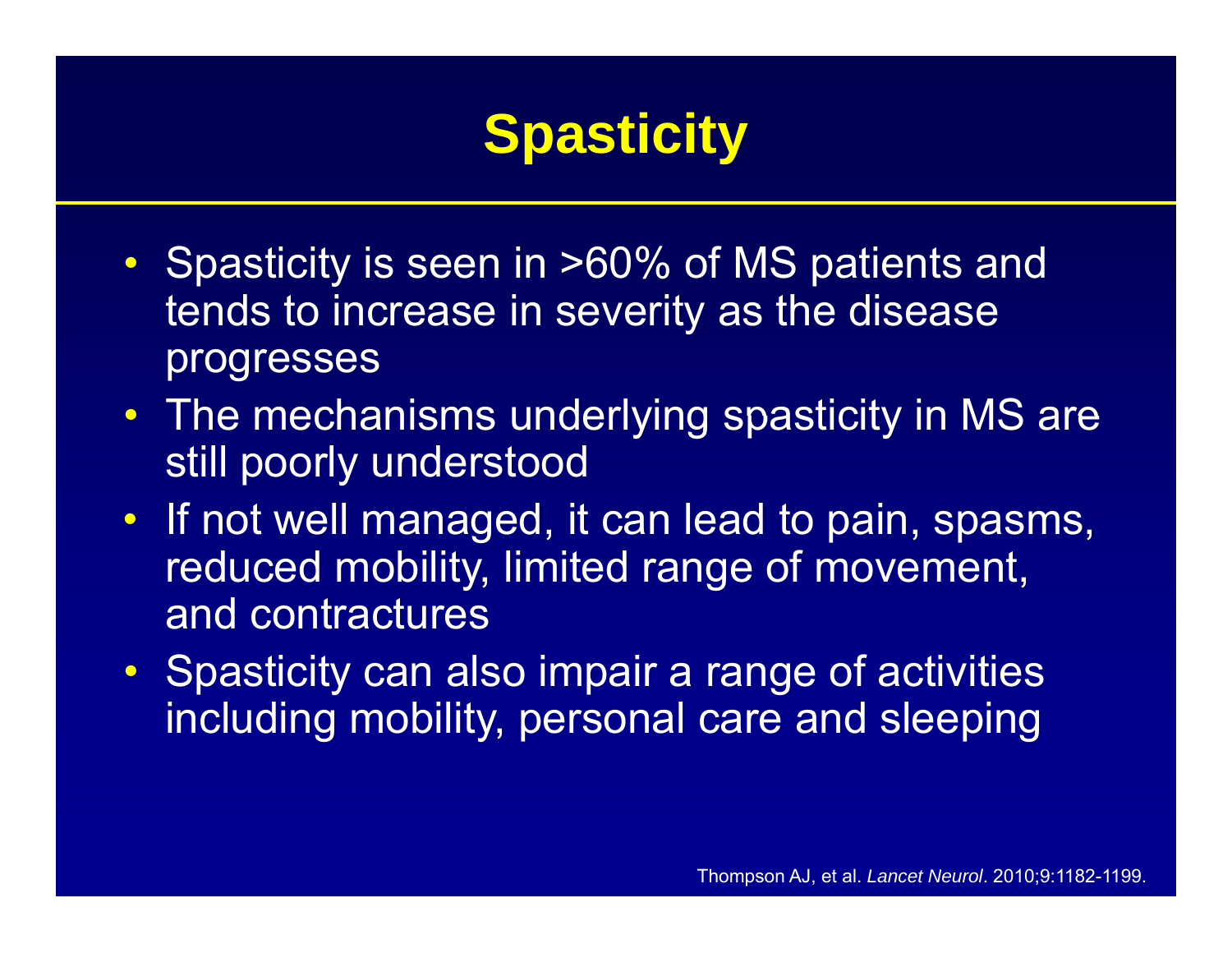### **Spasticity:**

## **Commonly Used Assessment Scales**

- Ashworth Scale and Modified Ashworth Scale
	- $-$  Easy to apply and not time-consuming
	- $\mathcal{L}_{\mathcal{A}}$  , and the set of the set of the set of the set of the set of the set of the set of the set of the set of the set of the set of the set of the set of the set of the set of the set of the set of the set of th  $-$  Poor reliability, validity, and responsiveness
- Multiple Sclerosis Spasticity Scale 88
	- $\mathcal{L}_{\mathcal{A}}$  , and the set of the set of the set of the set of the set of the set of the set of the set of the set of the set of the set of the set of the set of the set of the set of the set of the set of the set of th 88 questions divided into 8 sections
	- Questions use interval level scores to measure subjective perception of the impact of spasticity on QOL, including both physical and psychological aspects
- Until more valid and reliable measurement tools for spasticity are developed, functional testing (eg, walking gait and speed) is recommended during assessment of spasticity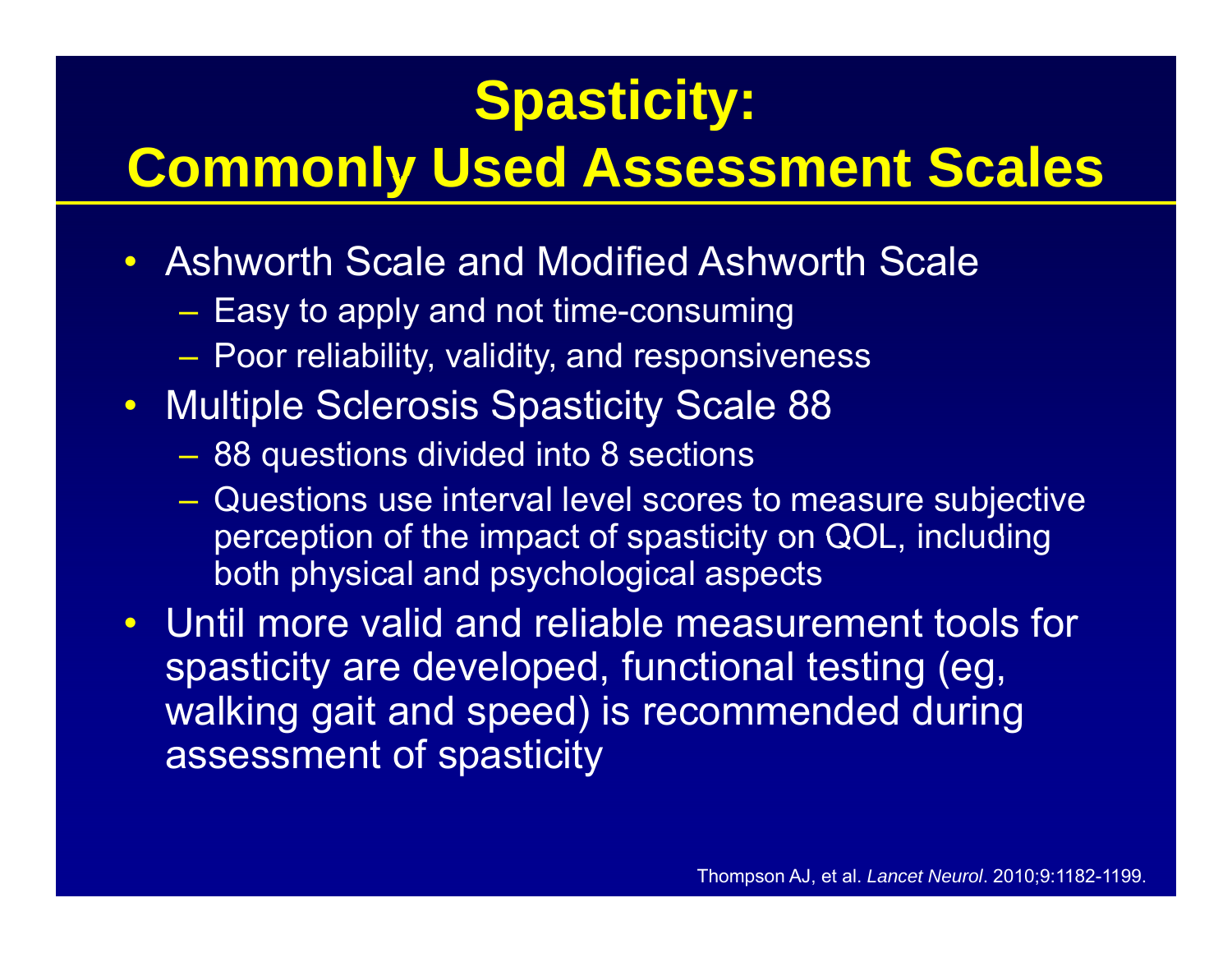# **Spasticity: Treatment Considerations**

- Is spasticity localized or generalized?
	- Localized spasticity is amenable to physiotherapy and stretching of specific muscles, splinting, and botulinum toxin
	- For generalized spasticity, oral drugs and, at a later stage, intrathecal interventions are commonly considered
- Are there features that could affect the patient's function (eg, spasms, clonus, muscle shortening, and tendon or soft tissue contractures)?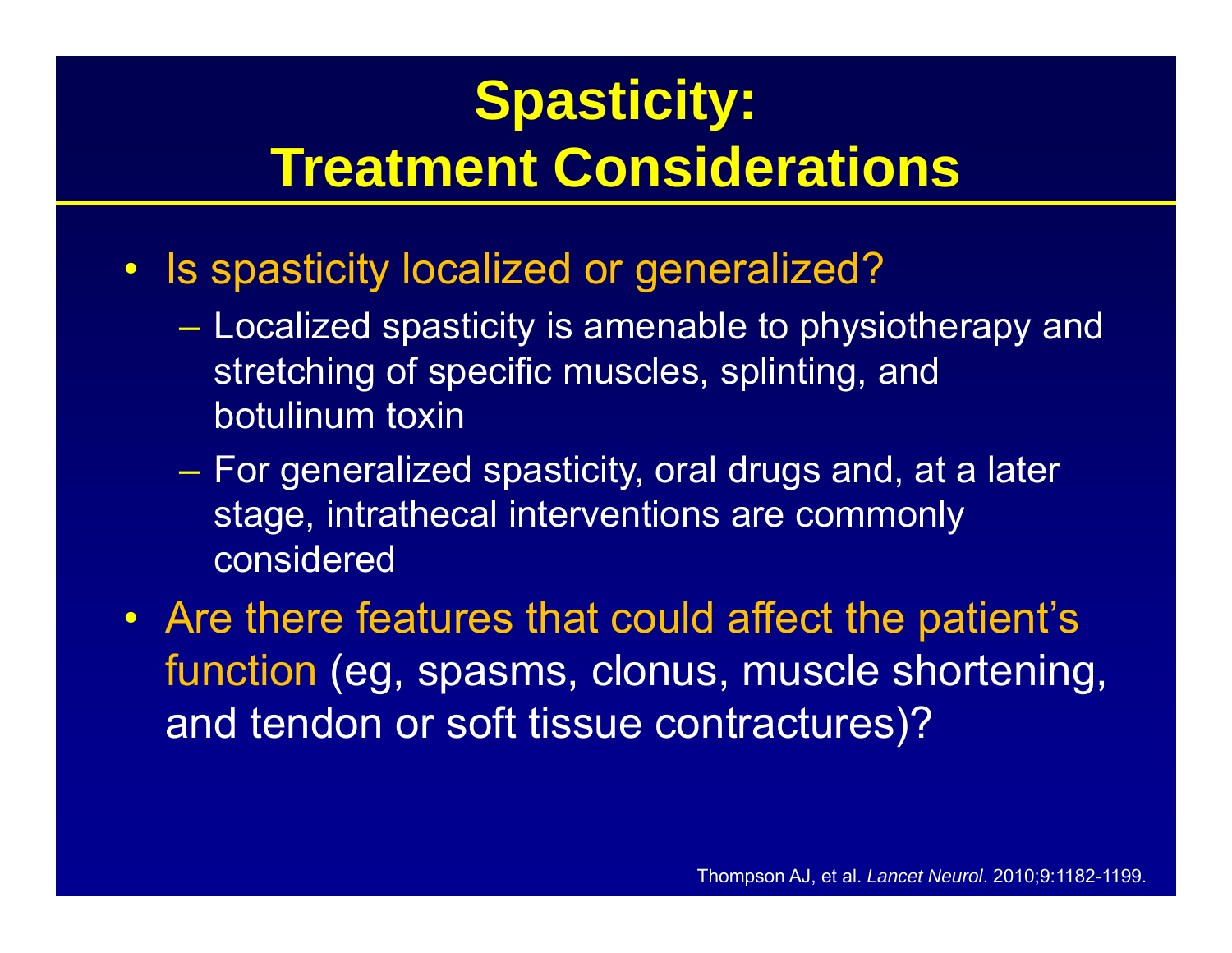# **Spasticity:**

#### **Treatment Considerations (cont)**

- Is spasticity masking underlying muscle weakness and ataxia?
	- $-$  Individuals might rely on spasticity to walk or stand
	- Increased weakness and deterioration of tremor and coordination are sometimes reported side-effects of anti-spasticity medications, resulting from the reduction in muscle tone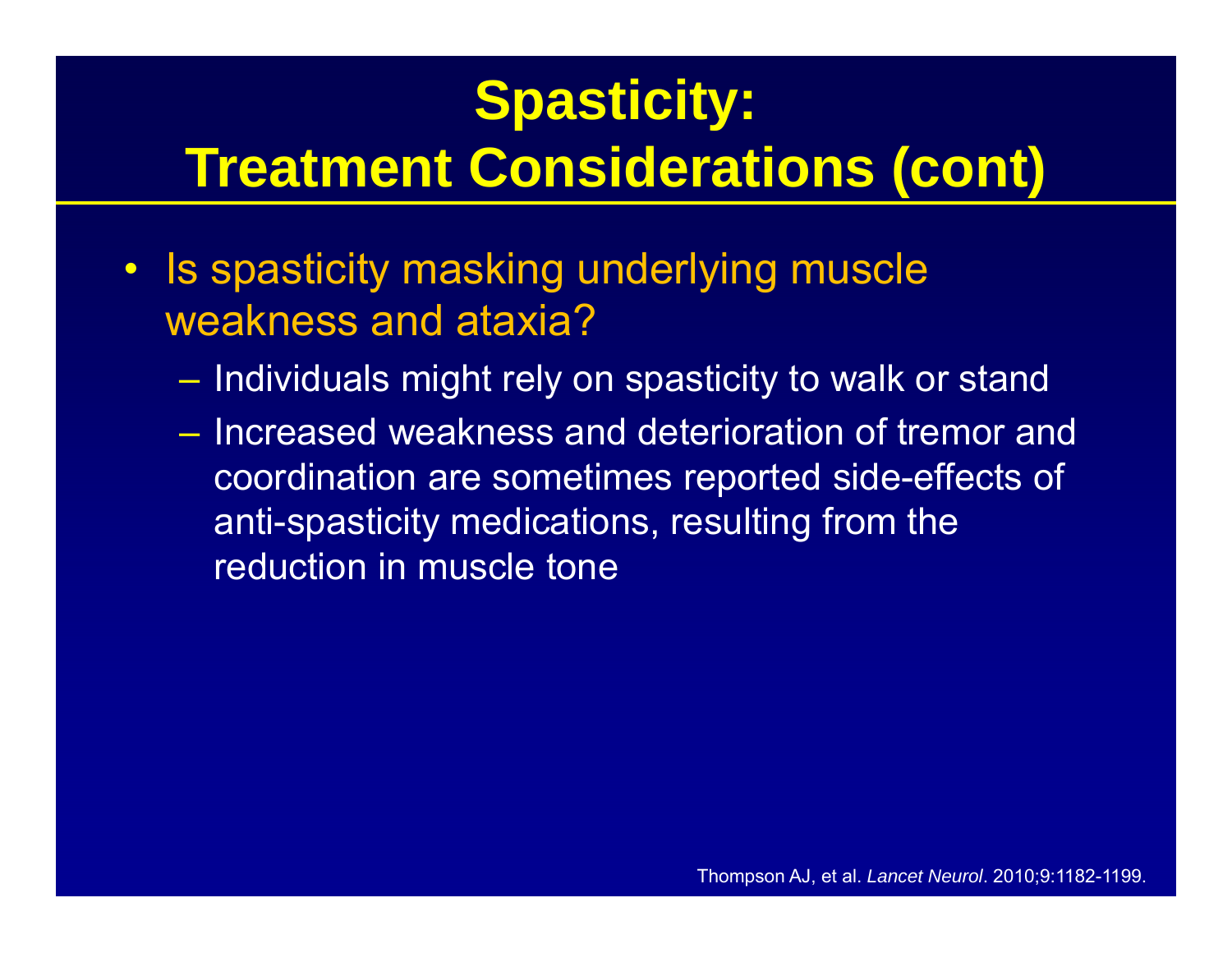# **Spasticity:**

#### **Treatment Considerations (cont)**

- Are there aggravating factors?
	- Urinary and bowel dysfunction, poor posture or positioning, and pressure sores can exacerbate spasticity
	- Pain of different origins (central pain, back pain, pain originating from unrecognized fractures) also needs to be considered
- In cases of acute deterioration after a relapse or of rapid progression
	- $\mathcal{L}_{\mathcal{A}}$  Physical therapy is often needed to reduce spasticity and improve mobility and independence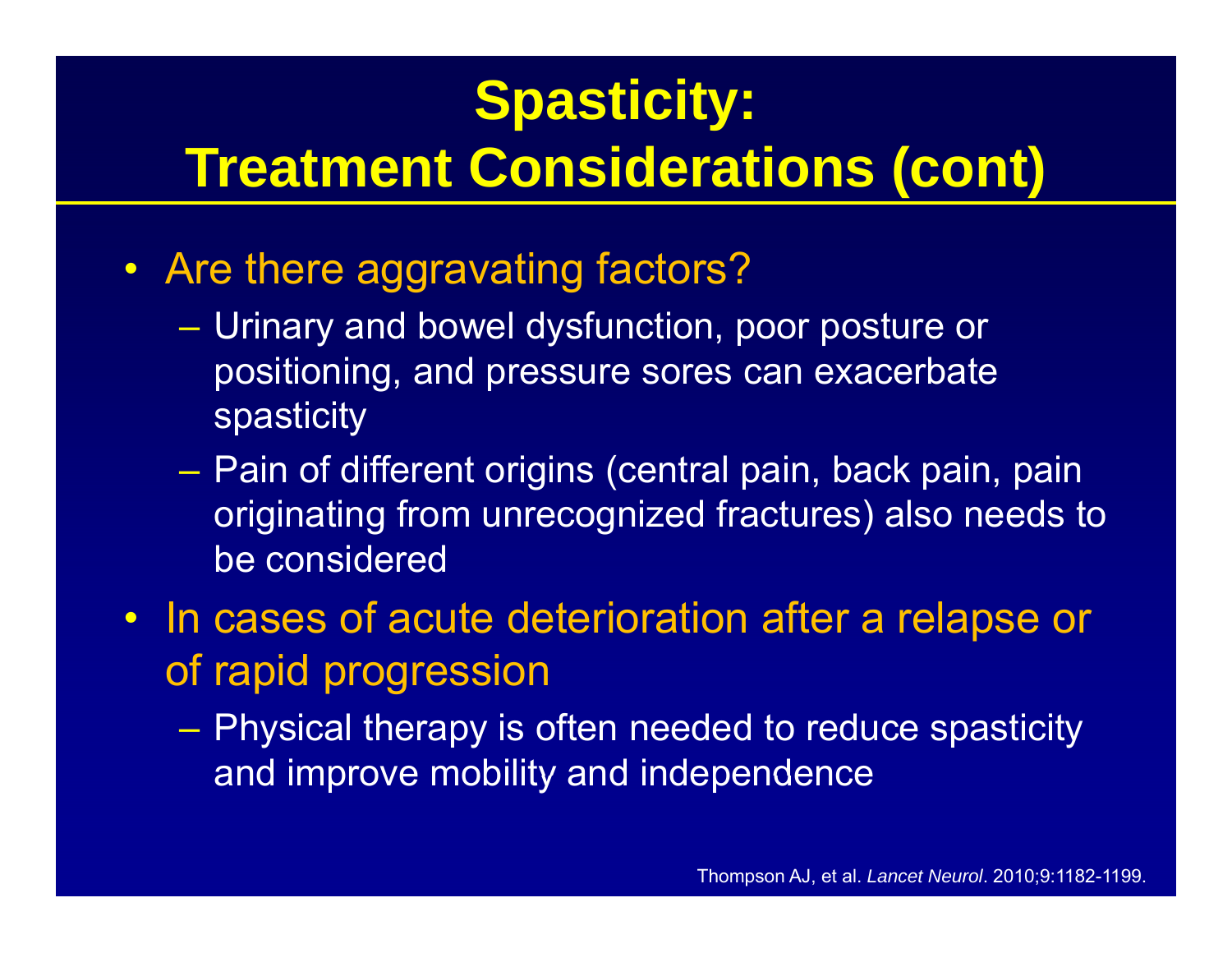# **Spasticity: Commonly Used Pharmacologic Treatments**

| <b>Drug / Drug Class</b> | <b>Daily Doses</b><br>(min-max) | <b>Common Side Effects</b>                                                                                                                                                                                                                           |
|--------------------------|---------------------------------|------------------------------------------------------------------------------------------------------------------------------------------------------------------------------------------------------------------------------------------------------|
| <b>Baclofen</b>          | 10-120 mg                       | Sedation, drowsiness, muscle weakness, paraesthesia,<br>gastrointestinal symptoms, hallucinations, and<br>seizures                                                                                                                                   |
| Cannabinoids             | N/A                             | N/A                                                                                                                                                                                                                                                  |
| Gabapentin               | 300-3600 mg                     | Drowsiness, somnolence, dizziness, and<br>gastrointestinal symptoms                                                                                                                                                                                  |
| Tizanidine               | $6-36$ mg                       | Fatigue, tiredness, somnolence, dizziness,<br>drowsiness, dry mouth, postural hypotension, and<br>liver function abnormalities, which improve after<br>discontinuation; these side-effects increase with<br>increasing drug concentrations in plasma |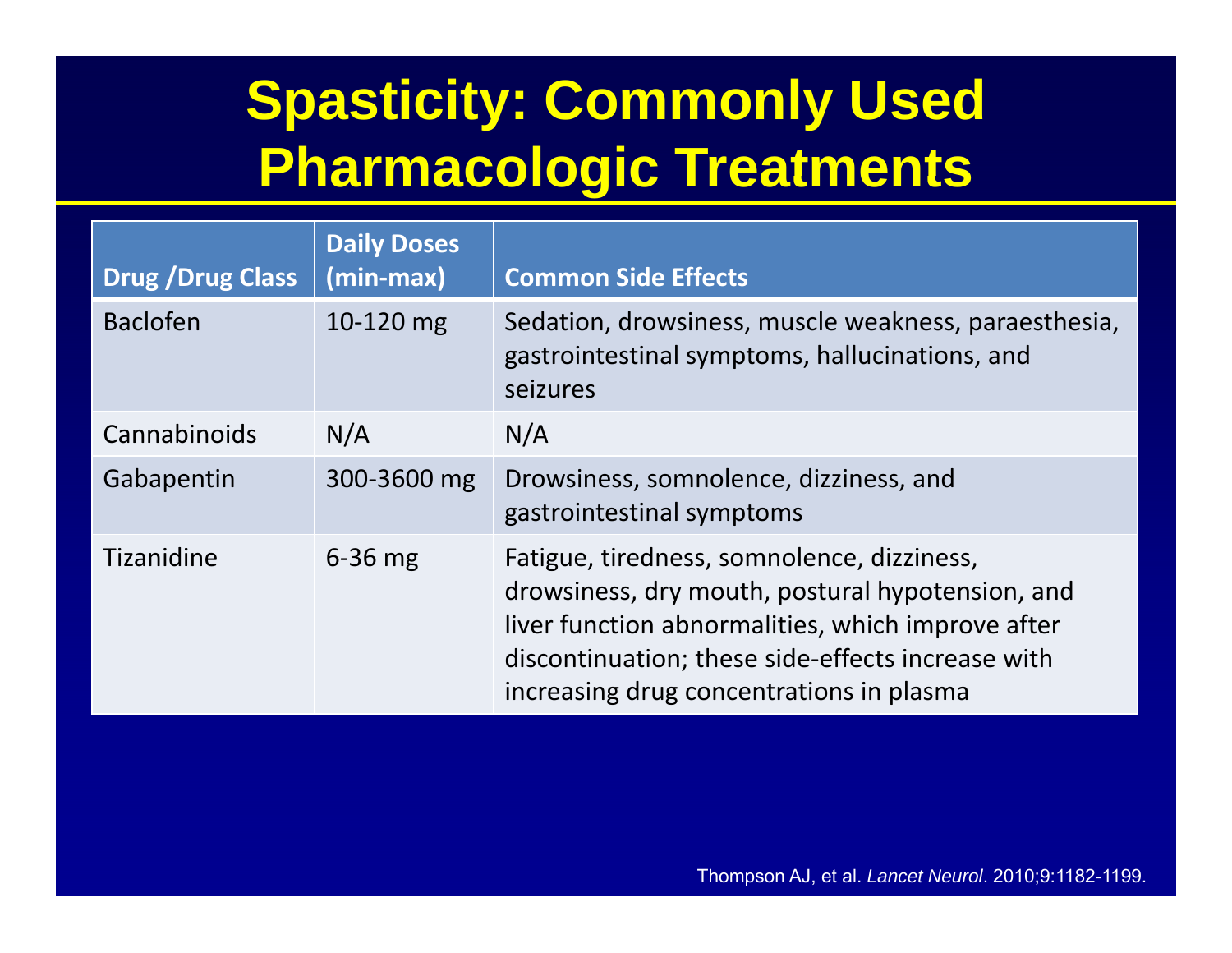## **Summary: Performance Improvement in MS**

- Effective MS management through comprehensive care
	- Minimize relapses and disease progression
	- Treat symptoms and address functional limitations
- Pharmacologic and nonpharmacologic interventions are necessary for multiple symptoms
- •Integrated, multidisciplinary team approach can maximize outcomes and quality and life for patients with MS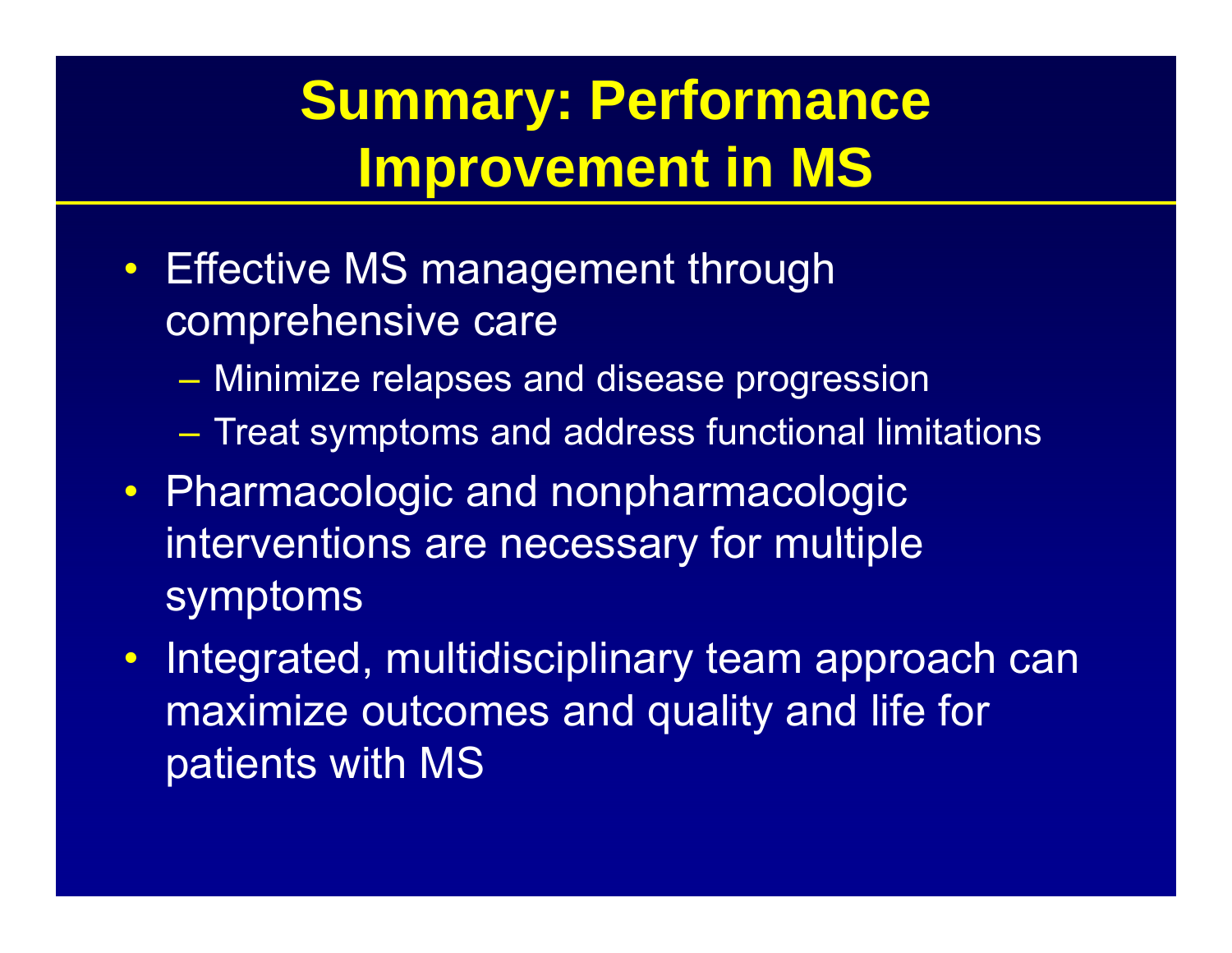#### **Potential Areas for Improvement**

- Follow-up appointments with specialist after diagnosis
- •Regular symptom and medication review
- •Patient involvement in decisions about care
- $\bullet$  Providing/discussing care plans with patients
	- Awareness and assessment of caregivers' needs
	- Providing information for caregivers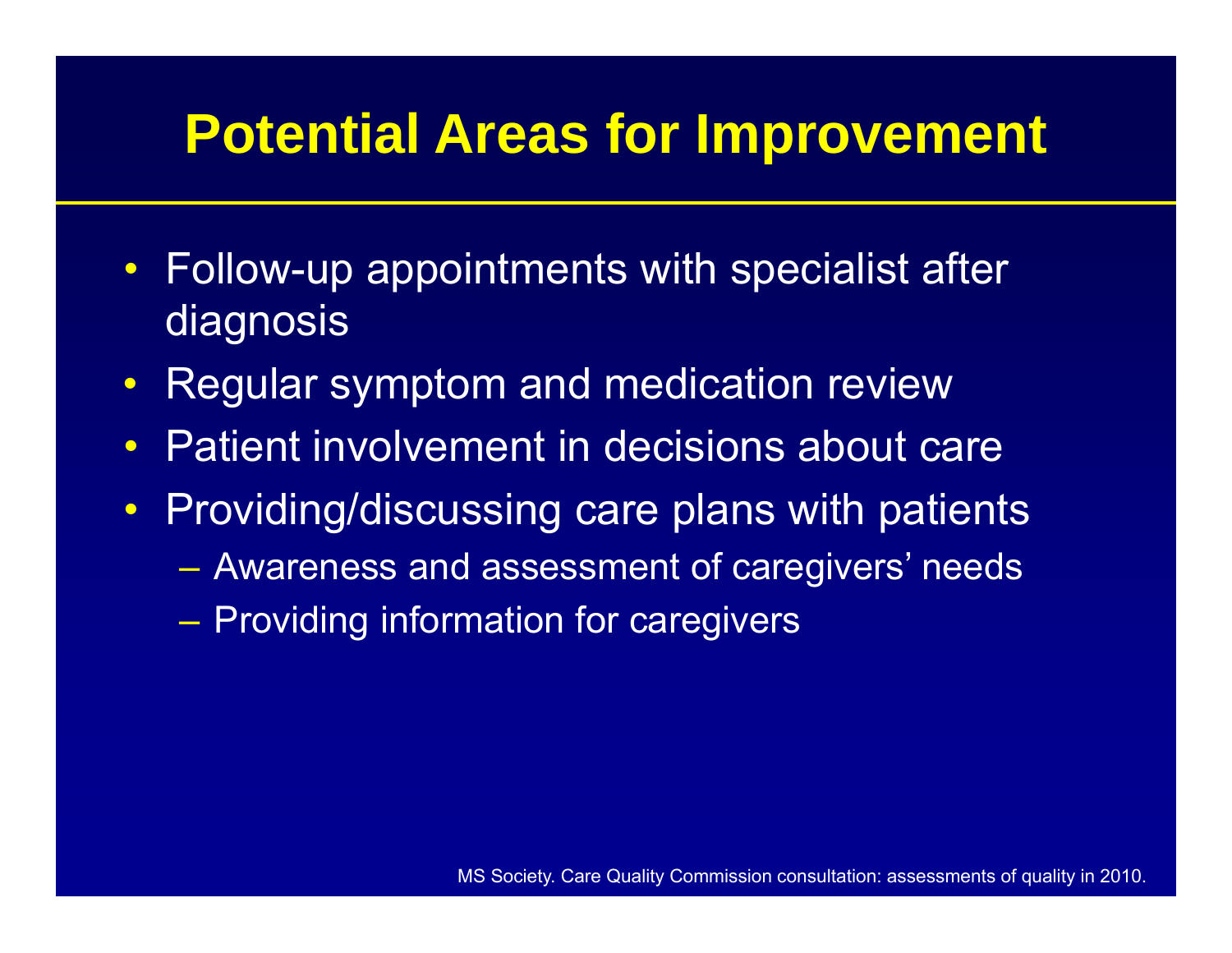**Constructing an Adaptive Care Model for the Management of Disease-Related Symptoms Throughout the Course of Multiple Sclerosis**

**Case Encounters**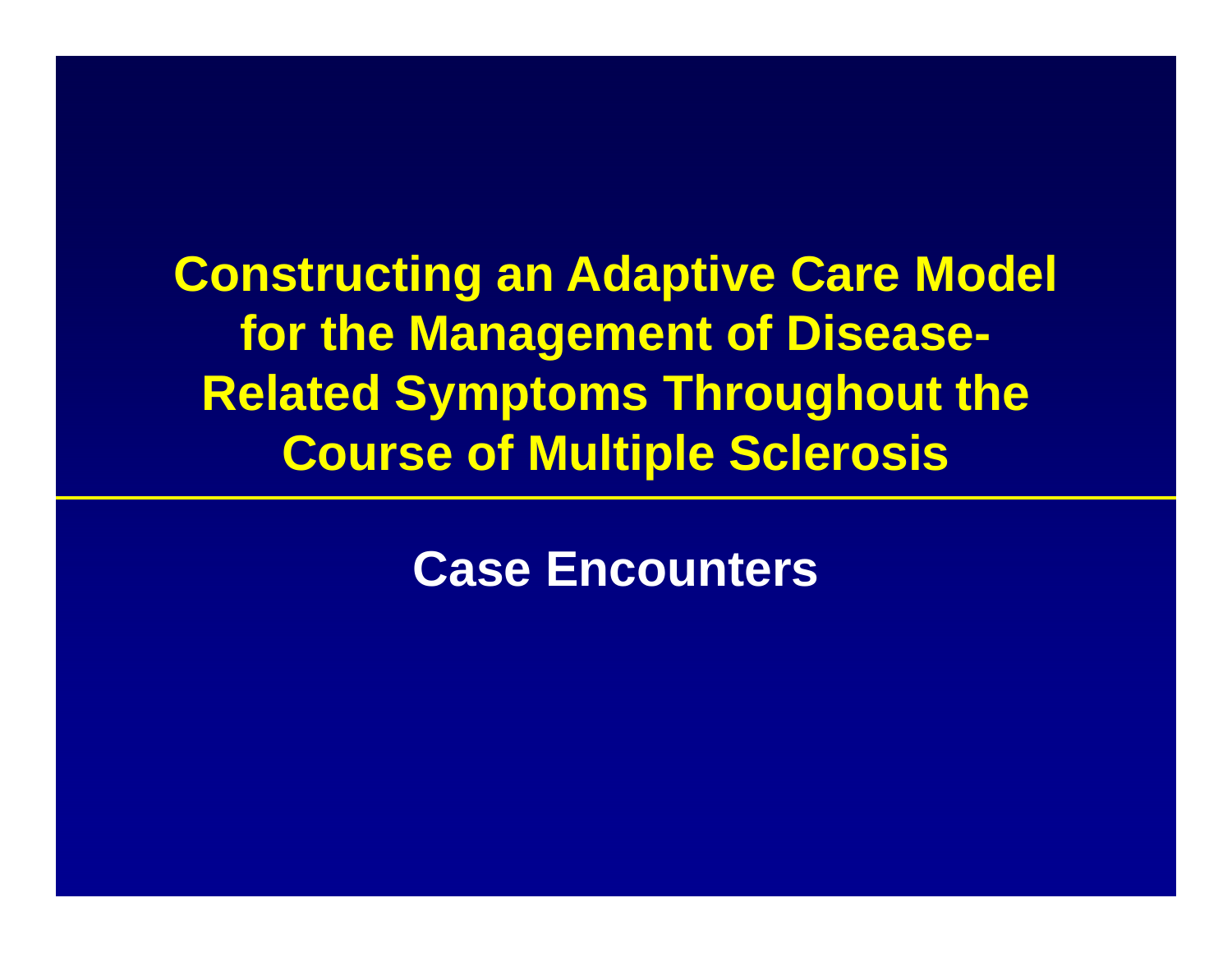#### **MS Case Study**

- $\bullet$  49-year-old female, Army veteran
	- $\mathcal{L}_{\mathcal{A}}$  , and the set of the set of the set of the set of the set of the set of the set of the set of the set of the set of the set of the set of the set of the set of the set of the set of the set of the set of th  $-$  For the past 20 years, she has worked for the postal service as a letter carrier and as a distribution clerk
- MS diagnosis made 4 years ago at VA clinic
	- $\mathcal{L}_{\mathcal{A}}$  , and the set of the set of the set of the set of the set of the set of the set of the set of the set of the set of the set of the set of the set of the set of the set of the set of the set of the set of th At onset, her symptoms were considered mild, consisting of occasional tremors and rigidity
	- Prescribed interferon beta-1a then she continued to work as a distribution clerk



Note: Photograph does not depict actual patient; used to represent a hypothetical patient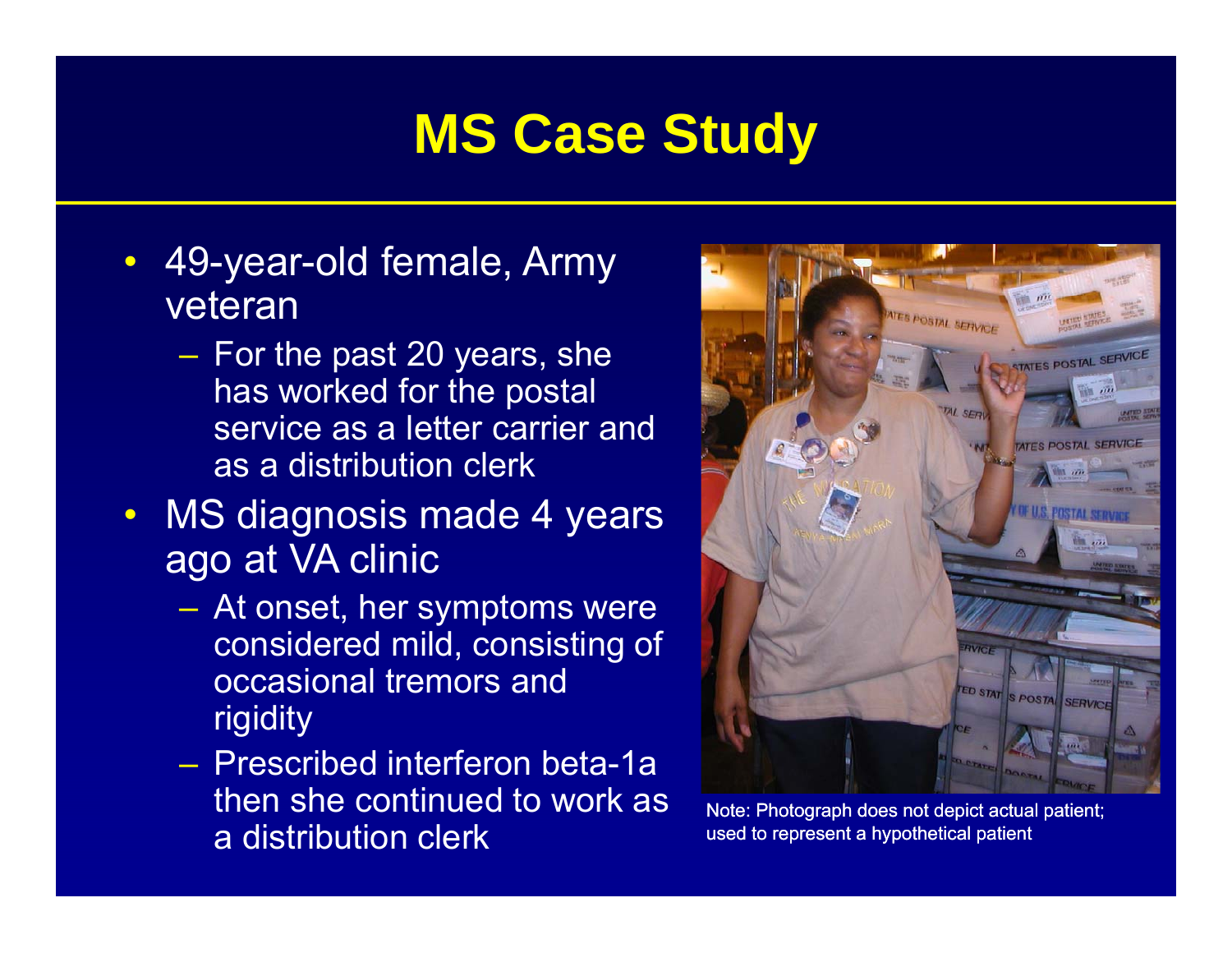#### **MS Case Study (cont)**

- $\bullet$  Patient experienced flare-up 6 months ago
	- $\mathcal{L}_{\mathcal{A}}$ – Right-sided facial numbness and dysthesias (numbness and tingling throughout her body)
	- Extremely painful headaches
- She has decided to seek care at your MS center
	- $-$  In addition to basic neurologic  $\,$ exam, what other MS-related symptoms would you assess in this patient? Note: Photograph does not depict actual patient;<br>used to represent a hypothetical patient